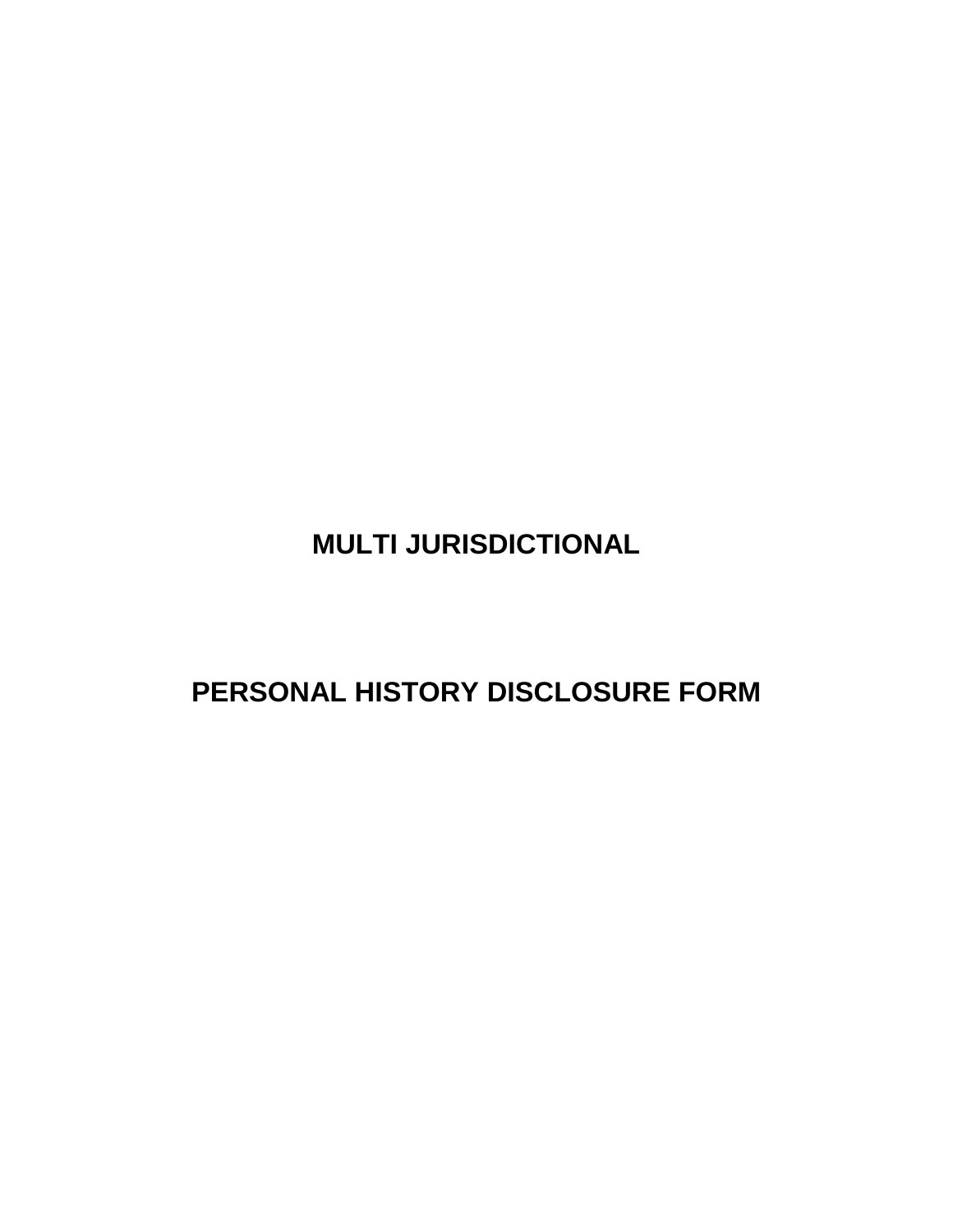### **MULTI JURISDICTIONAL PERSONAL HISTORY DISCLOSURE FORM**

This application is designed to allow applicants for casino/gaming qualification to complete one form that is acceptable to several jurisdictions. The questions contained in this form have been designed to satisfy the variety of filing and informational requirements of the different jurisdictions that have agreed to accept this form as an application for qualification.

Each jurisdiction accepting this form may require unique information and documentation that is not requested in this standardized form. Prior to completing this form, you should contact the appropriate agency in the jurisdictions where you are seeking qualification, licensure or approval and obtain copies of any documentation or forms that are supplemental to this standardized form. In addition, copies of this multi jurisdictional form and all supplemental forms used by the jurisdictions accepting this form may be found on the Internet at [www.iagr.org](http://www.iagr.org/)

### **APPLICATION INSTRUCTIONS**

### PLEASE READ ALL INSTRUCTIONS CAREFULLY BEFORE COMPLETING THIS FORM.

#### **I. COMPLETING THIS FORM:**

- a. You must make accurate statements and include all material facts. Any misrepresentation, or the failure to provide requested information, may result in the denial of your application.
- b. Read each question carefully prior to answering. Answer every question completely. Do not leave blank spaces. If a question does not apply to you, indicate "Does Not Apply" in response to that question. If there is nothing to disclose in response to a particular question, indicate "None" in response to that question. Failure to provide a response to every question could result in the rejection of your application.
- c. All entries on this form, except initials and signatures, must be typed or printed in block lettering using dark ink. If your application is not legible, it will not be accepted.
- d. You must use blue ink to personally initial, date and identify the gaming agency to which your application is being submitted in the space provided on the bottom of each page of the form.
- e. If the space available is insufficient to respond to a question, you are to supply the required information on an attachment page and clearly identify which question you are answering. The blank page on page 65 may be used to provide this additional information. You must use blue ink to personally initial, date and identify the gaming agency to which your application is being submitted at the bottom of each of these attachment pages.
- f. If you make any modification to the pre-printed questions or information contained in this form, your application will be rejected. Once your application is accepted, it becomes the property of the gaming agency with which it has been filed and will not be returned.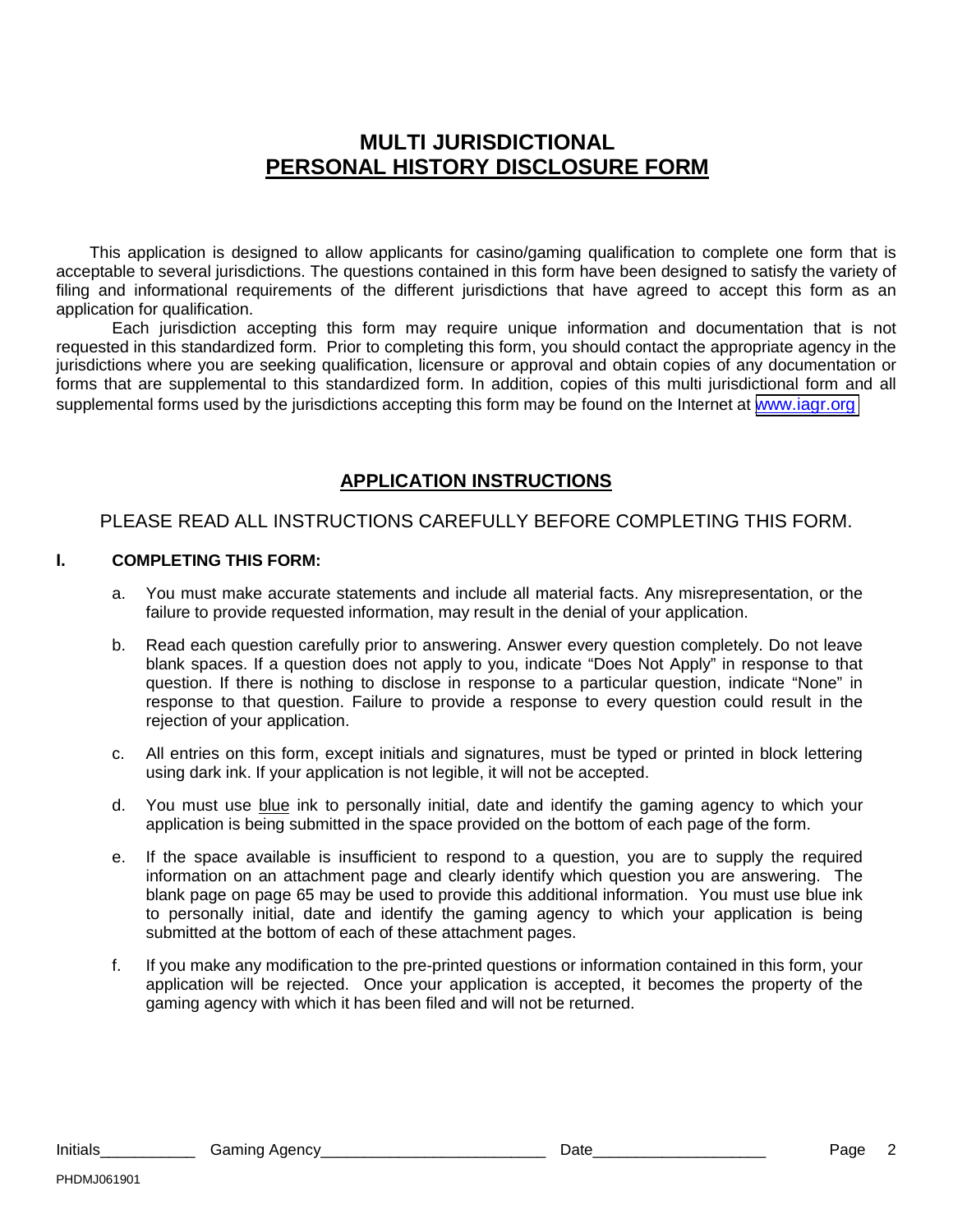#### **II. BE SURE TO:**

- a. Attach a recent (within the past six months) color photograph of yourself in the space provided on page 5.
- b. Sign the Statement of Truth form on page 66 in the presence of a notary public, justice of the peace, commissioner for declarations or other person legally authorized to notarize your signature.
- c. Check to ensure that you have placed your initials, the date, and identified the gaming agency to which you are applying, on the bottom of each page of this form in the space provided and on any attachment pages.

#### **III. BEFORE YOU SUBMIT THIS FORM TO THE GAMING AGENCY TO WHICH YOU ARE APPLYING, BE SURE THAT:**

- a. You have reviewed the particular gaming agency's filing instructions for the type of license, approval or qualification that you are seeking.
- b. You have included all required attachments listed in this form.
- c. The Statement of Truth form is notarized on the original application.
- d. Every question has been answered completely.
- e. You retain a completed copy of your application package for your own records.
- f. You have completed any ancillary forms for the individual jurisdictions.

#### **IV. TIPS FOR COMPLETING THIS FORM:**

- a. Keep a blank copy of the form. When you need to update information, you can use the appropriate pages from the blank form to provide the information.
- b. Once all questions have been answered, make sufficient copies for all jurisdictions where you will file your application. Note that you should do this BEFORE the form is signed, dated and notarized. Since each jurisdiction must receive an application containing original signatures, it is advisable to make copies before signing the form.
- c. Keep an unsigned copy of your completed application. Should you need to file with another jurisdiction at some point in the future, you can then update the information rather than complete the form all over again.
- d. Be sure to use blue ink where you sign, initial, date and identify the gaming agency where you are filing your application. Using blue ink will make it clear to the jurisdiction where you are filing that your application is to be considered an original and not a photocopy.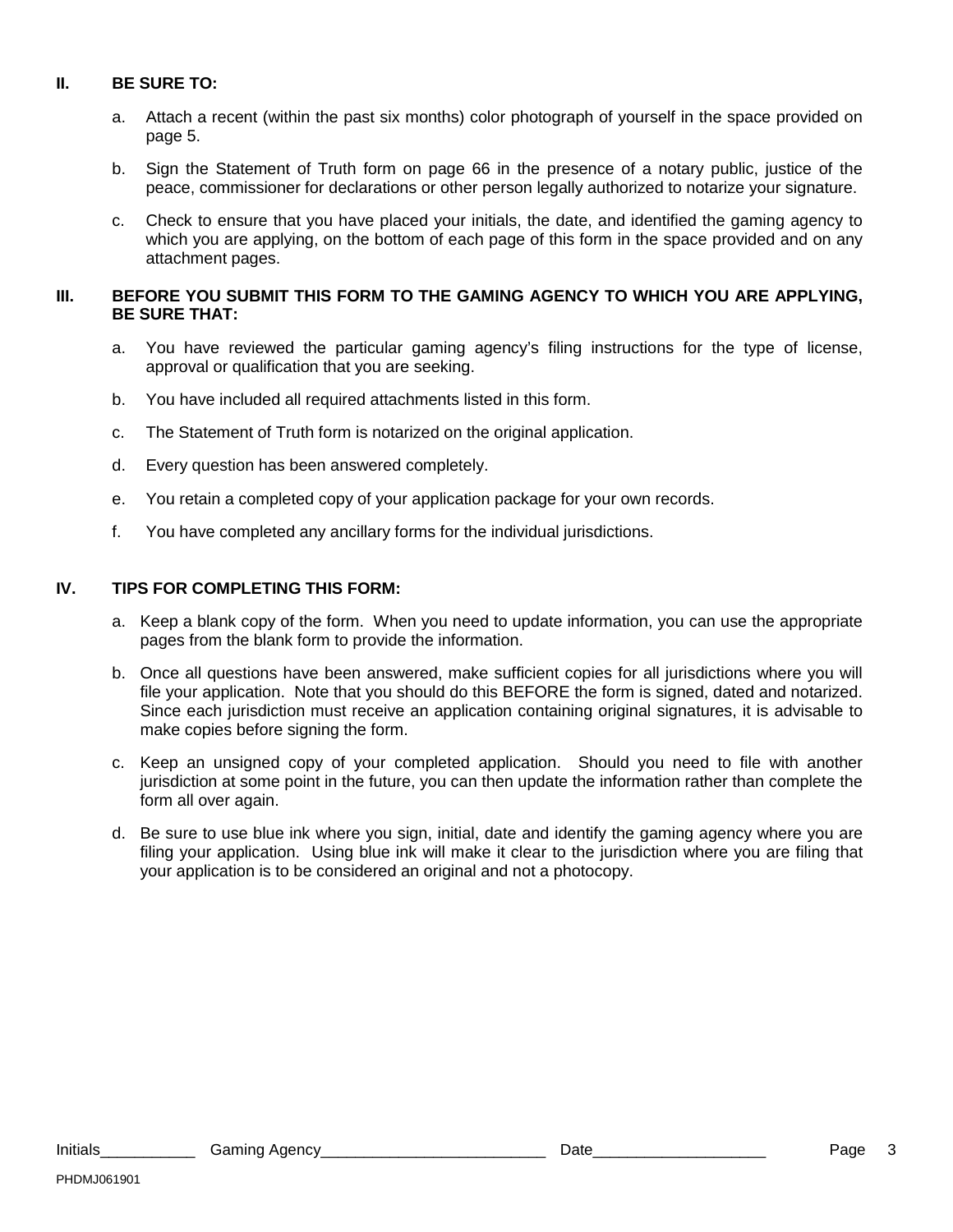#### **MULTI JURISDICTIONAL PERSONAL HISTORY DISCLOSURE FORM**

#### **PLEASE PRINT OR TYPE THE ANSWERS TO THE FOLLOWING QUESTIONS IN THE SPACES PROVIDED**

#### **PERSONAL DATA**

| NAME: LAST (INCLUDE SR., JR., ETC., IF APPLICABLE)                                                                                                                                                                         |                      |              | <b>FIRST</b>                                                                  | <b>MIDDLE</b>                                                         |                                   |          |  |  |
|----------------------------------------------------------------------------------------------------------------------------------------------------------------------------------------------------------------------------|----------------------|--------------|-------------------------------------------------------------------------------|-----------------------------------------------------------------------|-----------------------------------|----------|--|--|
| MAILING ADDRESS/POSTAL ADDRESS:<br>NUMBER AND STREET                                                                                                                                                                       |                      | APT #/FLAT # | CITY/TOWN                                                                     | STATE/PROVINCE                                                        | ZIP/POSTAL CODE                   |          |  |  |
| NUMBER AND STREET                                                                                                                                                                                                          |                      | APT #/FLAT # | HOME ADDRESS: (IF DIFFERENT THAN MAILING ADDRESS/POSTAL ADDRESS)<br>CITY/TOWN | STATE/PROVINCE                                                        | <b>ZIP/POSTAL CODE</b>            |          |  |  |
| <b>PRESENT BUSINESS ADDRESS:</b><br>NUMBER AND STREET                                                                                                                                                                      |                      | APT #/FLAT # | CITY/TOWN                                                                     | STATE/PROVINCE                                                        | ZIP/POSTAL CODE                   |          |  |  |
| HOME TELEPHONE NUMBER:<br>(AREA CODE)                                                                                                                                                                                      | (NUMBER)             | (AREA CODE)  | (NUMBER)                                                                      | CURRENT BUSINESS TELEPHONE NO. AT PLACE OF EMPLOYMENT:<br>(EXTENSION) | <b>FAX NUMBER:</b><br>(AREA CODE) | (NUMBER) |  |  |
| E-MAIL ADDRESS (OPTIONAL):<br>DATE OF BIRTH: (MO)(DAY)(YEAR)                                                                                                                                                               |                      |              |                                                                               |                                                                       |                                   |          |  |  |
| HAVE YOU BEEN KNOWN BY ANY OTHER NAME OR NAMES? YES TO O TIF YES, LIST THE ADDITIONAL NAMES BELOW AND SPECIFY<br>DATES OF USE FOR EACH. (INCLUDE MAIDEN NAME, ALIASES, NICKNAMES, OTHER NAME CHANGES, LEGAL OR OTHERWISE.) |                      |              |                                                                               |                                                                       |                                   |          |  |  |
|                                                                                                                                                                                                                            |                      |              |                                                                               |                                                                       |                                   |          |  |  |
| <b>SEX</b>                                                                                                                                                                                                                 | <b>COLOR OF EYES</b> |              | <b>COLOR OF HAIR</b>                                                          | <b>HEIGHT</b><br>FT IN/ CM                                            | <b>WEIGHT</b><br>LBS/             | KG       |  |  |
| DO YOU HAVE ANY SCARS, TATOOS, OR OTHER DISTINGUISHING MARKS AND/OR CHARACTERISTICS? IF SO, PLEASE DESCRIBE.                                                                                                               |                      |              |                                                                               |                                                                       |                                   |          |  |  |

Initials\_\_\_\_\_\_\_\_\_\_\_ Gaming Agency\_\_\_\_\_\_\_\_\_\_\_\_\_\_\_\_\_\_\_\_\_\_\_\_\_\_ Date\_\_\_\_\_\_\_\_\_\_\_\_\_\_\_\_\_\_\_\_ Page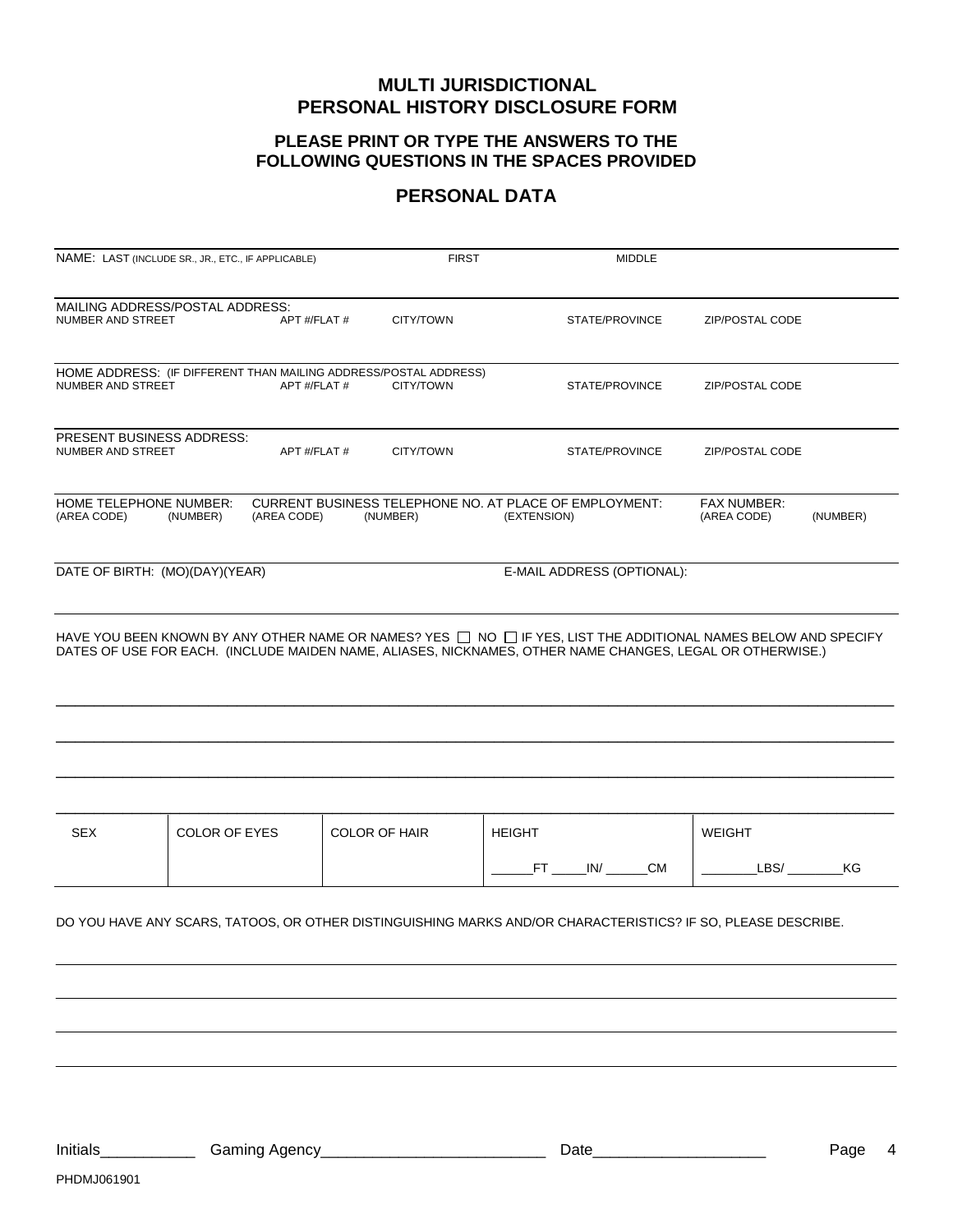# **IMPORTANT**

# **FAILURE TO ANSWER ANY QUESTION ON THIS FORM COMPLETELY AND TRUTHFULLY WILL RESULT IN DENIAL OF YOUR APPLICATION.**

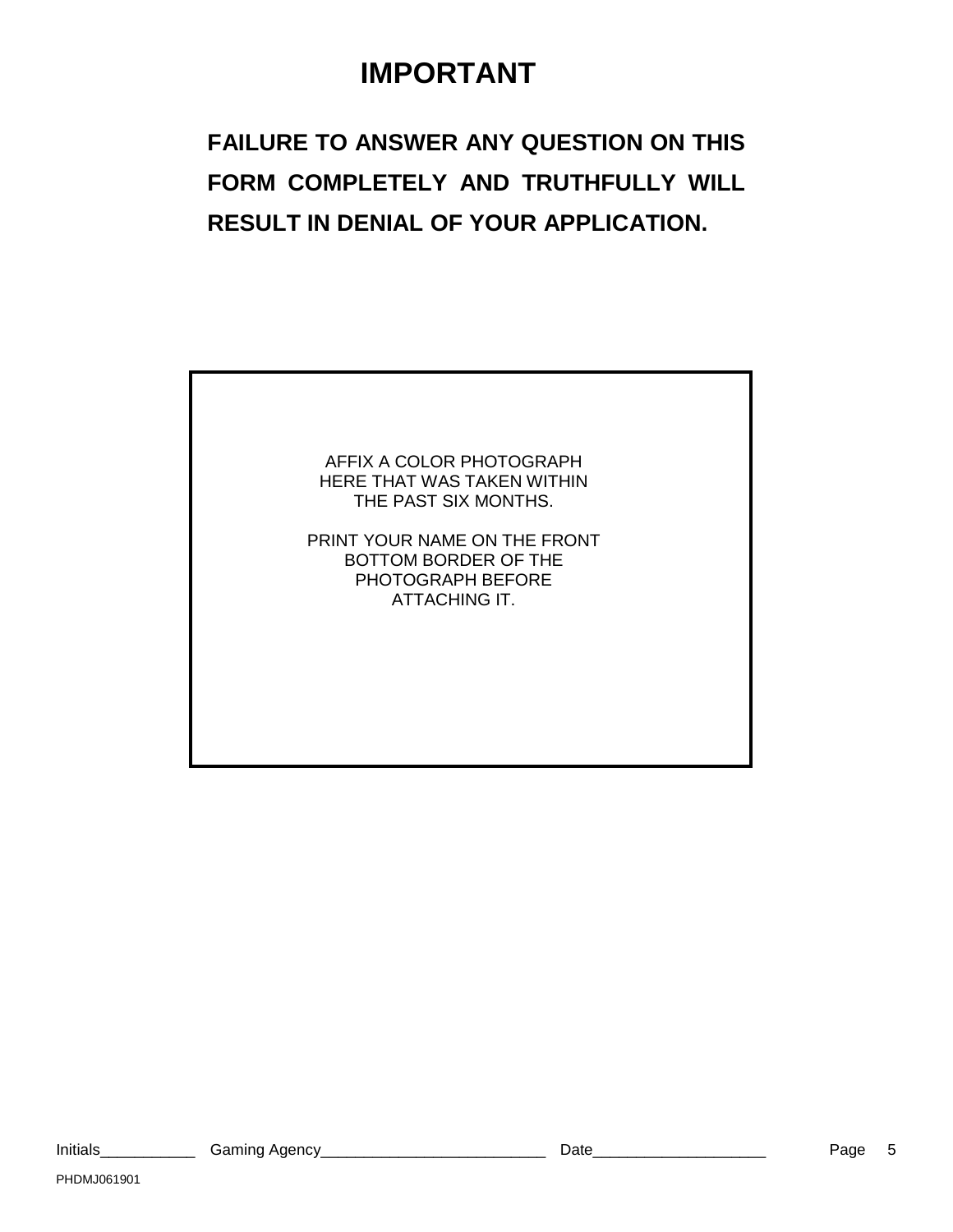|                | A. Please indicate:                                                                                                                                                                                                            |                  |              |                |             |                |
|----------------|--------------------------------------------------------------------------------------------------------------------------------------------------------------------------------------------------------------------------------|------------------|--------------|----------------|-------------|----------------|
| $\mathbf{1}$ . | Date of birth: the contract of the contract of the contract of the contract of the contract of the contract of the contract of the contract of the contract of the contract of the contract of the contract of the contract of | DAY              | <b>MONTH</b> |                | <b>YEAR</b> |                |
|                | 2. Place of birth: the contract of the contract of the contract of the contract of the contract of the contract of the contract of the contract of the contract of the contract of the contract of the contract of the contrac | <b>CITY/TOWN</b> |              | STATE/PROVINCE |             | <b>COUNTRY</b> |
|                |                                                                                                                                                                                                                                |                  |              |                |             |                |

### 2. Have you ever been issued a passport?  $\Box$  No  $\Box$

If yes, provide the following information about your passport(s):

| PASSPORT NUMBER | COUNTRY OF ISSUE | PLACE ISSUED | DATE ISSUED | <b>EXPIRATION DATE</b> |
|-----------------|------------------|--------------|-------------|------------------------|
|                 |                  |              |             |                        |
|                 |                  |              |             |                        |
|                 |                  |              |             |                        |
|                 |                  |              |             |                        |
|                 |                  |              |             |                        |
|                 |                  |              |             |                        |
|                 |                  |              |             |                        |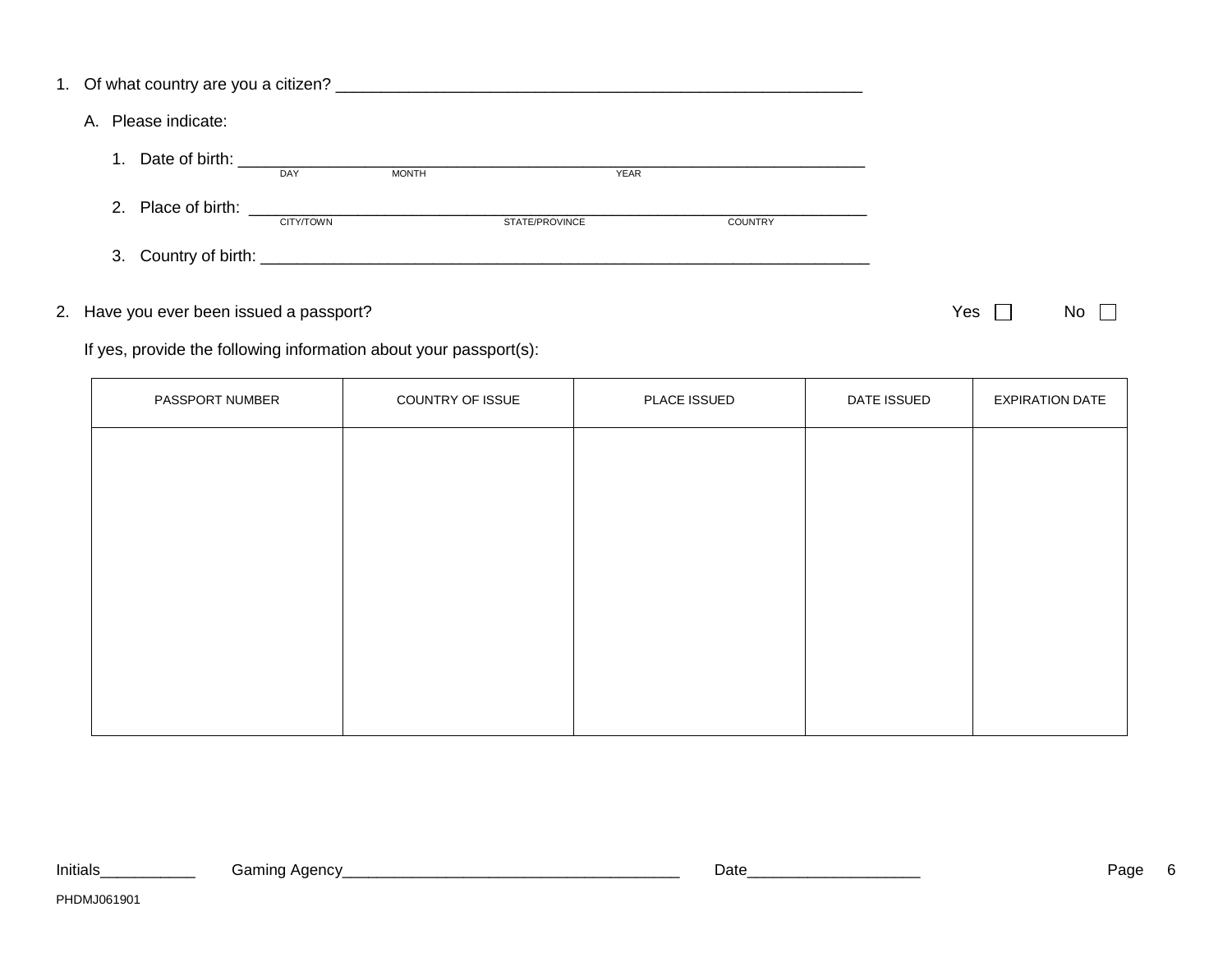### **RESIDENCE DATA**

3. Beginning with your current residence(s) and working backward, provide the following information with respect to each place where you have lived (including residences while attending college or while in military service) during the past fifteen (15) years or since the age of 18, whichever is less.

| FROM:<br>(MO/YR) | <b>DATES</b><br>TO:<br>(MO/YR) | ADDRESS<br>(NO., STREET, APT#/FLAT#, CITY/TOWN, STATE/PROVINCE, COUNTRY & ZIP/POSTAL CODE) | OWN OR RENT | NAME, ADDRESS & TELEPHONE NO. OF LANDLORD OR<br>MORTGAGE/BOND HOLDER, IF KNOWN |
|------------------|--------------------------------|--------------------------------------------------------------------------------------------|-------------|--------------------------------------------------------------------------------|
|                  |                                |                                                                                            |             |                                                                                |
|                  |                                |                                                                                            |             |                                                                                |
|                  |                                |                                                                                            |             |                                                                                |
|                  |                                |                                                                                            |             |                                                                                |
|                  |                                |                                                                                            |             |                                                                                |
|                  |                                |                                                                                            |             |                                                                                |
|                  |                                |                                                                                            |             |                                                                                |
|                  |                                |                                                                                            |             |                                                                                |
|                  |                                |                                                                                            |             |                                                                                |
|                  |                                |                                                                                            |             |                                                                                |
|                  |                                |                                                                                            |             |                                                                                |
|                  |                                |                                                                                            |             |                                                                                |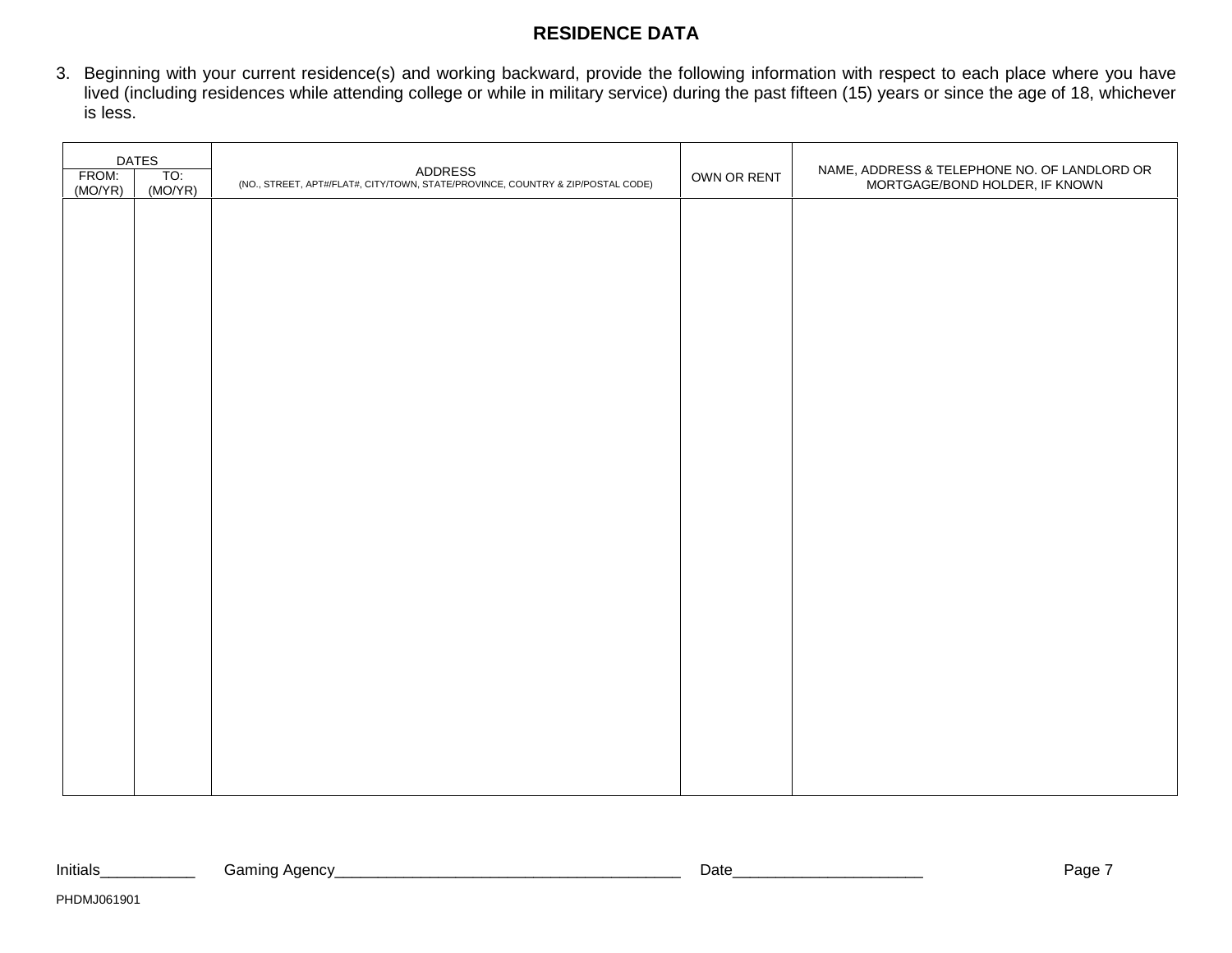### **FAMILY/SOCIAL DATA**

| 4. What is your current marital status: Single $\Box$                               |             | Married $\Box$                         | Legally Separated $\Box$ | Divorced $\Box$ | Widow/Widower                   | Engaged $\Box$ |
|-------------------------------------------------------------------------------------|-------------|----------------------------------------|--------------------------|-----------------|---------------------------------|----------------|
| How many times have you been married?                                               |             |                                        |                          |                 |                                 |                |
| <b>CURRENT MARRIAGE</b><br>А.                                                       |             |                                        |                          |                 |                                 |                |
| Provide the information below regarding your current marriage and spouse:           |             |                                        |                          |                 |                                 |                |
|                                                                                     |             | Where Married: Where Married:          | CITY/TOWN                | <b>COUNTY</b>   | STATE/PROVINCE                  | <b>COUNTRY</b> |
| Name of Spouse: FIRST MIDDLE MIDDLE MAIDEN                                          |             |                                        |                          |                 |                                 |                |
| Date of Birth: The Contract of Birth: The Contract of Birth:<br><b>MONTH</b><br>DAY | <b>YEAR</b> | Place of Birth: The Contract of Birth: | CITY/TOWN                |                 | STATE/PROVINCE                  | <b>COUNTRY</b> |
| Home Address:                                                                       |             |                                        |                          |                 | Telephone Number: _____________ |                |
| <b>STREET</b>                                                                       | CITY/TOWN   | STATE/PROVINCE                         | <b>ZIP/POSTAL CODE</b>   |                 | AREA CODE                       | <b>NUMBER</b>  |

#### **B. PREVIOUS MARRIAGES**

Provide the information below regarding your previous marriages: (Do **NOT** include current spouse.)

| NAME OF FORMER SPOUSE(S)<br>(INCLUDE MAIDEN NAME, IF<br>APPLICABLE) | DATE AND PLACE<br>OF MARRIAGE | DATE OF<br><b>BIRTH</b> | IF ANNULLED, SEPARATED<br>OR DIVORCED,, INDICATE<br>DATE AND JURISDICTION<br>WHERE SUCH ACTION WAS<br>TAKEN | DOCKET/CASE #<br>OF DIVORCE<br><b>ACTION (IF</b><br>KNOWN) | PRESENT ADDRESSES OF FORMER SPOUSE(S)<br>(NO., STREET, APT#/FLAT#, CITY/TOWN,<br>STATE/PROVINCE, COUNTRY,<br>ZIP/POSTAL CODE) |
|---------------------------------------------------------------------|-------------------------------|-------------------------|-------------------------------------------------------------------------------------------------------------|------------------------------------------------------------|-------------------------------------------------------------------------------------------------------------------------------|
|                                                                     |                               |                         |                                                                                                             |                                                            |                                                                                                                               |
|                                                                     |                               |                         |                                                                                                             |                                                            |                                                                                                                               |
|                                                                     |                               |                         |                                                                                                             |                                                            |                                                                                                                               |
|                                                                     |                               |                         |                                                                                                             |                                                            |                                                                                                                               |

| uuu | Initials | ⊶amın ∩<br>Aaency | Date | 30 <sub>n</sub> |
|-----|----------|-------------------|------|-----------------|
|-----|----------|-------------------|------|-----------------|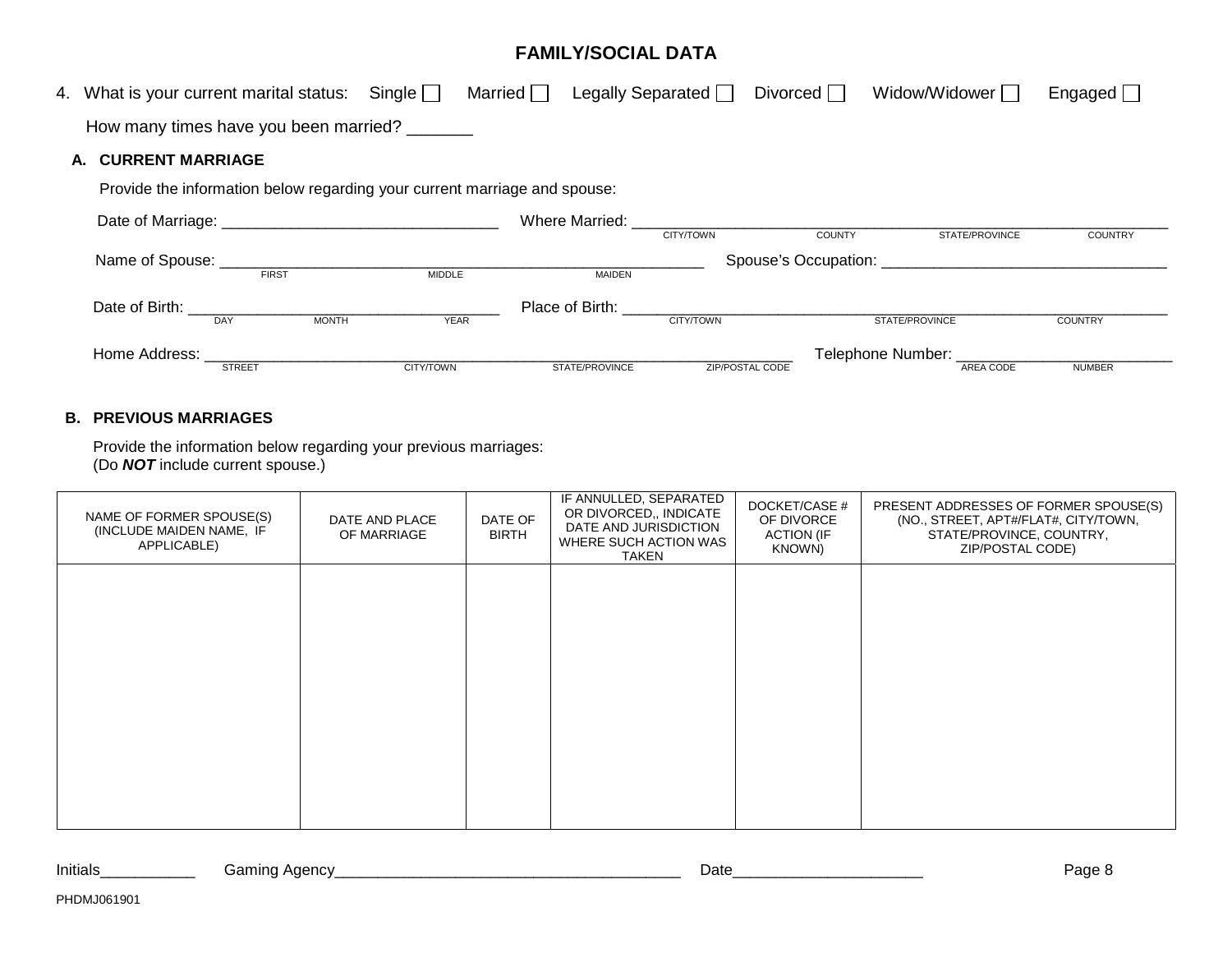5. a. In the chart below, list the names of all your children, step-children and adopted children and the amount of support, if dependent. Also list all other persons who you are supporting or contributing to the support of, and provide the amount of support.

| NAME | DATE OF BIRTH | <b>BIRTH PLACE</b> | ADDRESS<br>(NO., STREET, APT., CITY, STATE, COUNTRY, ZIP CODE) | AMT. OF SUPPORT<br>(IF A DEPENDENT) |
|------|---------------|--------------------|----------------------------------------------------------------|-------------------------------------|
|      |               |                    |                                                                |                                     |
|      |               |                    |                                                                |                                     |
|      |               |                    |                                                                |                                     |
|      |               |                    |                                                                |                                     |
|      |               |                    |                                                                |                                     |
|      |               |                    |                                                                |                                     |
|      |               |                    |                                                                |                                     |
|      |               |                    |                                                                |                                     |

5. b. Please mark the appropriate response regarding your child support obligations:

|  | I am not subject to a court order for the support of a child. |
|--|---------------------------------------------------------------|
|  |                                                               |

- I am subject to a court order for the support of one or more children and am in compliance with a plan approved by the public agency/court enforcing the order for the repayment of the amount owed pursuant to the order (indicate amount in 5a. above); or
- $\Box$ I am subject to a court order for the support of one or more children and am NOT in compliance with the order or a plan approved by the public agency/court enforcing the order for the repayment of the amount owed pursuant to the order.

Identify the public agency/court responsible for enforcing the child support order:

Name \_\_\_\_\_\_\_\_\_\_\_\_\_\_\_\_\_\_\_\_\_\_\_\_\_\_\_\_\_\_\_\_\_\_\_\_\_\_\_\_\_\_\_\_\_\_\_\_\_\_\_\_\_\_\_\_\_\_\_\_\_\_\_\_\_\_\_\_\_\_\_\_\_

Address\_\_\_\_\_\_\_\_\_\_\_\_\_\_\_\_\_\_\_\_\_\_\_\_\_\_\_\_\_\_\_\_\_\_\_\_\_\_\_\_\_\_\_\_\_\_\_\_\_\_\_\_\_\_\_\_\_\_\_\_\_\_\_\_\_\_\_\_\_\_\_\_

Contact Person\_\_\_\_\_\_\_\_\_\_\_\_\_\_\_\_\_\_\_\_\_\_\_\_\_\_\_\_\_\_\_\_\_\_\_\_\_\_\_\_\_\_\_\_\_\_\_\_\_\_\_\_\_\_\_\_\_\_\_\_\_\_\_\_\_\_\_

Initials\_\_\_\_\_\_\_\_\_\_\_ Gaming Agency\_\_\_\_\_\_\_\_\_\_\_\_\_\_\_\_\_\_\_\_\_\_\_\_\_\_\_\_\_\_\_\_\_\_\_\_\_\_\_\_ Date\_\_\_\_\_\_\_\_\_\_\_\_\_\_\_\_\_\_\_\_\_\_ Page 9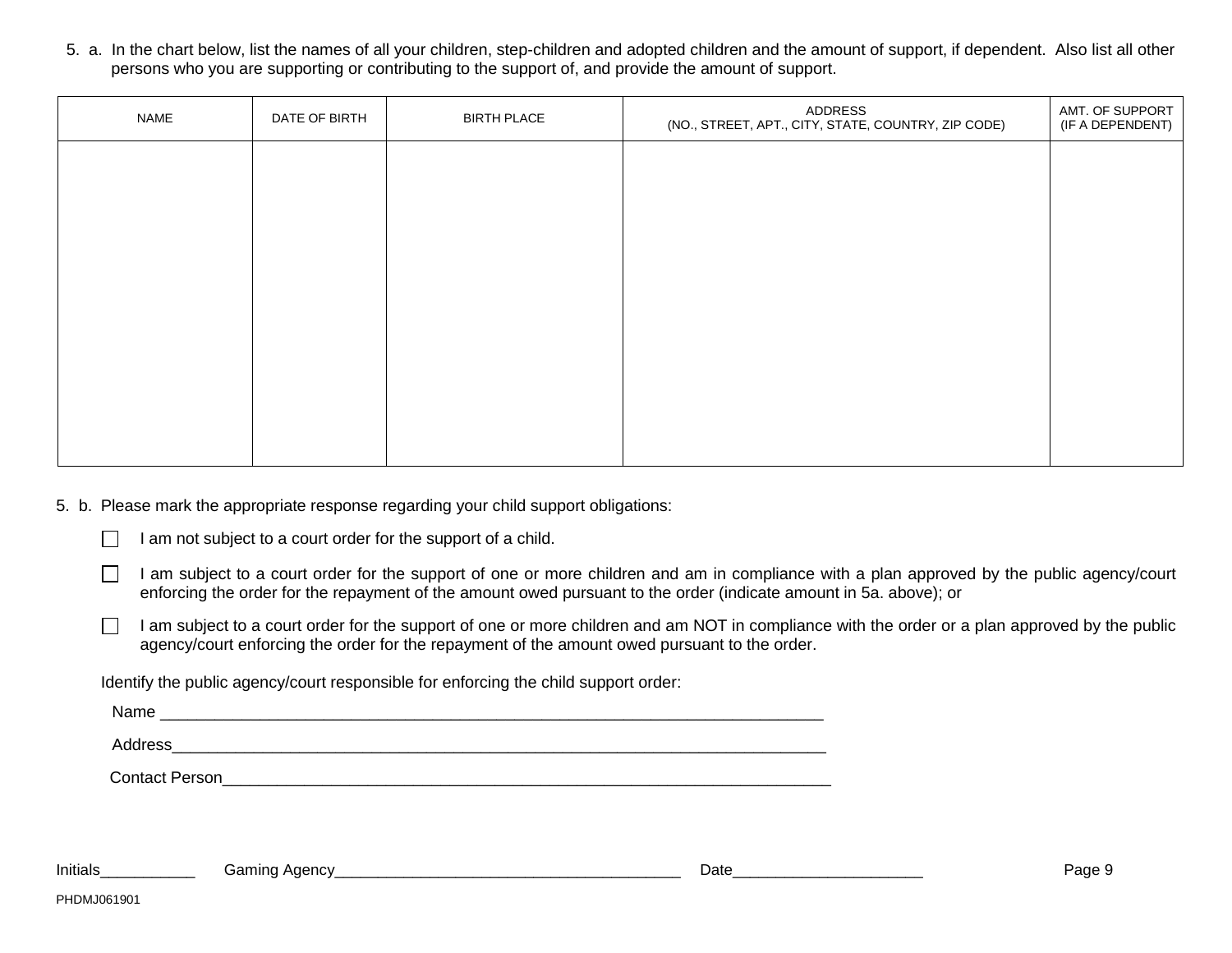6. List names, residence addresses, dates of birth, and most recent occupations of parents, parents-in-law, former parents-in-law**\***, or legal guardians, living or deceased. If retired or deceased, list last address and occupation:

| NAME<br>(INCLUDE MAIDEN) | DATE OF BIRTH | ADDRESS<br>(NO., STREET, APT#/FLAT#, CITY/TOWN, STATE/PROVINCE, COUNTRY, ZIP/POSTAL CODE) | PHONE NUMBER | <b>OCCUPATION</b> |
|--------------------------|---------------|-------------------------------------------------------------------------------------------|--------------|-------------------|
| Father:                  |               |                                                                                           |              |                   |
|                          |               |                                                                                           |              |                   |
|                          |               |                                                                                           |              |                   |
| Mother:                  |               |                                                                                           |              |                   |
|                          |               |                                                                                           |              |                   |
| Father-in-law:           |               |                                                                                           |              |                   |
|                          |               |                                                                                           |              |                   |
|                          |               |                                                                                           |              |                   |
| Mother-in-law:           |               |                                                                                           |              |                   |
|                          |               |                                                                                           |              |                   |
|                          |               |                                                                                           |              |                   |
| Former Parents-in-law*:  |               |                                                                                           |              |                   |
|                          |               |                                                                                           |              |                   |
|                          |               |                                                                                           |              |                   |
|                          |               |                                                                                           |              |                   |

**\*** For former parents-in-law only provide names.

| .<br>nitiais | $\cdot$ |  | ⊃u | aut |
|--------------|---------|--|----|-----|
|--------------|---------|--|----|-----|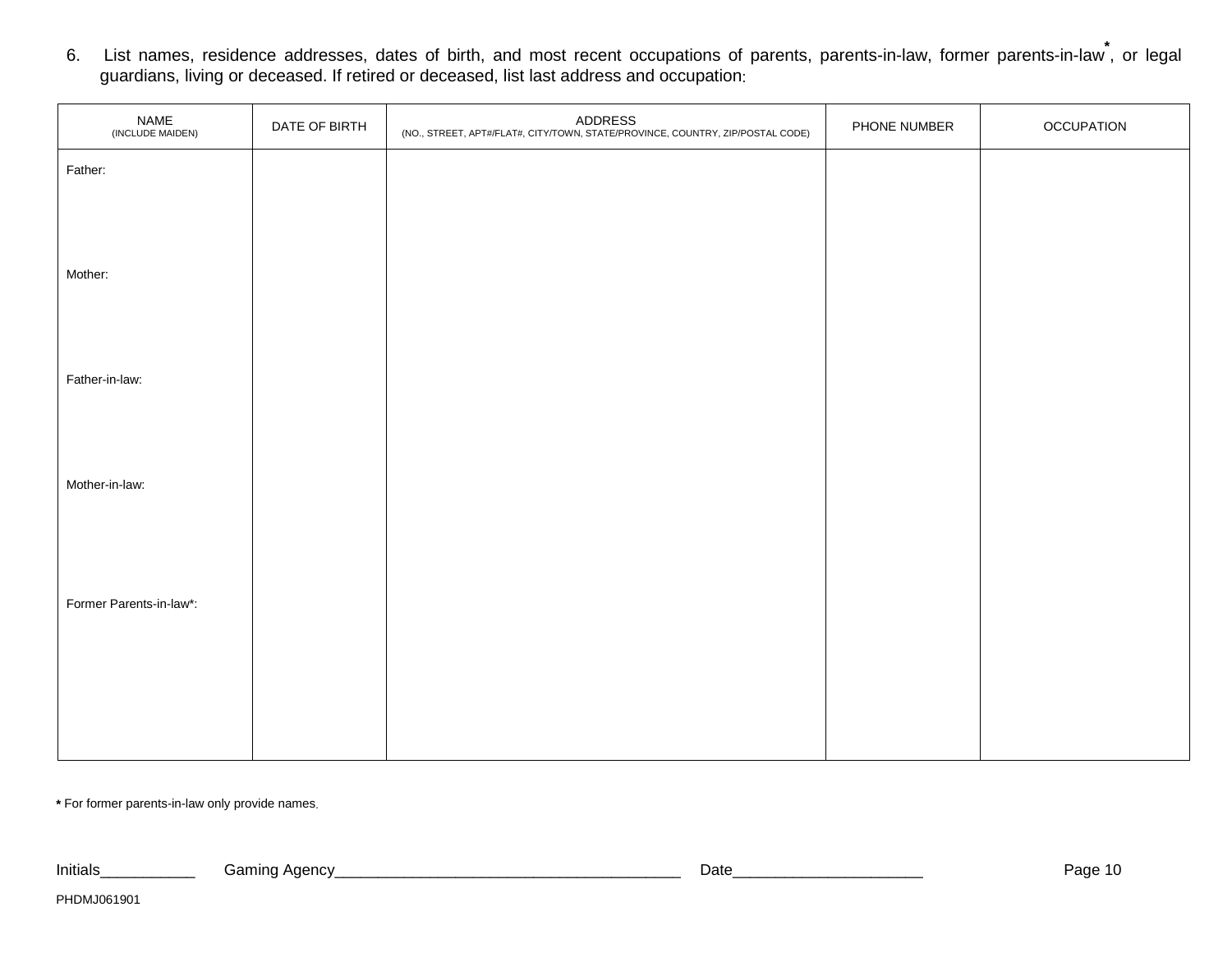7. List names, dates of birth, home addresses and phone numbers, and the most recent occupations of brothers and sisters and of their respective spouses:

| NAME<br>(INCLUDE MAIDEN) | DATE OF BIRTH | ADDRESS<br>(NO., STREET, APT#/FLAT#, CITY/TOWN, STATE/PROVINCE, COUNTRY, ZIP/POSTAL CODE) | PHONE NUMBER | <b>OCCUPATION</b> |
|--------------------------|---------------|-------------------------------------------------------------------------------------------|--------------|-------------------|
| Sibling:                 |               |                                                                                           |              |                   |
| Spouse:                  |               |                                                                                           |              |                   |
| Sibling:                 |               |                                                                                           |              |                   |
| Spouse:                  |               |                                                                                           |              |                   |
| Sibling:                 |               |                                                                                           |              |                   |
| Spouse:                  |               |                                                                                           |              |                   |
| Sibling:                 |               |                                                                                           |              |                   |
| Spouse:                  |               |                                                                                           |              |                   |
| Sibling:                 |               |                                                                                           |              |                   |
| Spouse:                  |               |                                                                                           |              |                   |
| Sibling:                 |               |                                                                                           |              |                   |
| Spouse:                  |               |                                                                                           |              |                   |
| Sibling:                 |               |                                                                                           |              |                   |
| Spouse:                  |               |                                                                                           |              |                   |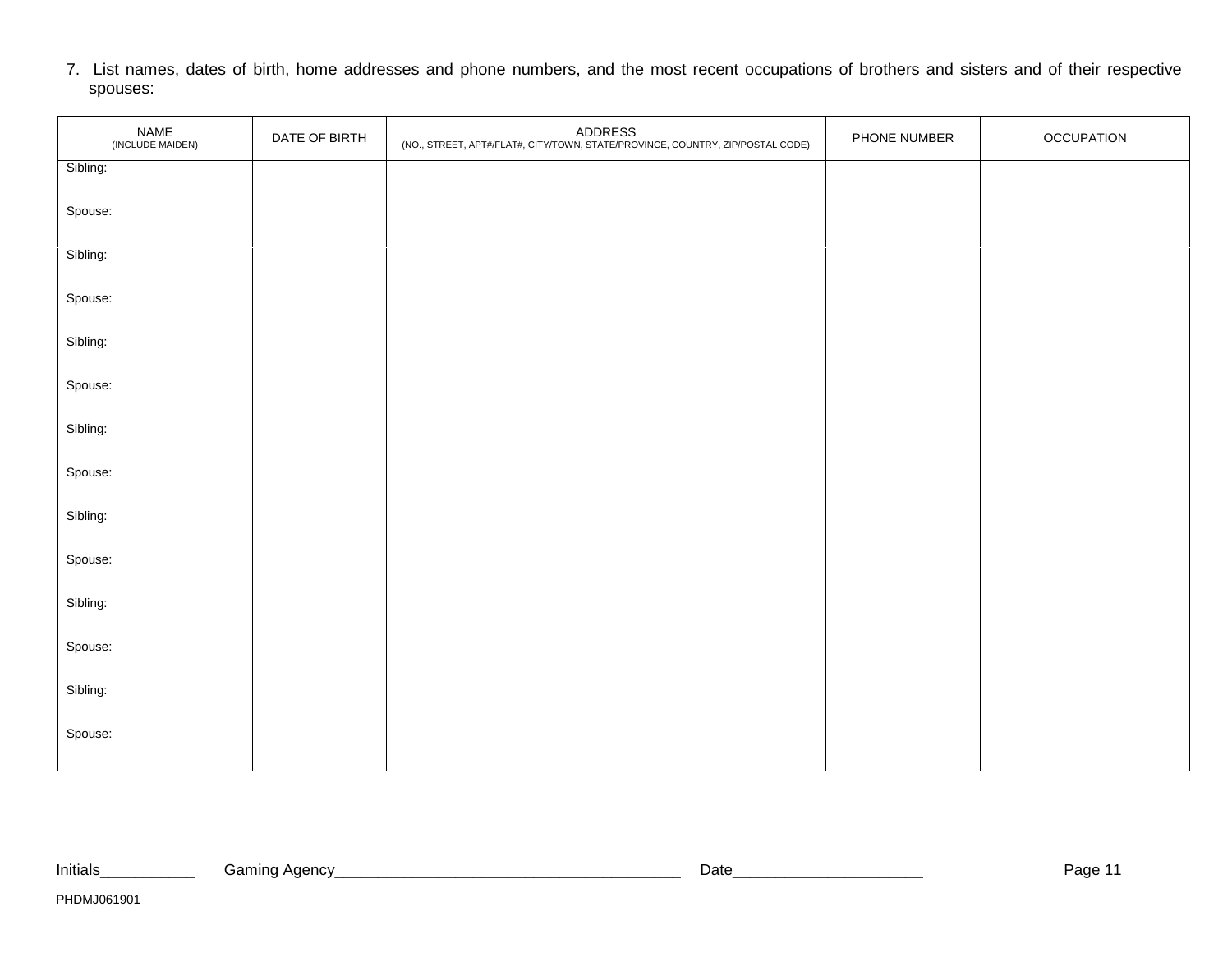#### **MILITARY SERVICE DATA**

8. Have you ever served in a military organization of any country or have you been an active or inactive member of a reserve force of any country? Yes | |No If yes, provide the following information: Country of Service: \_\_\_\_\_\_\_\_\_\_\_\_\_\_\_\_\_\_\_\_\_\_\_\_\_\_\_\_\_\_\_\_\_\_\_\_\_\_\_\_\_\_\_\_\_\_\_\_\_\_\_\_\_\_\_\_\_\_\_\_\_\_\_\_\_\_\_\_\_\_\_\_\_\_ Branch of Service:\_\_\_\_\_\_\_\_\_\_\_\_\_\_\_\_\_\_\_\_\_\_\_\_\_\_\_\_\_\_\_\_\_\_\_\_\_\_ Service Serial #: \_\_\_\_\_\_\_\_\_\_\_\_\_\_\_\_\_\_\_\_\_ Highest Rank Held: **Highest Rank** Held: Period(s) of Active Service: From: \_\_\_\_\_\_\_\_\_\_\_\_\_\_\_\_\_\_\_\_\_\_\_ To:\_\_\_\_\_\_\_\_\_\_\_\_\_\_\_\_\_\_\_\_\_\_\_\_ From: \_\_\_\_\_\_\_\_\_\_\_\_\_\_\_\_\_\_\_\_\_\_\_ To:\_\_\_\_\_\_\_\_\_\_\_\_\_\_\_\_\_\_\_\_\_\_\_\_ 9. Date and type of discharge or separation (Honorable, Dishonorable, Honorable Conditions, Medical, etc.) from Military Service(s): Date of each discharge/separation: \_\_\_\_\_\_\_\_\_\_\_\_\_\_\_\_\_\_\_\_\_\_\_\_\_\_\_\_\_\_\_\_\_\_\_\_\_\_\_\_\_\_\_ Type of discharge(s):  $\blacksquare$ Attach a copy of your military records\* labeled as Exhibit 9M. If unavailable, attach a copy of a letter to the appropriate branch of the military requesting a copy of your military records\* labeled as an Exhibit 9M. If in reserves, please attach a copy of your discharge papers.

10. Have you ever been tried by military court martial or have you had charges\*\* filed against you? Yes No No

If yes, complete the following chart:

| NATURE OF CHARGE<br>OR ARREST | DATE AND LOCATION OF<br><b>CHARGE OR ARREST</b> | NAME OF MILITARY ORGANIZATION<br><b>FILING CHARGES</b> | DISPOSITION (CONVICTED,<br>ACQUITTED, DISMISSED,<br>PLEADING, ETC.) | SENTENCE |
|-------------------------------|-------------------------------------------------|--------------------------------------------------------|---------------------------------------------------------------------|----------|
|                               |                                                 |                                                        |                                                                     |          |
|                               |                                                 |                                                        |                                                                     |          |
|                               |                                                 |                                                        |                                                                     |          |

\*In the United States, a military record is called a DD214. If you have served in the U.S. military, you should provide a copy of this record. If your military service was in another country, you should provide a copy of whatever official documentation was provided to you at the time of your discharge.

\*\* Charges filed against you by the military authorities in any country would fall under the Code of Military Justice applicable to that jurisdiction.

In the United States, this means any charges filed against you under Article 15 of the Uniform Code of Military Justice (summary court, deck court, captain's mast, company punishment, etc.)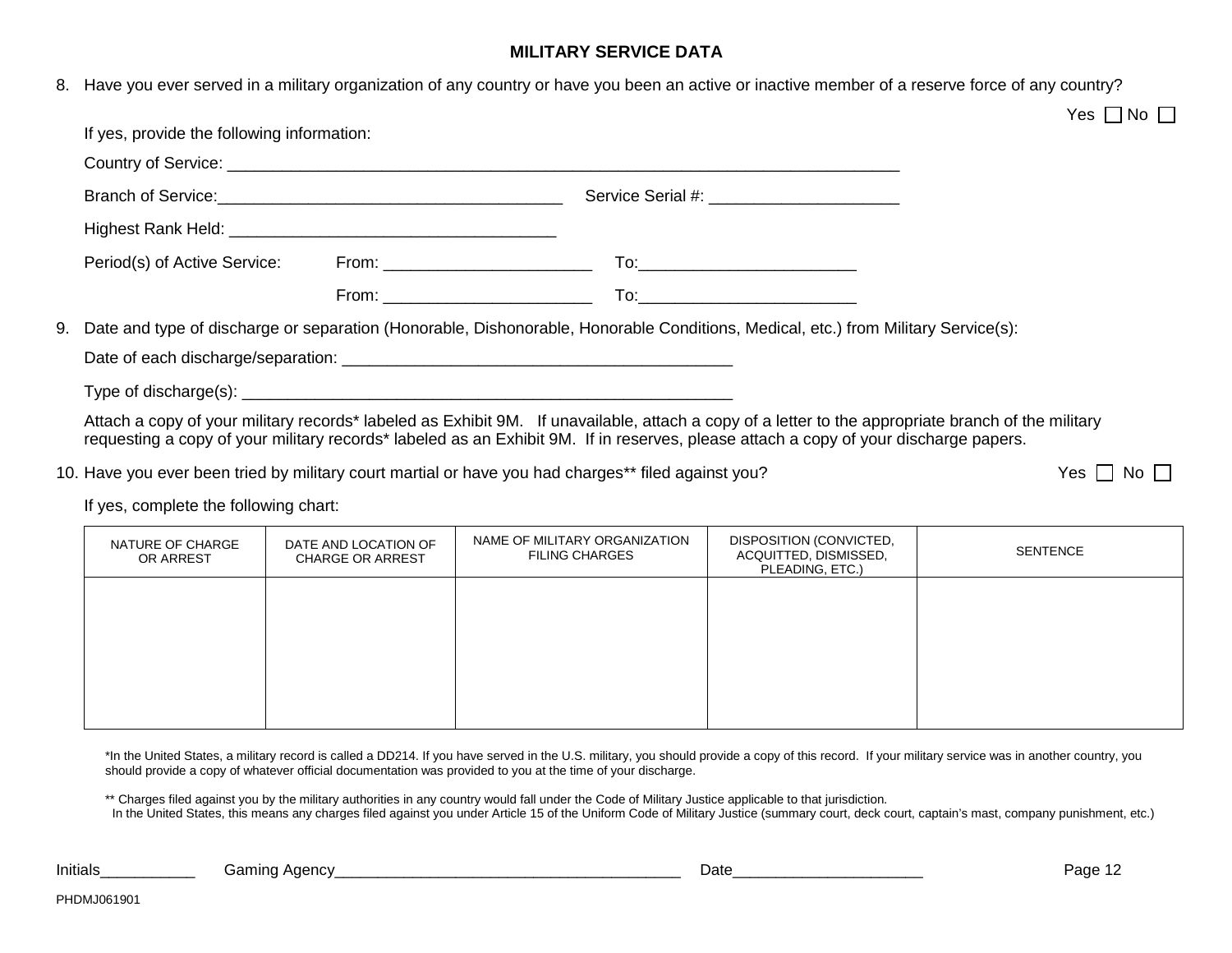### **EDUCATIONAL DATA**

11. Beginning with secondary school (high school), provide the information listed below with respect to each school, college, graduate or post graduate school you have attended.

| <b>DATES</b>     |                |                                                       | DESCRIPTION OF    | LIST ANY DEGREE OR        |                        |
|------------------|----------------|-------------------------------------------------------|-------------------|---------------------------|------------------------|
| FROM:<br>(MO/YR) | TO:<br>(MO/YR) | NAME AND ADDRESS OF SCHOOL,<br>TRAINING PROGRAM, ETC. | EDUCATION PROGRAM | CERTIFICATION<br>ATTAINED | GRADUATED<br>YES OR NO |
|                  |                |                                                       |                   |                           |                        |
|                  |                |                                                       |                   |                           |                        |
|                  |                |                                                       |                   |                           |                        |
|                  |                |                                                       |                   |                           |                        |
|                  |                |                                                       |                   |                           |                        |
|                  |                |                                                       |                   |                           |                        |
|                  |                |                                                       |                   |                           |                        |
|                  |                |                                                       |                   |                           |                        |
|                  |                |                                                       |                   |                           |                        |
|                  |                |                                                       |                   |                           |                        |
|                  |                |                                                       |                   |                           |                        |
|                  |                |                                                       |                   |                           |                        |
|                  |                |                                                       |                   |                           |                        |
|                  |                |                                                       |                   |                           |                        |
|                  |                |                                                       |                   |                           |                        |
|                  |                |                                                       |                   |                           |                        |
|                  |                |                                                       |                   |                           |                        |
|                  |                |                                                       |                   |                           |                        |
|                  |                |                                                       |                   |                           |                        |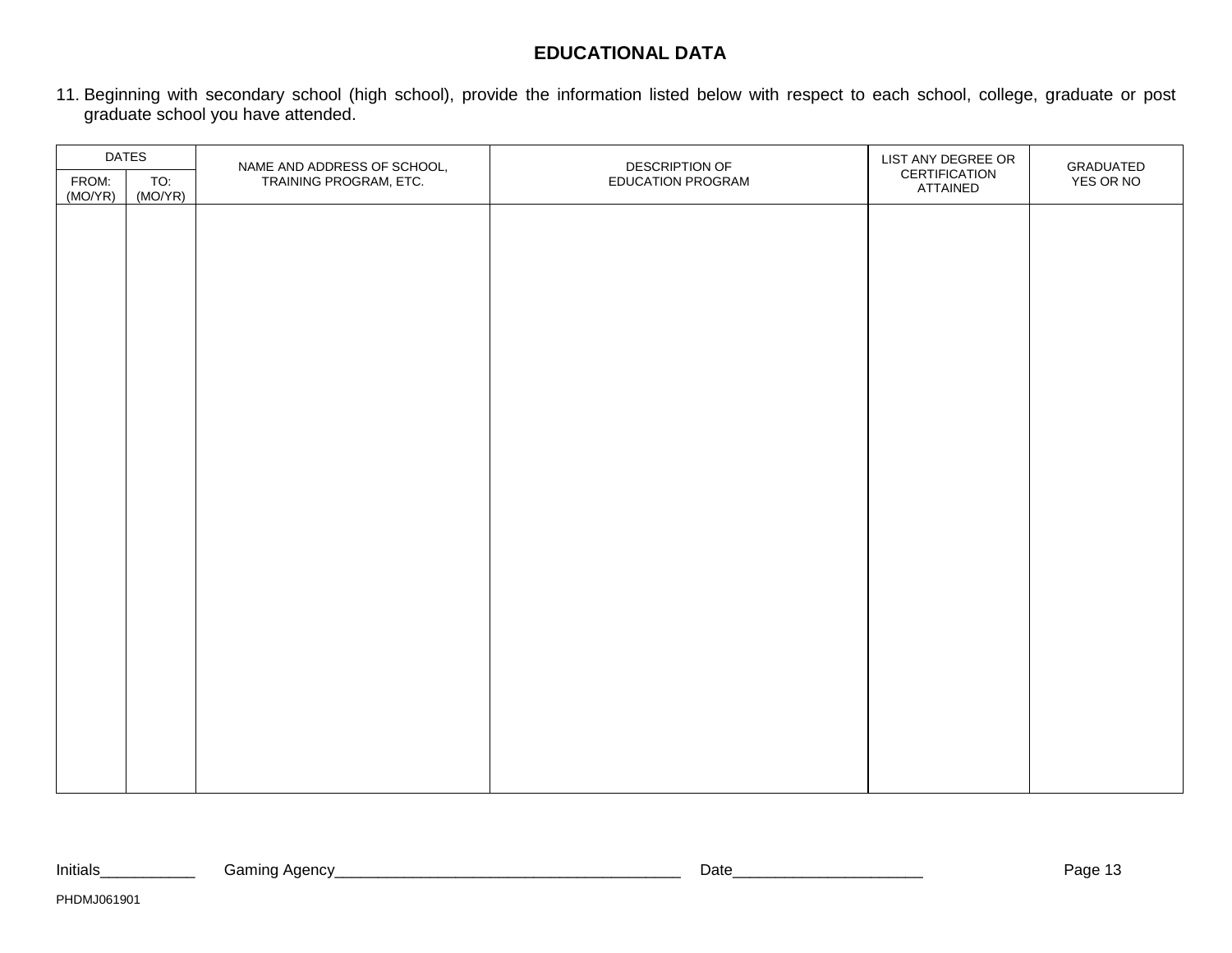### **OFFICES AND POSITIONS**

12. List all offices, trusteeships, directorships or fiduciary positions (including non-profit charitable entities and family trusts) held by you with any firm, corporation, association, partnership or other business entity during the last ten year period. Begin with the most recent and work backward.

| <b>DATES</b>     |                |                                  |                                                                                             |                          |
|------------------|----------------|----------------------------------|---------------------------------------------------------------------------------------------|--------------------------|
| FROM:<br>(MO/YR) | TO:<br>(MO/YR) | TITLE OF OFFICE OR POSITION HELD | NAME AND ADDRESS OF FIRM, CORPORATION,<br>ASSOCIATION, PARTNERSHIP OR OTHER BUSINESS ENTITY | COMPENSATION<br>RECEIVED |
|                  |                |                                  |                                                                                             |                          |
|                  |                |                                  |                                                                                             |                          |
|                  |                |                                  |                                                                                             |                          |
|                  |                |                                  |                                                                                             |                          |
|                  |                |                                  |                                                                                             |                          |
|                  |                |                                  |                                                                                             |                          |
|                  |                |                                  |                                                                                             |                          |
|                  |                |                                  |                                                                                             |                          |
|                  |                |                                  |                                                                                             |                          |
|                  |                |                                  |                                                                                             |                          |
|                  |                |                                  |                                                                                             |                          |
|                  |                |                                  |                                                                                             |                          |
|                  |                |                                  |                                                                                             |                          |
|                  |                |                                  |                                                                                             |                          |
|                  |                |                                  |                                                                                             |                          |
|                  |                |                                  |                                                                                             |                          |
|                  |                |                                  |                                                                                             |                          |
|                  |                |                                  |                                                                                             |                          |
|                  |                |                                  |                                                                                             |                          |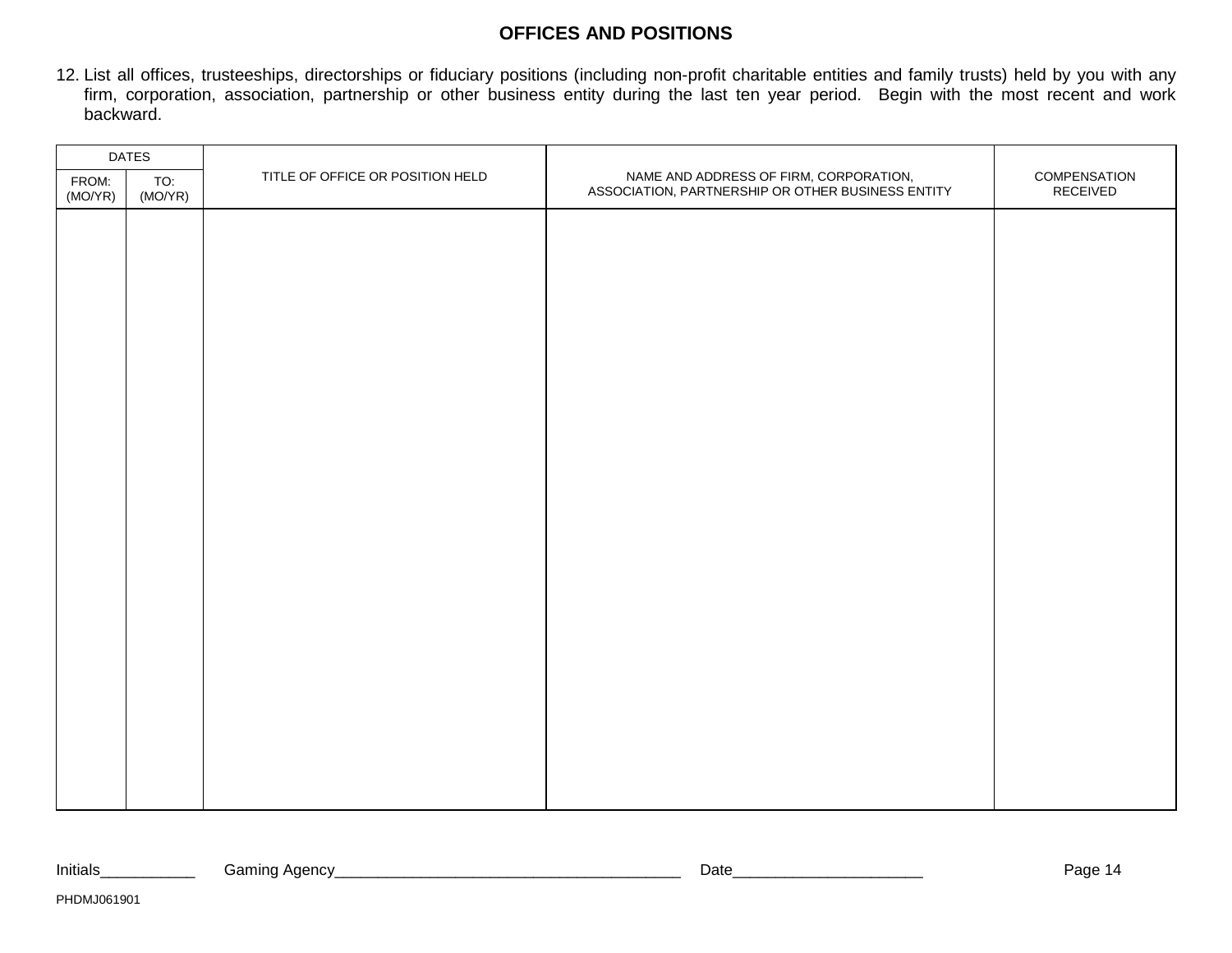|  | 12. (Cont.) |
|--|-------------|
|--|-------------|

| <b>DATES</b>     |                |                                  |                                                                                             |                          |
|------------------|----------------|----------------------------------|---------------------------------------------------------------------------------------------|--------------------------|
| FROM:<br>(MO/YR) | TO:<br>(MO/YR) | TITLE OF OFFICE OR POSITION HELD | NAME AND ADDRESS OF FIRM, CORPORATION,<br>ASSOCIATION, PARTNERSHIP OR OTHER BUSINESS ENTITY | COMPENSATION<br>RECEIVED |
|                  |                |                                  |                                                                                             |                          |
|                  |                |                                  |                                                                                             |                          |
|                  |                |                                  |                                                                                             |                          |
|                  |                |                                  |                                                                                             |                          |
|                  |                |                                  |                                                                                             |                          |
|                  |                |                                  |                                                                                             |                          |
|                  |                |                                  |                                                                                             |                          |
|                  |                |                                  |                                                                                             |                          |

13. List all government positions and offices, whether salaried or unsalaried, held by you during the last ten year period. Begin with the most recent and work backward.

| <b>DATES</b>     |                |                                  |                                                       |  |
|------------------|----------------|----------------------------------|-------------------------------------------------------|--|
| FROM:<br>(MO/YR) | TO:<br>(MO/YR) | TITLE OF OFFICE OR POSITION HELD | NAME AND ADDRESS OF<br>GOVERNMENT AGENCY/ORGANIZATION |  |
|                  |                |                                  |                                                       |  |
|                  |                |                                  |                                                       |  |
|                  |                |                                  |                                                       |  |
|                  |                |                                  |                                                       |  |
|                  |                |                                  |                                                       |  |
|                  |                |                                  |                                                       |  |
|                  |                |                                  |                                                       |  |
|                  |                |                                  |                                                       |  |
|                  |                |                                  |                                                       |  |

| Initials | Agency<br>Gamıng<br>. . |  | <b>Date</b> | مہمر<br>auc· |
|----------|-------------------------|--|-------------|--------------|
|----------|-------------------------|--|-------------|--------------|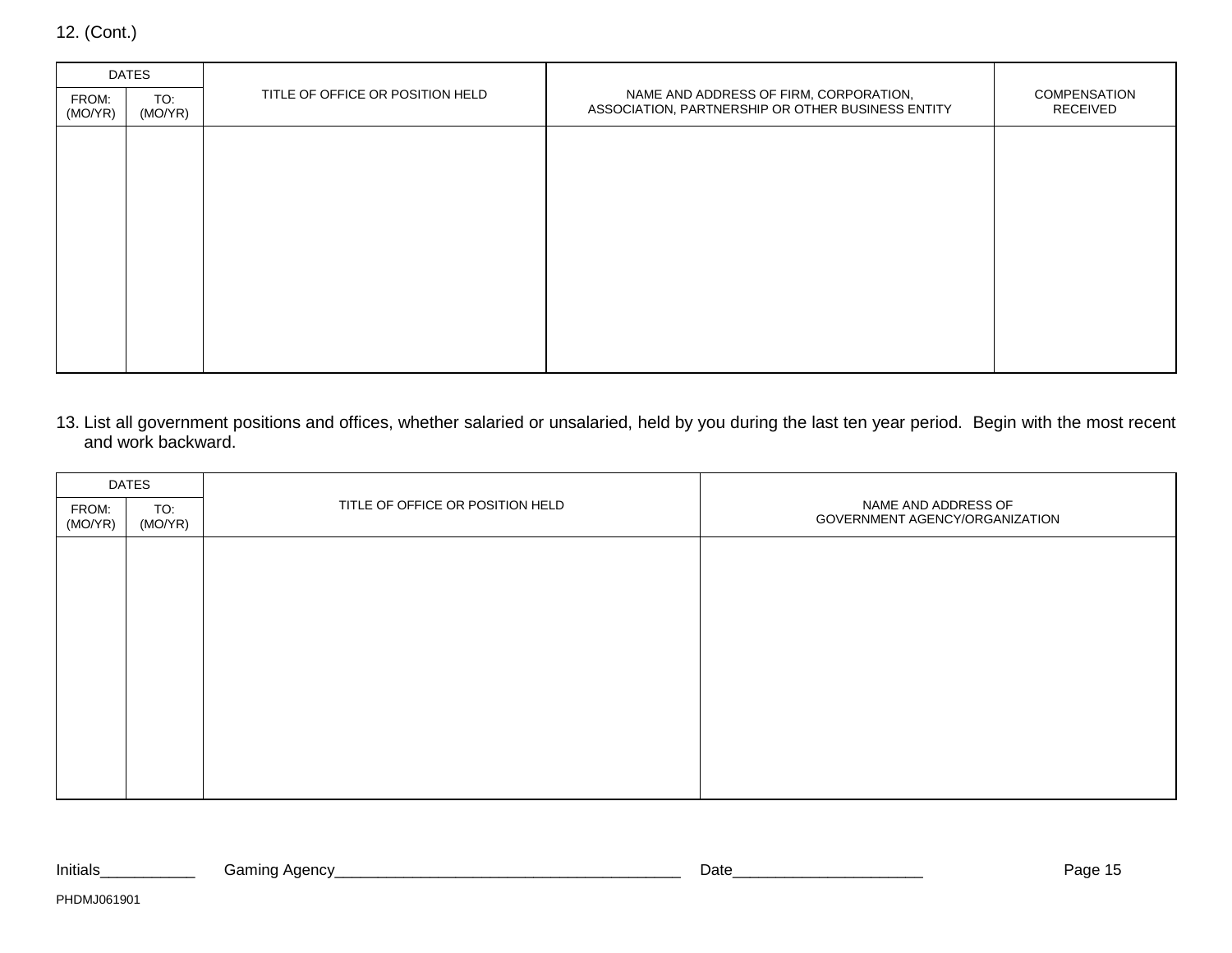### **EMPLOYMENT AND LICENSING DATA**

14. Have you ever been employed by a casino or gaming/gambling related company<sup>\*</sup> in any jurisdiction? Yes No D

 **\***Casino or gaming/gambling related company includes any form or type of casino, gaming/gambling related operation, any manufacturer of gaming/gambling equipment, junket enterprise, horse racing, dog racing, pari-mutuel operation, lottery, sports betting, Internet gaming, etc.

| NAME OF GAMING/GAMBLING<br><b>GAMING RELATED COMPANY</b> | NAME, MAILING<br>ADDRESS AND      | <b>DATES</b>    |               | TITLE/POSITION HELD AND |                    |                    |
|----------------------------------------------------------|-----------------------------------|-----------------|---------------|-------------------------|--------------------|--------------------|
| AND COUNTRY/STATE WHERE<br>YOU WERE EMPLOYED             | TELEPHONE NUMER OF<br>EMPLOYER(S) | FROM<br>(MO/YR) | TO<br>(MO/YR) | DESCRIPTION OF DUTIES   | NAME OF SUPERVISOR | REASON FOR LEAVING |
|                                                          |                                   |                 |               |                         |                    |                    |
|                                                          |                                   |                 |               |                         |                    |                    |
|                                                          |                                   |                 |               |                         |                    |                    |
|                                                          |                                   |                 |               |                         |                    |                    |
|                                                          |                                   |                 |               |                         |                    |                    |
|                                                          |                                   |                 |               |                         |                    |                    |
|                                                          |                                   |                 |               |                         |                    |                    |
|                                                          |                                   |                 |               |                         |                    |                    |
|                                                          |                                   |                 |               |                         |                    |                    |
|                                                          |                                   |                 |               |                         |                    |                    |
|                                                          |                                   |                 |               |                         |                    |                    |
|                                                          |                                   |                 |               |                         |                    |                    |
|                                                          |                                   |                 |               |                         |                    |                    |
|                                                          |                                   |                 |               |                         |                    |                    |
|                                                          |                                   |                 |               |                         |                    |                    |
|                                                          |                                   |                 |               |                         |                    |                    |
|                                                          |                                   |                 |               |                         |                    |                    |
|                                                          |                                   |                 |               |                         |                    |                    |
|                                                          |                                   |                 |               |                         |                    |                    |
|                                                          |                                   |                 |               |                         |                    |                    |
|                                                          |                                   |                 |               |                         |                    |                    |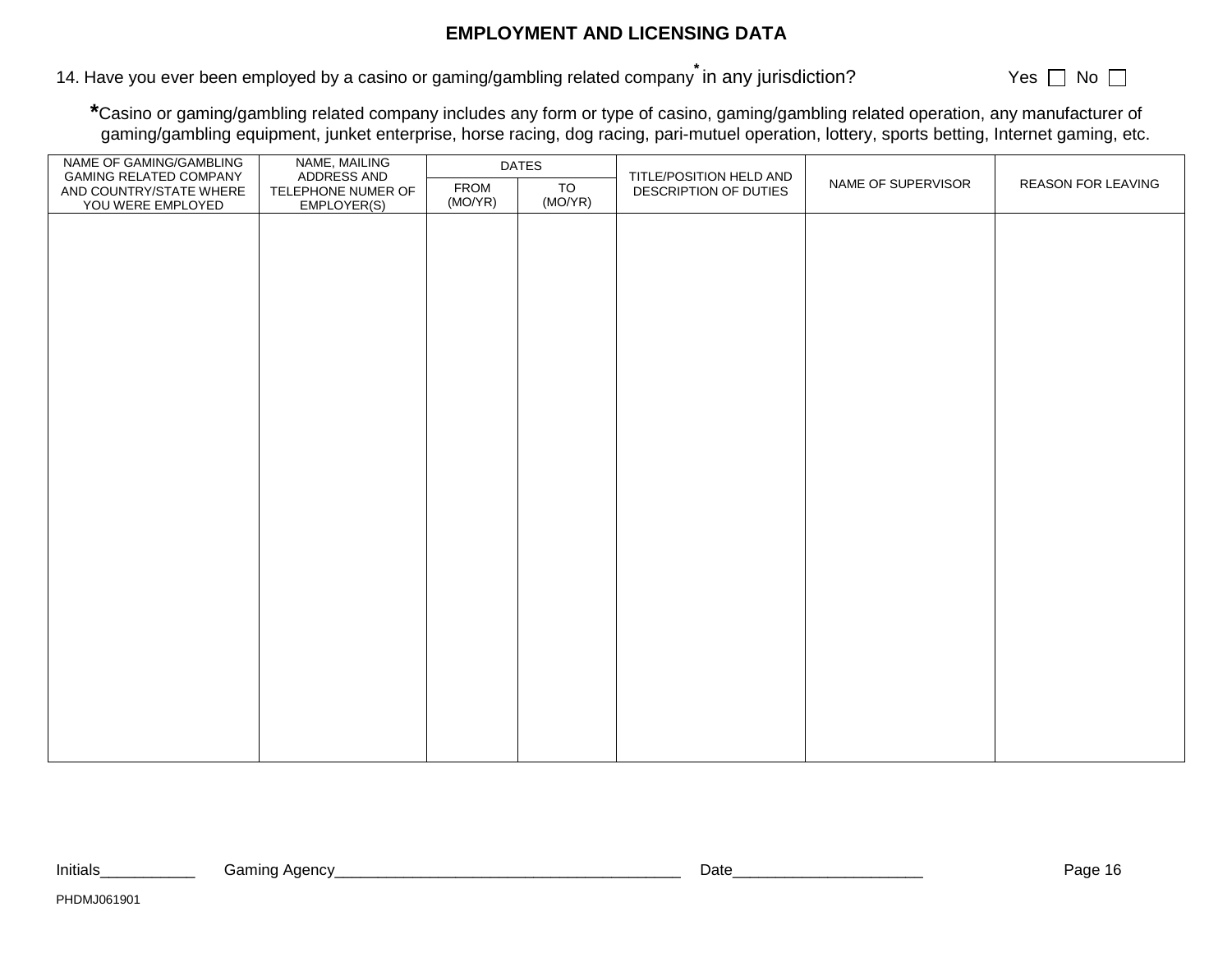15. In the chart below, provide the information regarding your employment for the past twenty years or from age 18, whichever is less. Begin with your present job and work backwards. Give dates of any unemployment between jobs in proper sequence. Include all part-time and full-time employment and any military service. For any casino or gaming/gambling related employment identified in the previous question, you are only required to fill in the dates of employment and the name of the casino or gaming/gambling related company on this chart.

| <b>DATES</b>     |                |                                                               | TITLE/POSITION HELD AND | NAME OF    | REASON FOR LEAVING/       |
|------------------|----------------|---------------------------------------------------------------|-------------------------|------------|---------------------------|
| FROM:<br>(MO/YR) | TO:<br>(MO/YR) | NAME, MAILING ADDRESS, AND<br>TELEPHONE NUMBER OF EMPLOYER(S) | DESCRIPTION OF DUTIES   | SUPERVISOR | COMPENSATION AT DEPARTURE |
|                  |                |                                                               |                         |            |                           |
|                  |                |                                                               |                         |            |                           |
|                  |                |                                                               |                         |            |                           |
|                  |                |                                                               |                         |            |                           |
|                  |                |                                                               |                         |            |                           |
|                  |                |                                                               |                         |            |                           |
|                  |                |                                                               |                         |            |                           |
|                  |                |                                                               |                         |            |                           |
|                  |                |                                                               |                         |            |                           |
|                  |                |                                                               |                         |            |                           |
|                  |                |                                                               |                         |            |                           |
|                  |                |                                                               |                         |            |                           |
|                  |                |                                                               |                         |            |                           |
|                  |                |                                                               |                         |            |                           |
|                  |                |                                                               |                         |            |                           |
|                  |                |                                                               |                         |            |                           |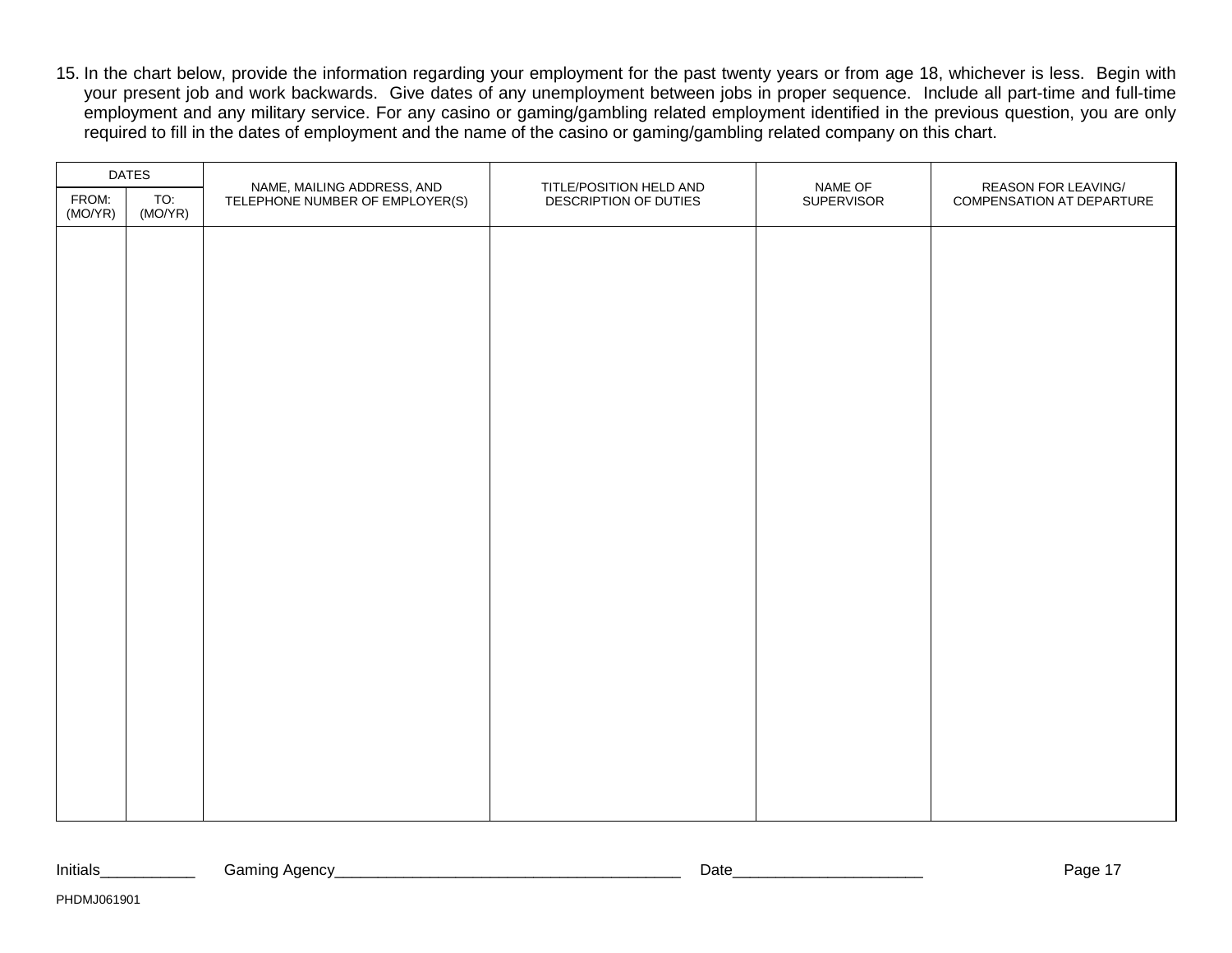| 15. (Cont.)      |                |                                                               |                                                  |                       |                                                  |
|------------------|----------------|---------------------------------------------------------------|--------------------------------------------------|-----------------------|--------------------------------------------------|
|                  | <b>DATES</b>   |                                                               |                                                  |                       |                                                  |
| FROM:<br>(MO/YR) | TO:<br>(MO/YR) | NAME, MAILING ADDRESS, AND<br>TELEPHONE NUMBER OF EMPLOYER(S) | TITLE/POSITION HELD AND<br>DESCRIPTION OF DUTIES | NAME OF<br>SUPERVISOR | REASON FOR LEAVING/<br>COMPENSATION AT DEPARTURE |
|                  |                |                                                               |                                                  |                       |                                                  |
|                  |                |                                                               |                                                  |                       |                                                  |
|                  |                |                                                               |                                                  |                       |                                                  |
|                  |                |                                                               |                                                  |                       |                                                  |
|                  |                |                                                               |                                                  |                       |                                                  |
|                  |                |                                                               |                                                  |                       |                                                  |
|                  |                |                                                               |                                                  |                       |                                                  |
|                  |                |                                                               |                                                  |                       |                                                  |
|                  |                |                                                               |                                                  |                       |                                                  |
|                  |                |                                                               |                                                  |                       |                                                  |
|                  |                |                                                               |                                                  |                       |                                                  |
|                  |                |                                                               |                                                  |                       |                                                  |
|                  |                |                                                               |                                                  |                       |                                                  |
|                  |                |                                                               |                                                  |                       |                                                  |
|                  |                |                                                               |                                                  |                       |                                                  |
|                  |                |                                                               |                                                  |                       |                                                  |

### If additional space is needed, please provide an attachment.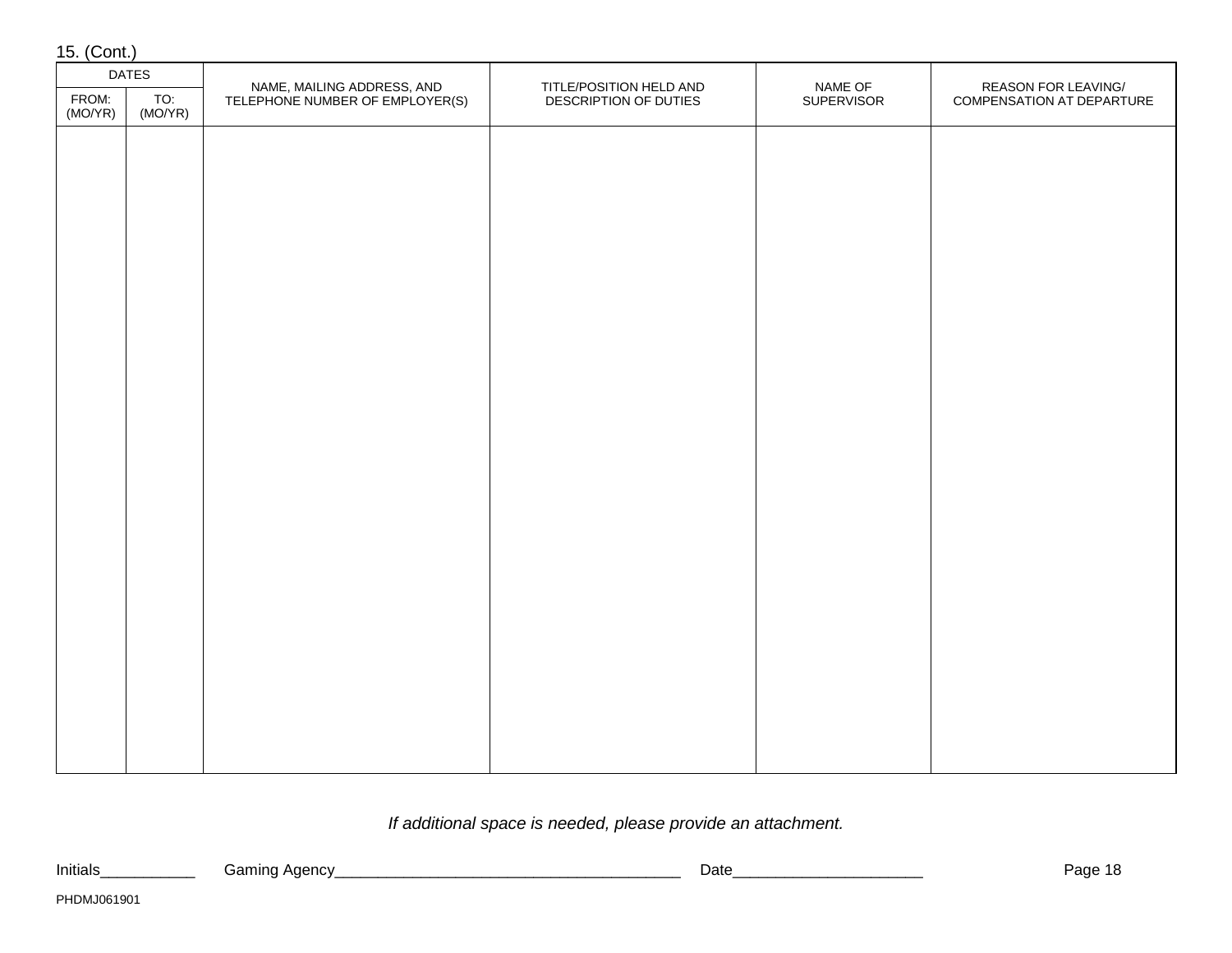#### 16. With regard to the previously listed employment:

- a. Were you ever discharged, suspended or asked to resign from employment?
- b. During the last ten year period, were you ever charged with any infraction in relation to any employment which was the subject of any disciplinary action?

| Yes $\Box$ | $No$ $\Box$ |  |
|------------|-------------|--|
| Yes $\Box$ | No $\Box$   |  |

If yes to either question, complete the following chart as to each such time you were discharged, suspended, asked to resign or disciplined:

| DATE OF DISCHARGE,<br>SUSPENSION, RESIGNATION<br>OR DISCIPLINARY ACTION | NAME AND ADDRESS OF EMPLOYER | NAME OF<br>SUPERVISOR | REASON FOR DISCHARGE, SUSPENSION,<br>RESIGNATION OR DISCIPLINARY ACTION |
|-------------------------------------------------------------------------|------------------------------|-----------------------|-------------------------------------------------------------------------|
|                                                                         |                              |                       |                                                                         |
|                                                                         |                              |                       |                                                                         |
|                                                                         |                              |                       |                                                                         |
|                                                                         |                              |                       |                                                                         |
|                                                                         |                              |                       |                                                                         |
|                                                                         |                              |                       |                                                                         |
|                                                                         |                              |                       |                                                                         |
|                                                                         |                              |                       |                                                                         |
|                                                                         |                              |                       |                                                                         |
|                                                                         |                              |                       |                                                                         |
|                                                                         |                              |                       |                                                                         |
|                                                                         |                              |                       |                                                                         |
|                                                                         |                              |                       |                                                                         |
|                                                                         |                              |                       |                                                                         |

| Initials | Gamino<br>~~ | <b>Date</b> | $\sim$<br>-dul |
|----------|--------------|-------------|----------------|
|          |              |             |                |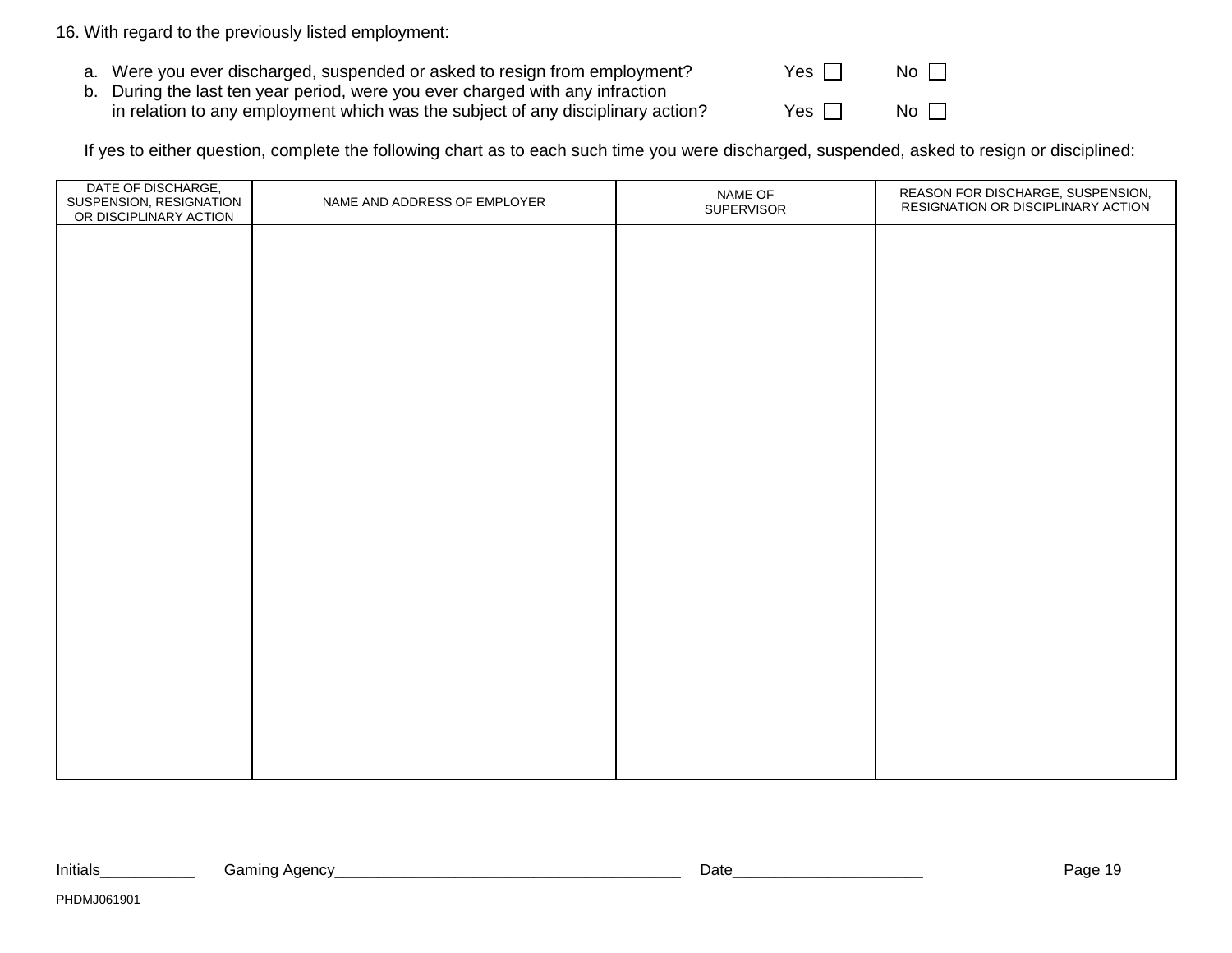17. List any and all compensated employment, of whatever nature, held by your spouse during the past twelve month period. Begin with your spouse's current employer.

| <b>DATES</b>     |                |                                                |                         |  |  |
|------------------|----------------|------------------------------------------------|-------------------------|--|--|
| FROM:<br>(MO/YR) | TO:<br>(MO/YR) | NAME, ADDRESS AND TELEPHONE NUMBER OF EMPLOYER | TITLE/<br>POSITION HELD |  |  |
|                  |                |                                                |                         |  |  |
|                  |                |                                                |                         |  |  |
|                  |                |                                                |                         |  |  |
|                  |                |                                                |                         |  |  |
|                  |                |                                                |                         |  |  |
|                  |                |                                                |                         |  |  |
|                  |                |                                                |                         |  |  |
|                  |                |                                                |                         |  |  |

18. To the best of your knowledge, have you or has your spouse served as a trustee or other fiduciary officer in any capacity during the last twelve month period?

Yes | | No

If yes, complete the following chart:

| <b>DATES</b>     |                |                 |                                  |                        |               |
|------------------|----------------|-----------------|----------------------------------|------------------------|---------------|
| FROM:<br>(MO/YR) | TO:<br>(MO/YR) | <b>CAPACITY</b> | NATURE OF TRUST<br>OR OTHER FUND | <b>INCOME RECEIVED</b> | FOR WHOM HELD |
|                  |                |                 |                                  |                        |               |
|                  |                |                 |                                  |                        |               |
|                  |                |                 |                                  |                        |               |
|                  |                |                 |                                  |                        |               |
|                  |                |                 |                                  |                        |               |
|                  |                |                 |                                  |                        |               |
|                  |                |                 |                                  |                        |               |

Initials\_\_\_\_\_\_\_\_\_\_\_ Gaming Agency\_\_\_\_\_\_\_\_\_\_\_\_\_\_\_\_\_\_\_\_\_\_\_\_\_\_\_\_\_\_\_\_\_\_\_\_\_\_\_\_ Date\_\_\_\_\_\_\_\_\_\_\_\_\_\_\_\_\_\_\_\_\_\_ Page 20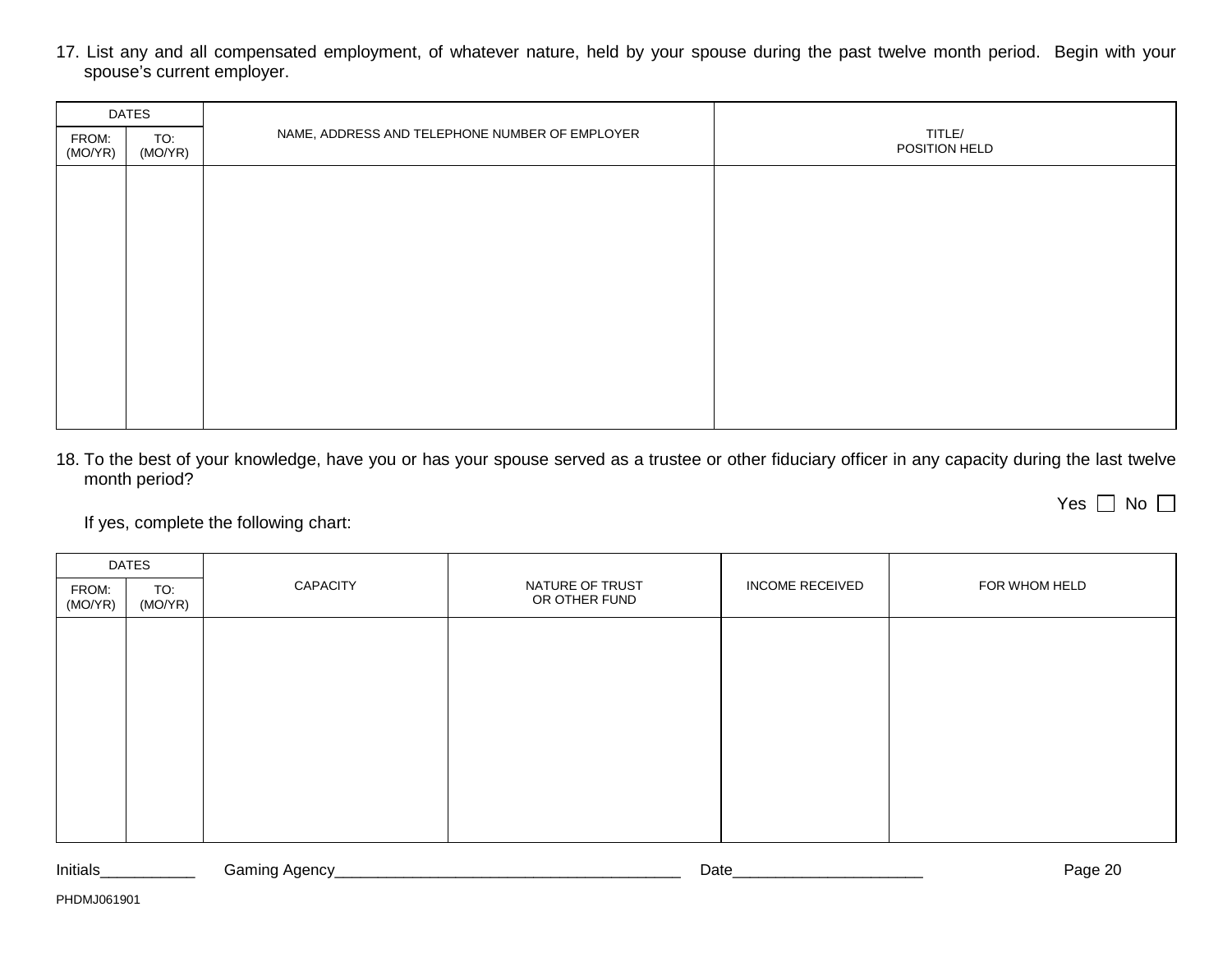- 19. a. Have you or your spouse ever sought and been denied a position as a trustee or other fiduciary officer? Yes  $\Box$  No  $\Box$ 
	- b. Have you or your spouse ever been suspended or removed from a position as a trustee or other fiduciary officer? Yes  $\Box$  No  $\Box$ If yes to either question, complete the following chart:

| DATE | <b>CAPACITY</b> | NATURE OF TRUST OR OTHER OFFICE | REASON FOR DENIAL, SUSPENSION<br>OR REMOVAL |
|------|-----------------|---------------------------------|---------------------------------------------|
|      |                 |                                 |                                             |
|      |                 |                                 |                                             |
|      |                 |                                 |                                             |
|      |                 |                                 |                                             |
|      |                 |                                 |                                             |

20. Have you or has your spouse ever made application for, or held, any **NON-GAMING** professional or occupational license, permit or certification, in any jurisdiction, including but not limited to the following: real estate broker or salesman, accountant, attorney, medical, boxing promoter, manager or matchmaker, race horse owner, trainer or manager, jockey, race dog owner, securities dealer, contractor, pilot, insurance, or any other type of professional license. (Do not include alcoholic beverage or driver's license). You must answer "YES" to this question if you ever applied and your application was granted, denied, returned to you by the licensing agency for any reason, withdrawn or is currently pending.

 $Yes \Box \qquad No \Box$ 

|                 |                 | <b>DATES</b>     |                |                                                      |                                   |  |
|-----------------|-----------------|------------------|----------------|------------------------------------------------------|-----------------------------------|--|
| NAME ON LICENSE | TYPE OF LICENSE | FROM:<br>(MO/YR) | TO:<br>(MO/YR) | NAME AND ADDRESS<br>OF LICENSING AGENCY/ORGANIZATION | DISPOSITION OF<br>THE APPLICATION |  |
|                 |                 |                  |                |                                                      |                                   |  |
|                 |                 |                  |                |                                                      |                                   |  |
|                 |                 |                  |                |                                                      |                                   |  |
|                 |                 |                  |                |                                                      |                                   |  |
|                 |                 |                  |                |                                                      |                                   |  |
|                 |                 |                  |                |                                                      |                                   |  |

| Initials | . Agency<br>amınaن<br>. . | Date | ∟ממיי<br>auc-<br>$\cdot$ |
|----------|---------------------------|------|--------------------------|
|          |                           |      |                          |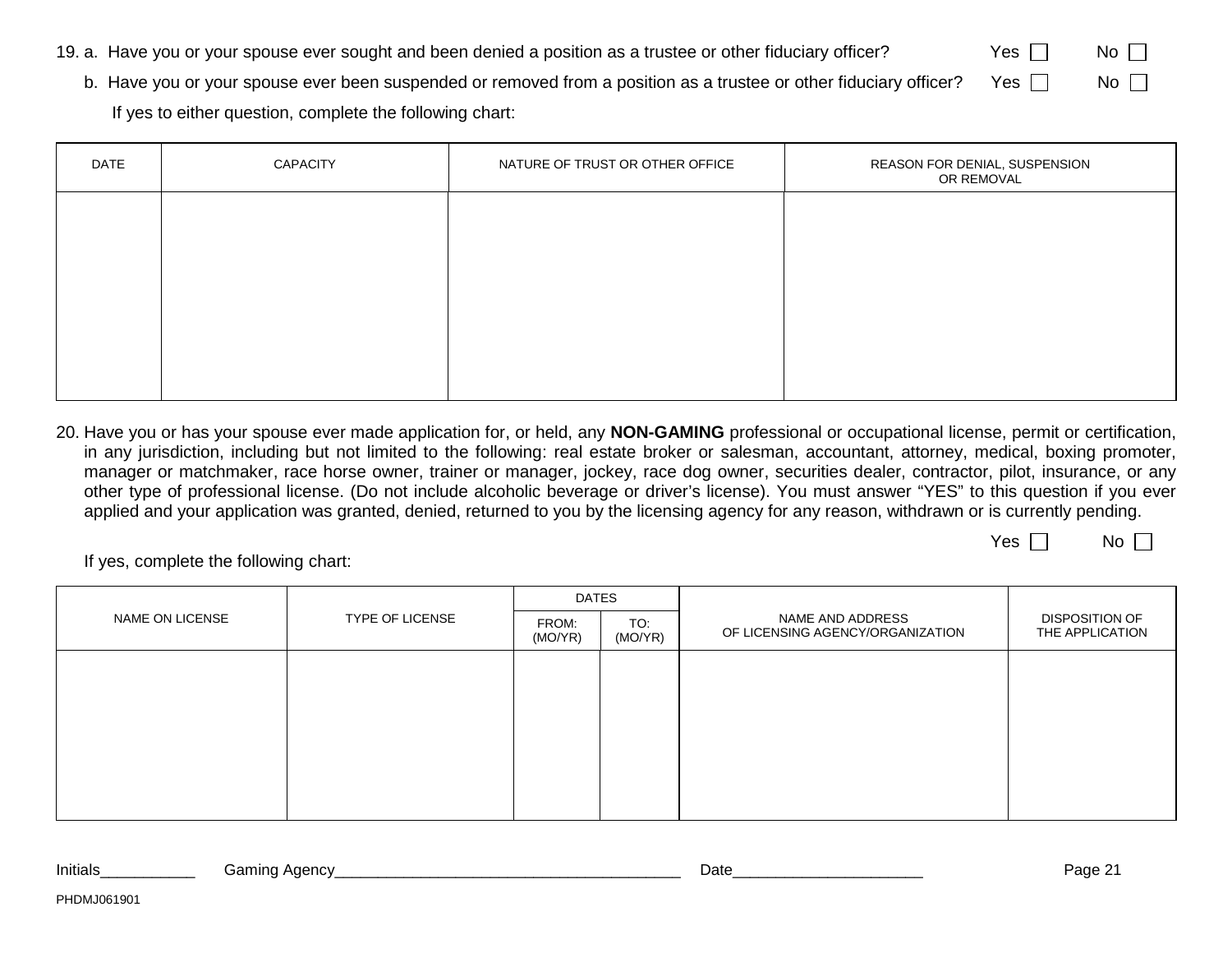21. Have any of the licenses, permits or certifications applied for, or held by you or your spouse, as identified in the previous question ever been denied, suspended, revoked or subject to any conditions in any jurisdiction?

Yes  $\bigsqcup$  No

If yes, complete the following chart as to each denial, suspension, revocation or conditions:

| TYPE OF LICENSE,<br>PERMIT OR CERTIFICATE | NAME & ADDRESS OF<br>GOVERNMENTAL AGENCY/ORGANIZATION | DATE OF DENIAL,<br>SUSPENSION. REVOCATION<br>OR CONDITION | REASON(S) FOR DENIAL<br>SUSPENSION OR REVOCATION |
|-------------------------------------------|-------------------------------------------------------|-----------------------------------------------------------|--------------------------------------------------|
|                                           |                                                       |                                                           |                                                  |
|                                           |                                                       |                                                           |                                                  |
|                                           |                                                       |                                                           |                                                  |
|                                           |                                                       |                                                           |                                                  |
|                                           |                                                       |                                                           |                                                  |

22. Has any entity in which you, or your spouse, is/was a director, officer, partner or an owner of a 5% or greater interest ever had any license, permit or certificate issued by a governmental agency in any jurisdiction denied, suspended, revoked, or subject to any conditions?

Yes | | No

If yes, complete the following chart as to each denial, suspension or revocation:

| NAME OF ENTITY | POSITION HELD BY<br>YOU OR YOUR SPOUSE | TYPE OF<br>LICENSE,<br><b>PERMIT OR</b><br><b>CERTIFICATE</b> | TYPE OF<br><b>ACTION TAKEN</b> | NAME AND ADDRESS OF<br><b>GOVERNMENT</b><br>AGENCY/ORGANIZATION TAKING<br><b>ACTION</b> | DATE OF<br>ACTION | REASON(S)<br><b>FOR</b><br>ACTION |
|----------------|----------------------------------------|---------------------------------------------------------------|--------------------------------|-----------------------------------------------------------------------------------------|-------------------|-----------------------------------|
|                |                                        |                                                               |                                |                                                                                         |                   |                                   |
|                |                                        |                                                               |                                |                                                                                         |                   |                                   |
|                |                                        |                                                               |                                |                                                                                         |                   |                                   |

Initials\_\_\_\_\_\_\_\_\_\_\_ Gaming Agency\_\_\_\_\_\_\_\_\_\_\_\_\_\_\_\_\_\_\_\_\_\_\_\_\_\_\_\_\_\_\_\_\_\_\_\_\_\_\_\_ Date\_\_\_\_\_\_\_\_\_\_\_\_\_\_\_\_\_\_\_\_\_\_ Page 22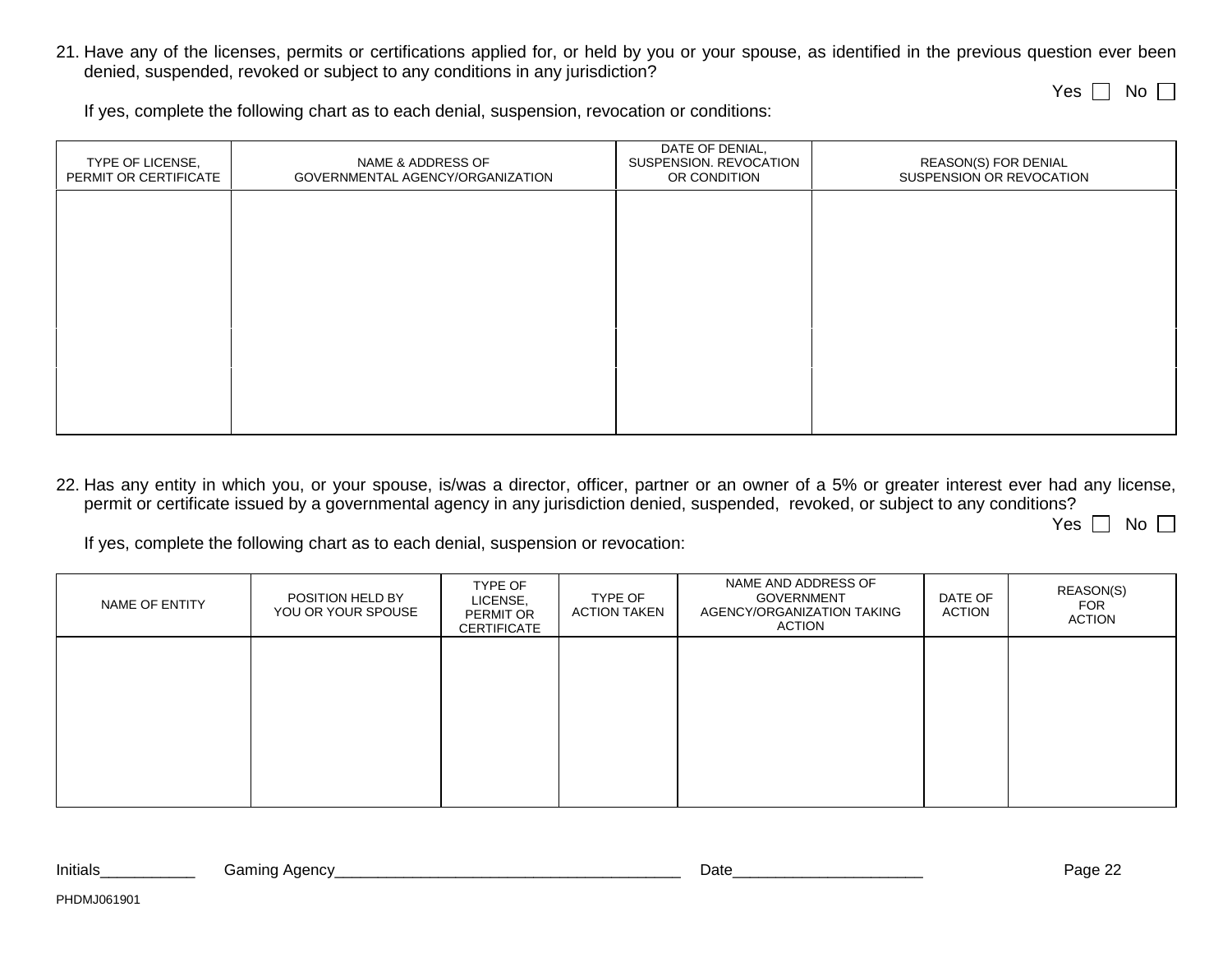23. List any group, firm, partnership, corporation or any other businesses in which you have held an ownership interest of 5% or more for the past twenty years, or since the age of 18, whichever is less. (Do **not** include publicly traded corporations in which you owned stock.)

|                  | <b>DATES</b>   |                                          |                                          |                                                                   |                                |                                                                             |  |
|------------------|----------------|------------------------------------------|------------------------------------------|-------------------------------------------------------------------|--------------------------------|-----------------------------------------------------------------------------|--|
| FROM:<br>(MO/YR) | TO:<br>(MO/YR) | NAME(S) & ADDRESS(ES)<br>OF BUSINESS(ES) | <b>CURRENT STATUS</b><br>OF BUSINESS(ES) | NAME(S) OF<br>% INTEREST<br><b>HELD BY</b><br>OTHER OWNERS<br>YOU | ADDRESS(ES)<br>OF OTHER OWNERS | STATE/PROVINCE<br>AND COUNTRY OF<br>ORGANIZATION OR<br><b>INCORPORATION</b> |  |
|                  |                |                                          |                                          |                                                                   |                                |                                                                             |  |
|                  |                |                                          |                                          |                                                                   |                                |                                                                             |  |
|                  |                |                                          |                                          |                                                                   |                                |                                                                             |  |
|                  |                |                                          |                                          |                                                                   |                                |                                                                             |  |
|                  |                |                                          |                                          |                                                                   |                                |                                                                             |  |
|                  |                |                                          |                                          |                                                                   |                                |                                                                             |  |
|                  |                |                                          |                                          |                                                                   |                                |                                                                             |  |
|                  |                |                                          |                                          |                                                                   |                                |                                                                             |  |
|                  |                |                                          |                                          |                                                                   |                                |                                                                             |  |
|                  |                |                                          |                                          |                                                                   |                                |                                                                             |  |
|                  |                |                                          |                                          |                                                                   |                                |                                                                             |  |
|                  |                |                                          |                                          |                                                                   |                                |                                                                             |  |
|                  |                |                                          |                                          |                                                                   |                                |                                                                             |  |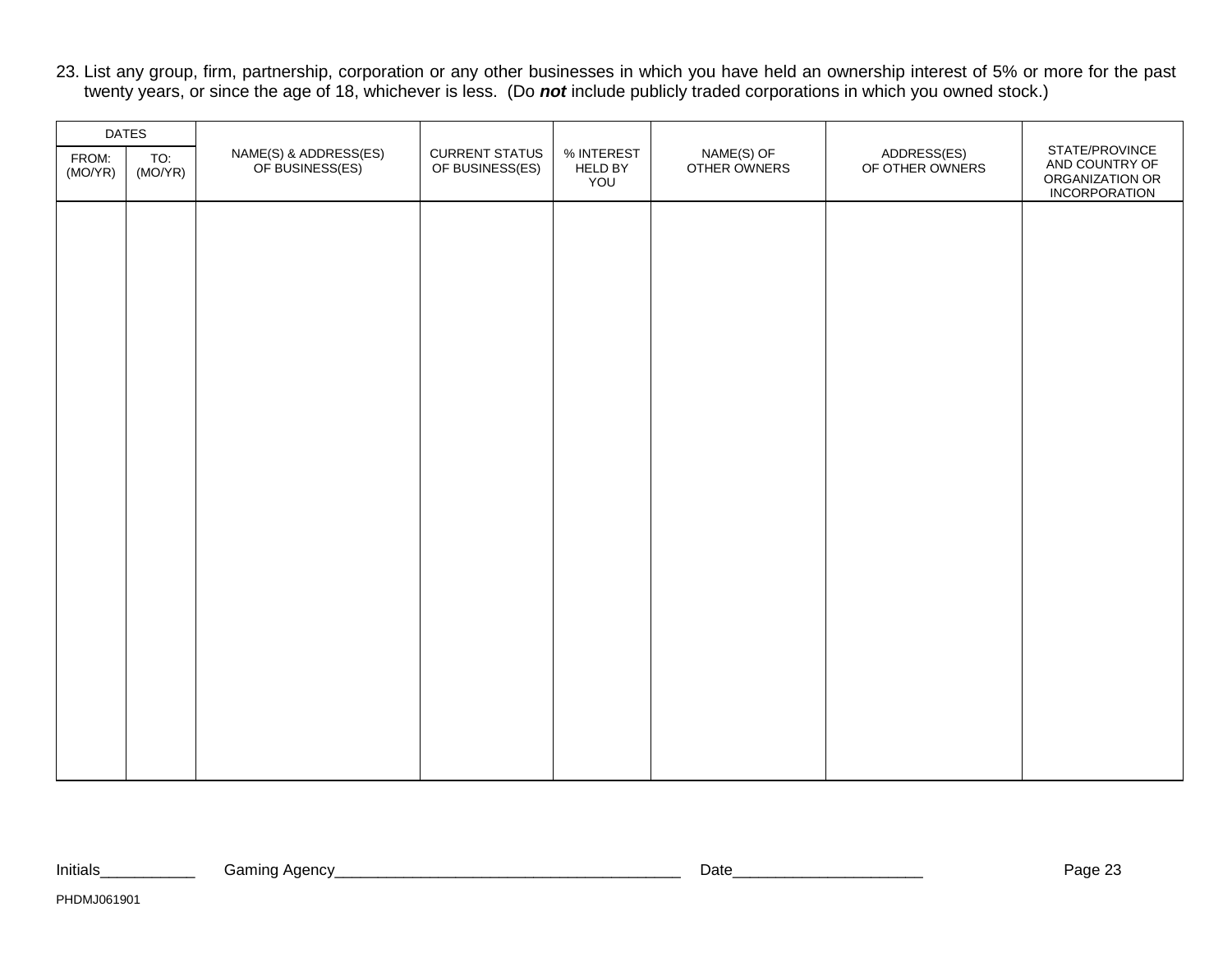24. Have you or has your spouse ever made application for, or held, a license, permit, registration, finding of suitability, qualification or other authorization to participate in any form or type of casino, gaming/gambling related operation (including any manufacturer of gaming/gambling equipment, junket operation, horse racing, dog racing, pari-mutuel operation, lottery, sports betting, Internet gaming, etc.) or alcoholic beverage operation in any jurisdiction? You must answer "YES" to this question if you ever applied and your application was granted, denied, returned to you by the gaming agency for any reason, withdrawn or is currently pending.

| NAME & ADDRESS OF LICENSING AGENCY/ORGANIZATION<br>(INCLUDING COUNTRY, STATE/PROVINCE, COUNTY<br>OR MUNICIPALITY/TOWN) | TYPE OF LICENSE,<br>PERMIT, APPROVAL<br>OR REGISTRATION | DATE OF<br><b>APPLICATION</b> | <b>DISPOSITION</b><br>(GRANTED, DENIED<br>OR PENDING, ETC.) | LICENSE, PERMIT,<br>APPROVAL OR<br><b>REGISTRATION</b><br><b>NUMBER</b> |
|------------------------------------------------------------------------------------------------------------------------|---------------------------------------------------------|-------------------------------|-------------------------------------------------------------|-------------------------------------------------------------------------|
|                                                                                                                        |                                                         |                               |                                                             |                                                                         |
|                                                                                                                        |                                                         |                               |                                                             |                                                                         |
|                                                                                                                        |                                                         |                               |                                                             |                                                                         |
|                                                                                                                        |                                                         |                               |                                                             |                                                                         |
|                                                                                                                        |                                                         |                               |                                                             |                                                                         |
|                                                                                                                        |                                                         |                               |                                                             |                                                                         |
|                                                                                                                        |                                                         |                               |                                                             |                                                                         |
|                                                                                                                        |                                                         |                               |                                                             |                                                                         |

| Initials | 0.000c<br>amın<br><u>т.</u><br>. <del>.</del><br>. . | ,,,,<br>⊃alt<br>_ | $\sim$<br>- аш |
|----------|------------------------------------------------------|-------------------|----------------|
|----------|------------------------------------------------------|-------------------|----------------|

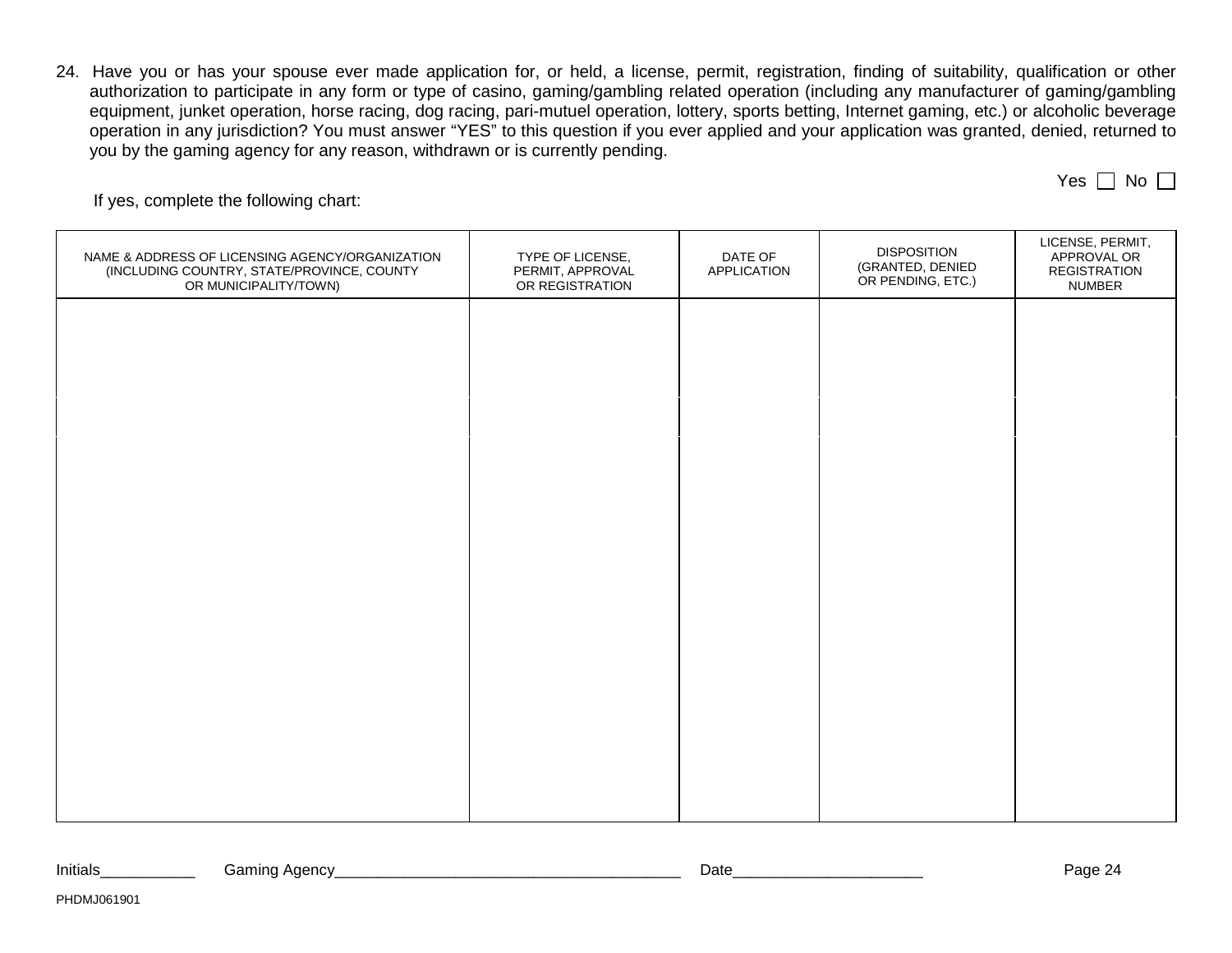25. For each casino, gaming/gambling related or alcoholic beverage operation application, license, permit, registration, finding of suitability, qualification or other authorization identified in the previous question, were you or your spouse ever called to appear to testify, or otherwise participate in a hearing or proceeding, before the licensing agency or commission to which you were applying?

Yes | | No

| NAME AND ADDRESS OF LICENSING AGENCY OR COMMISSION | DATE OF APPEARANCE(S) | NATURE OF HEARING | WAS TESTIMONY GIVEN? |
|----------------------------------------------------|-----------------------|-------------------|----------------------|
|                                                    |                       |                   |                      |
|                                                    |                       |                   |                      |
|                                                    |                       |                   |                      |
|                                                    |                       |                   |                      |
|                                                    |                       |                   |                      |
|                                                    |                       |                   |                      |
|                                                    |                       |                   |                      |
|                                                    |                       |                   |                      |
|                                                    |                       |                   |                      |
|                                                    |                       |                   |                      |
|                                                    |                       |                   |                      |
|                                                    |                       |                   |                      |
|                                                    |                       |                   |                      |
|                                                    |                       |                   |                      |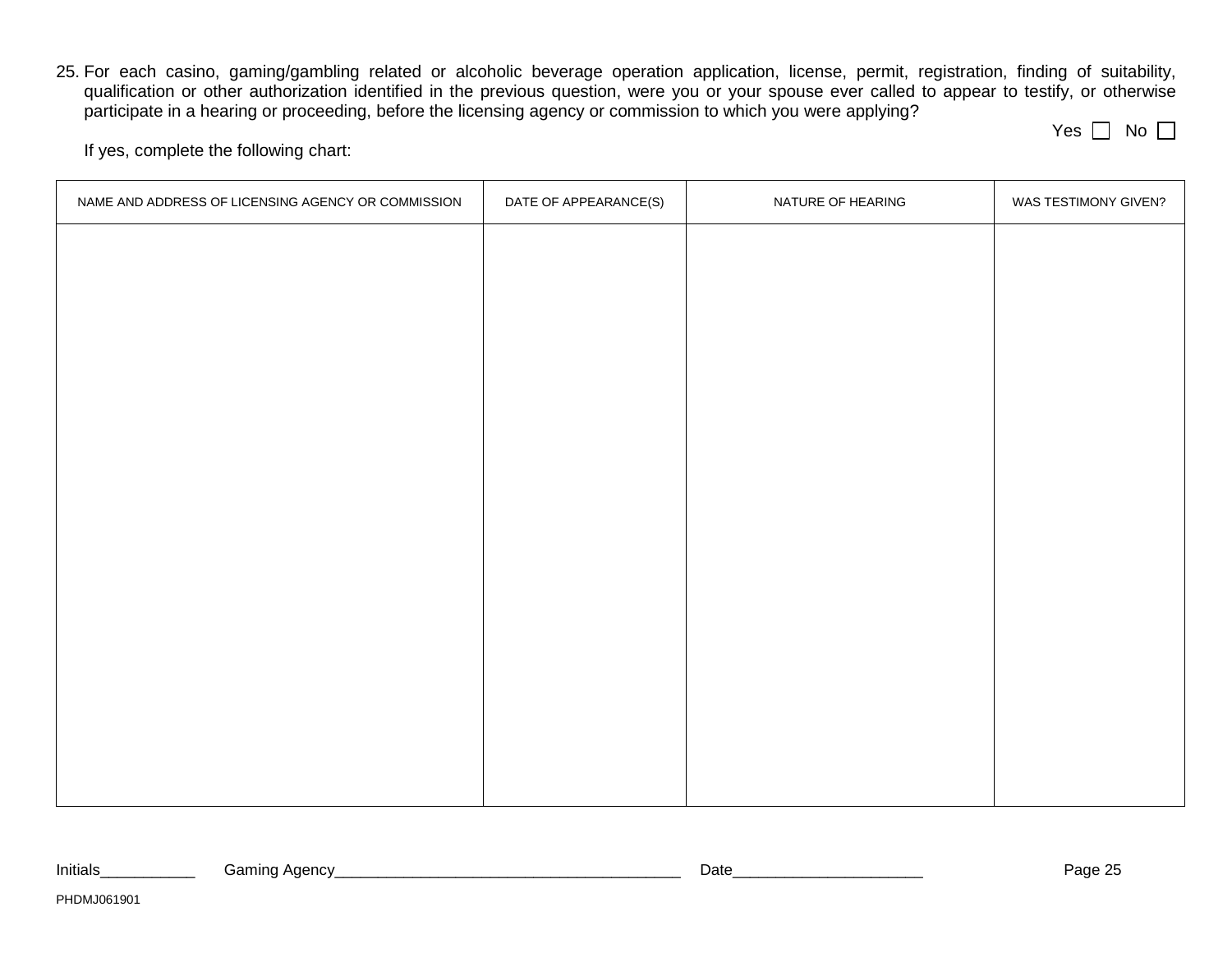26. To the best of your knowledge, in the past twenty years or since the age of 18, whichever is less, have you held a direct or indirect financial or ownership interest in any group, firm, corporation, partnership or other business entity that has applied to any licensing agency in any jurisdiction for any license, permit, registration, finding of suitability, or qualification in connection with any form or type of a casino, gaming/gambling related operation (including any manufacturer of gaming/gambling equipment, junket operation, horse racing, dog racing, pari-mutuel operation, lottery, sports betting, Internet gaming, etc.), or alcoholic beverage operation? (Do not include publicly traded corporations or entities in which you held less than 1% of the stock.) Yes  $\Box$  No  $\Box$ 

| NAME AND ADDRESS<br>OF BUSINESS ENTITY | NATURE OF<br>YOUR INTEREST | DATE OF<br>APPLICATION | NAME & ADDRESS OF LICENSING<br>AGENCY<br>TO WHICH APPLICATION WAS MADE | TYPE OF LICENSE<br>APPLIED FOR | DISPOSITION OF<br>APPLICATION |
|----------------------------------------|----------------------------|------------------------|------------------------------------------------------------------------|--------------------------------|-------------------------------|
|                                        |                            |                        |                                                                        |                                |                               |
|                                        |                            |                        |                                                                        |                                |                               |
|                                        |                            |                        |                                                                        |                                |                               |
|                                        |                            |                        |                                                                        |                                |                               |
|                                        |                            |                        |                                                                        |                                |                               |
|                                        |                            |                        |                                                                        |                                |                               |
|                                        |                            |                        |                                                                        |                                |                               |
|                                        |                            |                        |                                                                        |                                |                               |
|                                        |                            |                        |                                                                        |                                |                               |
|                                        |                            |                        |                                                                        |                                |                               |
|                                        |                            |                        |                                                                        |                                |                               |
|                                        |                            |                        |                                                                        |                                |                               |

| .<br>Initials<br>. . | . | Jate | .,<br>ane. |
|----------------------|---|------|------------|
|----------------------|---|------|------------|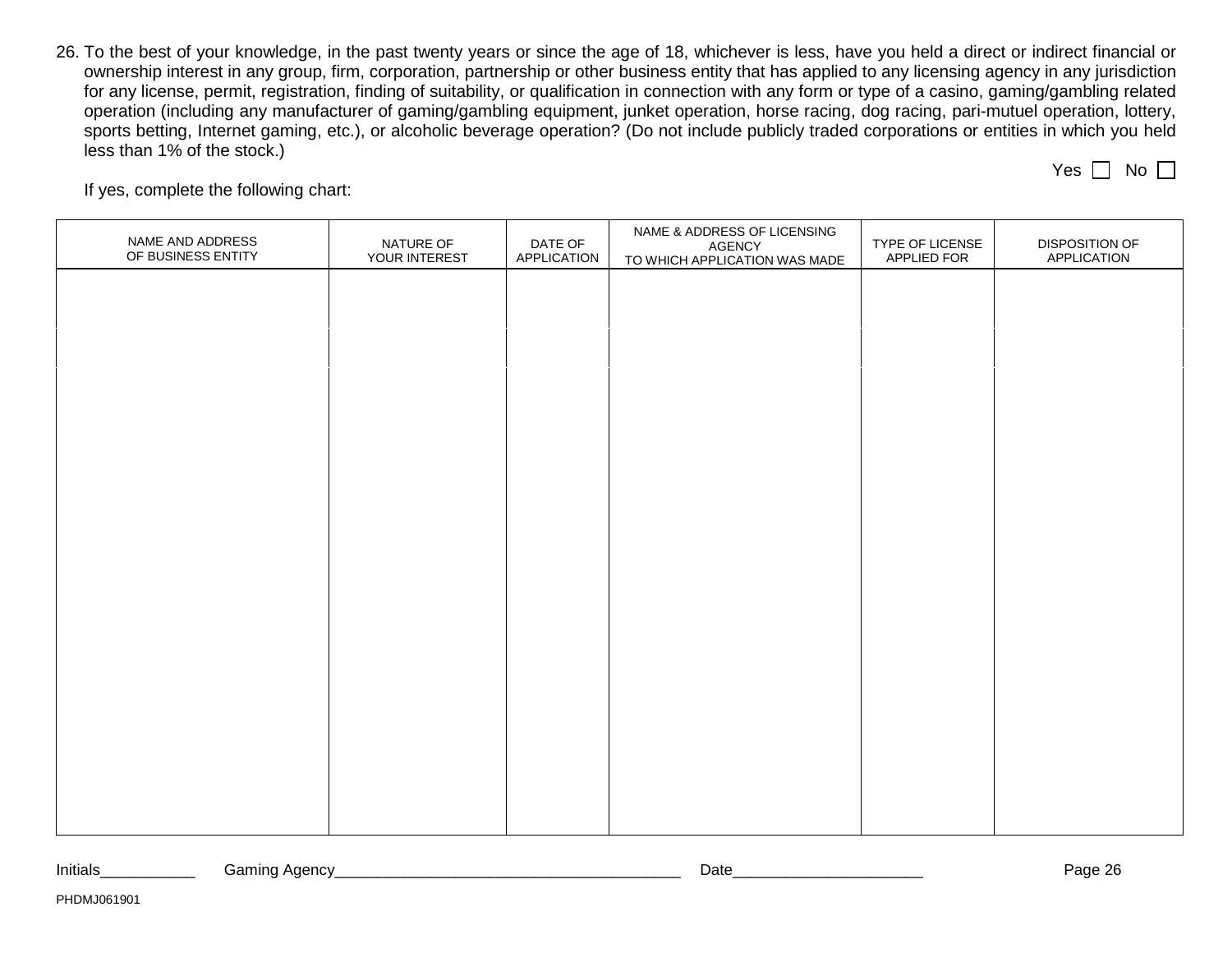27. a. Are any members of your family (spouse, parents, grandparents, children, grandchildren, siblings, uncles, aunts, nephews, nieces, fathers-inlaw, mothers-in-law, sons-in-law, daughters-in-law, brothers-in-law and sisters-in-law whether by whole or half blood, by marriage, adoption or natural relationship) associated with or employed in any form or type of casino or gaming/gambling related operation as defined in question 26 in any jurisdiction?

b. Do you or any members of your family (spouse, parents, grandparents, children, grandchildren, siblings, uncles, aunts, nephews, nieces, fathers-in-law, mothers-in-law, sons-in-law, daughters-in-law, brothers-in-law and sisters-in-law whether by whole or half blood, by marriage, adoption or natural relationship) have an ownership interest in any alcoholic beverage entity in any jurisdiction?

Yes  $\Box$  No  $\Box$ 

If yes to either question, complete the following chart:

| NAME OF PERSON | RELATIONSHIP | NAME OF GAMING/GAMBLING OR ALCOHOLIC BEVERAGE BUSINESS<br>AND ADDRESS | <b>BUSINESS TELEPHONE</b> |
|----------------|--------------|-----------------------------------------------------------------------|---------------------------|
|                |              |                                                                       |                           |
|                |              |                                                                       |                           |
|                |              |                                                                       |                           |
|                |              |                                                                       |                           |
|                |              |                                                                       |                           |
|                |              |                                                                       |                           |
|                |              |                                                                       |                           |
|                |              |                                                                       |                           |
|                |              |                                                                       |                           |

| Initials | Gamınd<br>Agency | - Date | $\sqrt{2}$<br>-dur. |
|----------|------------------|--------|---------------------|
|----------|------------------|--------|---------------------|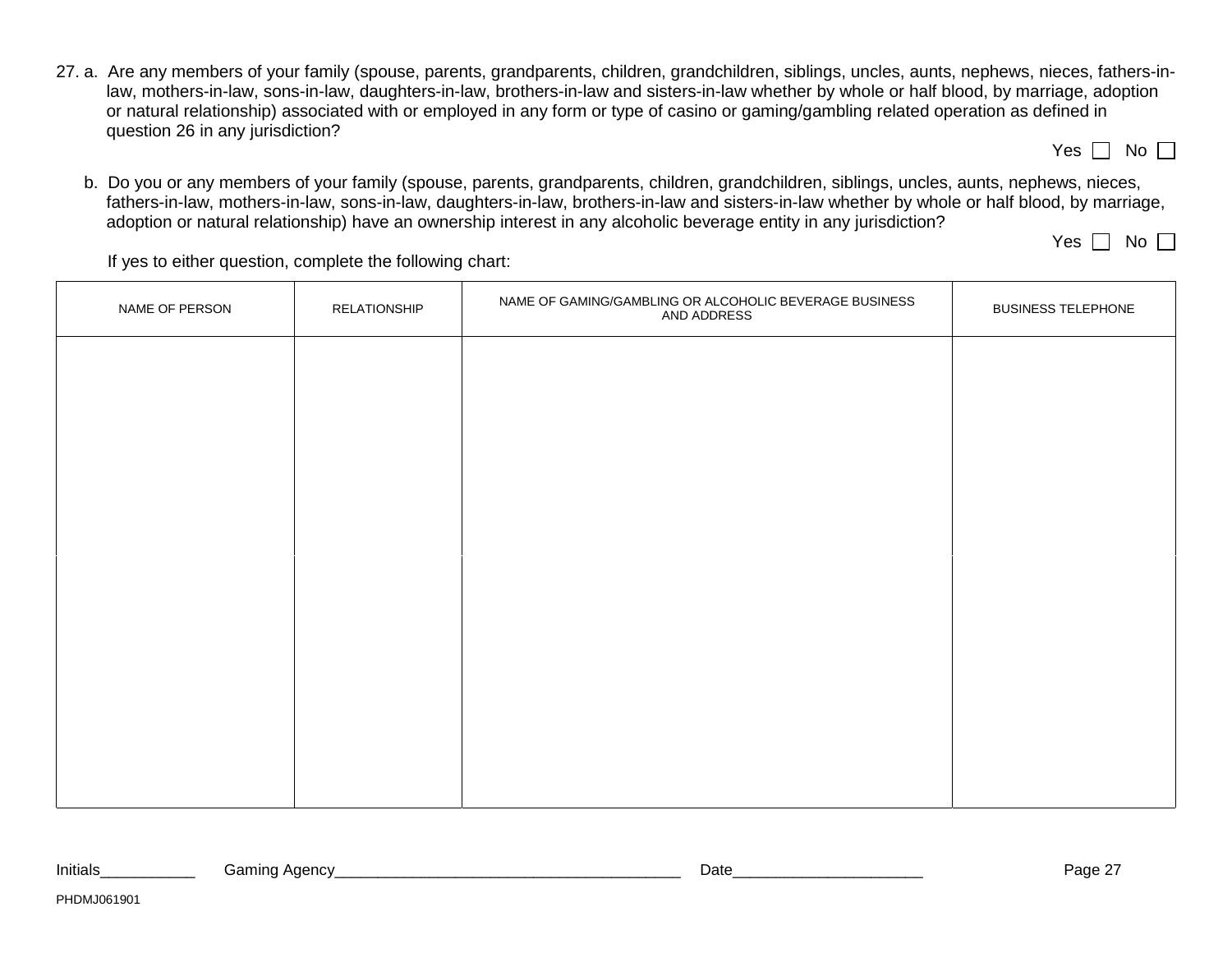### **CIVIL, CRIMINAL AND INVESTIGATORY PROCEEDINGS**

The next question asks about any arrests, charges or offenses you, your spouse or your children may have committed. Prior to answering this question, carefully review the definitions and instructions which follow.

DEFINITIONS: For purposes of this question:

- A. "Arrest" includes any detaining, holding, or taking into custody by any police or other law enforcement authorities to answer for the alleged performance of any "offense."
- B. "Charge" includes any indictment, complaint, information, summons, or other notice of the alleged commission of any "offense."
- C. "Offense" includes all felonies, crimes, high misdemeanors, misdemeanors, disorderly persons offenses, petty disorderly offenses, driving while intoxicated/impaired motor vehicle offenses and violations of probation or any other court order. Juvenile offenses that occurred within the most recent 10 year period are also included within the definition of "offenses."

INSTRUCTIONS: 1. Answer "YES" and provide all information to the best of your ability EVEN IF:

- A. You did not commit the offense charged;
- B. The charges were dismissed or subsequently downgraded to a lesser charge;
- C. You completed a Pretrial Intervention (PTI) or equivalent diversionary program in other jurisdictions;
- D. You were not convicted;
- E. You did not serve any time in prison or jail; or
- F. The charges or offenses happened a long time ago.
- 2. Answer "NO" IF any records relating to a charge, an arrest or conviction have been expunged or otherwise officially sealed by a court or government agency**\*** .

**\* Some jurisdictions permit the gaming agency to obtain information about the expungement or sealing order as part of the licensing process. You should confer with the gaming agency to which you are applying to determine the applicable law.**

|          |               | <b>IMPORTANT</b>                                                                                                                   |         |
|----------|---------------|------------------------------------------------------------------------------------------------------------------------------------|---------|
|          |               | The gaming agency will make inquiries to establish whether the applicant<br>has had any involvement with law enforcement agencies. |         |
|          |               | Failure to disclose any such involvement will be taken into account in<br>assessing your character, honesty and integrity.         |         |
| Initials | Gaming Agency | Date                                                                                                                               | Page 28 |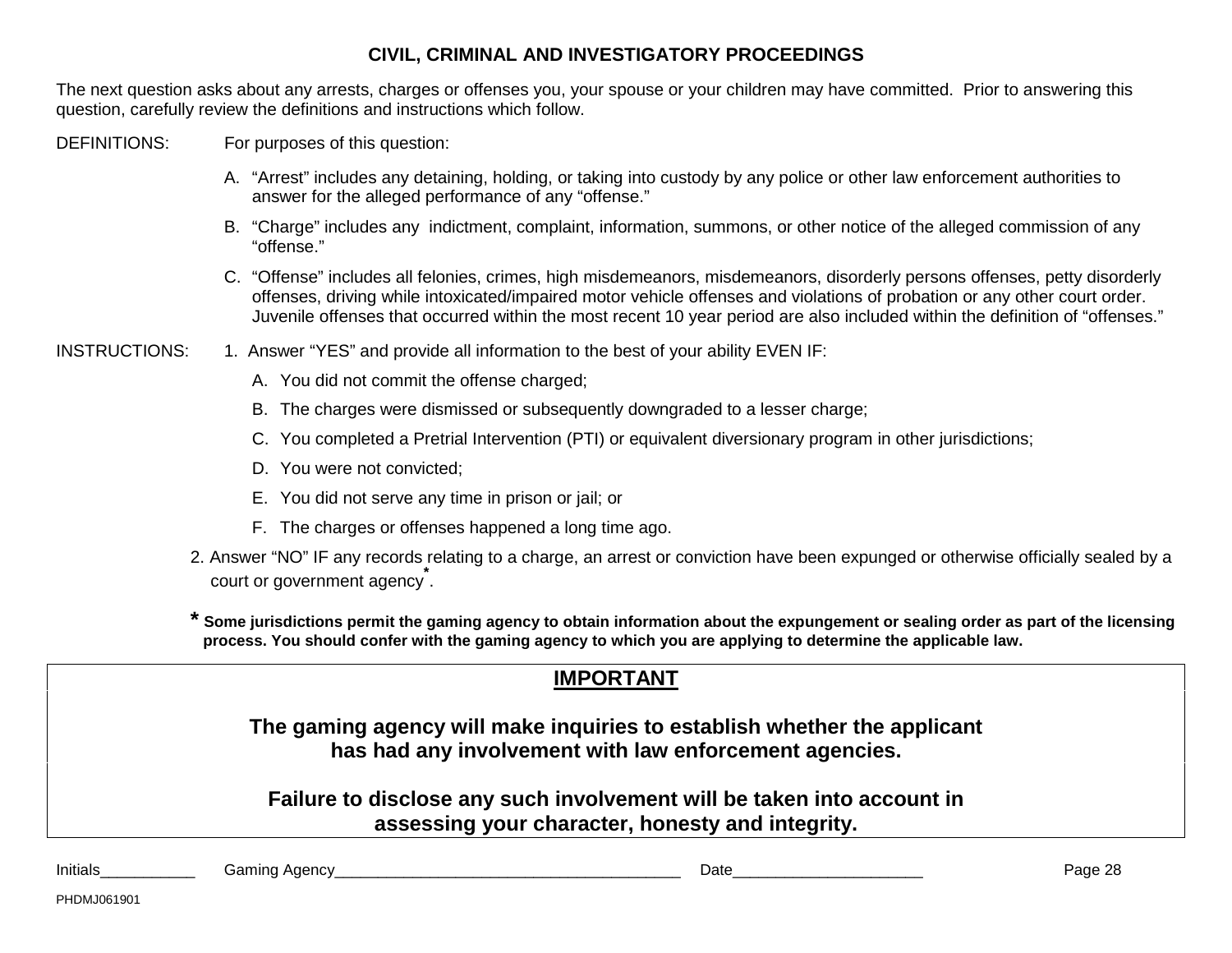#### 28. Have you ever been arrested or charged with any crime or offense in any jurisdiction?

If yes, complete the following chart:

PHDMJ061901

| NATURE OF CHARGE OR OFFENSE/<br>LOCATION OF WHERE INCIDENT OCCURRED | DATE OF CHARGE OR<br><b>OFFENSE</b> | NAME AND ADDRESS<br>OF LAW ENFORCEMENT AGENCY<br>OR COURT INVOLVED | <b>DISPOSITION</b><br>(CONVICTED, ACQUITTED,<br>DISMISSED, PENDING,<br>PARDONED, ETC.) | SENTENCE |
|---------------------------------------------------------------------|-------------------------------------|--------------------------------------------------------------------|----------------------------------------------------------------------------------------|----------|
|                                                                     |                                     |                                                                    |                                                                                        |          |
|                                                                     |                                     |                                                                    |                                                                                        |          |
|                                                                     |                                     |                                                                    |                                                                                        |          |
|                                                                     |                                     |                                                                    |                                                                                        |          |
|                                                                     |                                     |                                                                    |                                                                                        |          |
|                                                                     |                                     |                                                                    |                                                                                        |          |

Yes No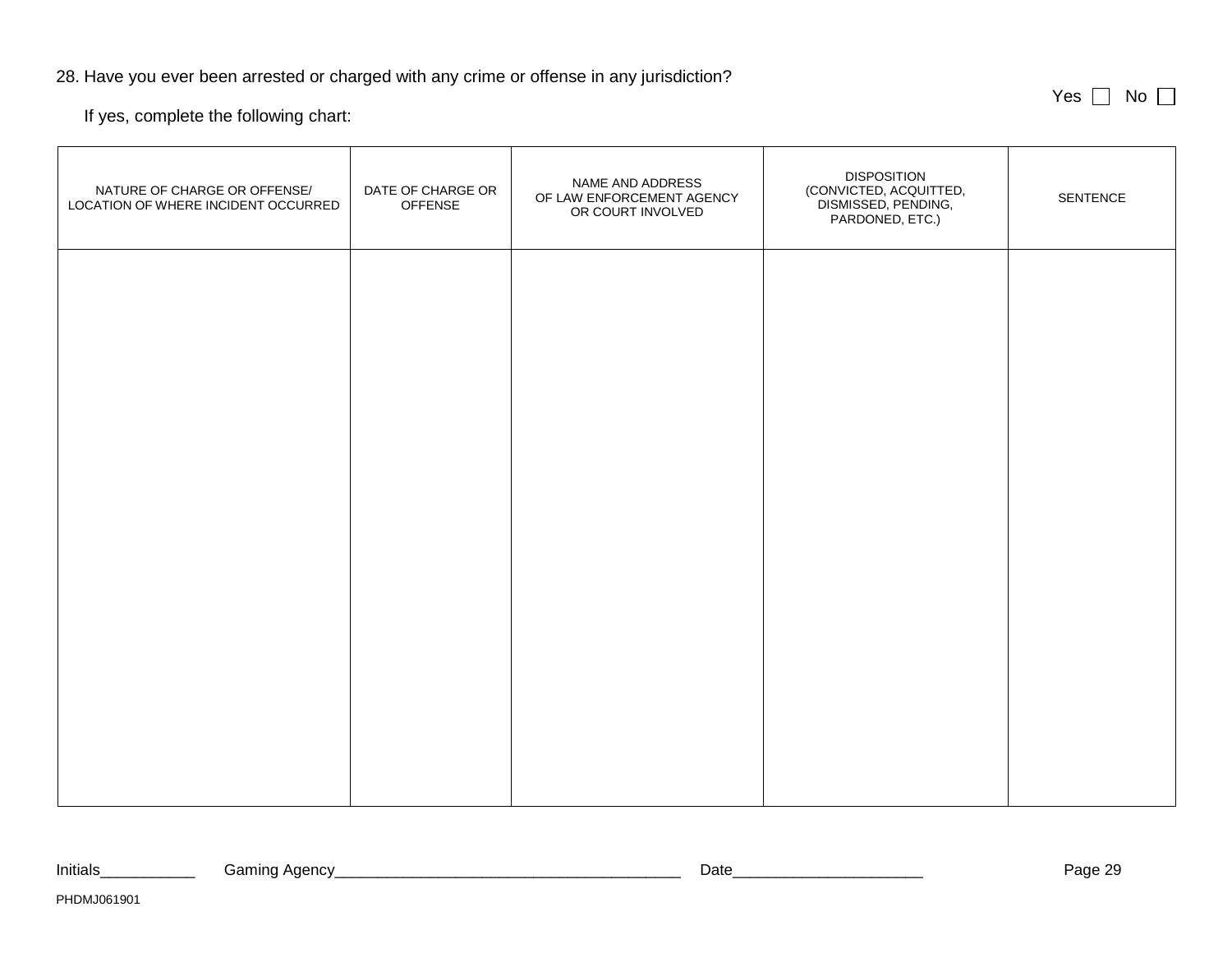29. To the best of your knowledge, has a criminal indictment, information or complaint ever been filed or returned against you, but for which you were not arrested or in which you were named as an unindicted party or unindicted co-conspirator in any criminal proceeding in any jurisdiction?

Yes | | No

If yes, complete the following chart:

| NAME AND ADDRESS OF<br>GOVERNMENTAL AGENCY/ORGANIZATION INVOLVED | NATURE OF PROCEEDING | DATE |
|------------------------------------------------------------------|----------------------|------|
|                                                                  |                      |      |
|                                                                  |                      |      |
|                                                                  |                      |      |
|                                                                  |                      |      |
|                                                                  |                      |      |
|                                                                  |                      |      |

30. Have you ever been the subject of an investigation conducted by any governmental agency/organization, court, commission, committee, grand jury or investigatory body (local, state, county, provincial, federal, national, etc.) other than in response to a traffic summons?

Yes | | No

| NAME AND ADDRESS OF<br>COURT OR OTHER AGENCY | NATURE OF PROCEEDING<br>OR INVESTIGATION | <b>WAS TESTIMONY</b><br>GIVEN? | DATE ON WHICH<br><b>TESTIMONY</b><br>WAS GIVEN | APPROXIMATE<br>TIME PERIOD OF<br>INVESTIGATION |
|----------------------------------------------|------------------------------------------|--------------------------------|------------------------------------------------|------------------------------------------------|
|                                              |                                          |                                |                                                |                                                |
|                                              |                                          |                                |                                                |                                                |
|                                              |                                          |                                |                                                |                                                |
|                                              |                                          |                                |                                                |                                                |

| Initials | Agency<br>amıno۔ | Jate | $\sim$<br>, המנ<br>ำน<br>ື |
|----------|------------------|------|----------------------------|
|          |                  |      |                            |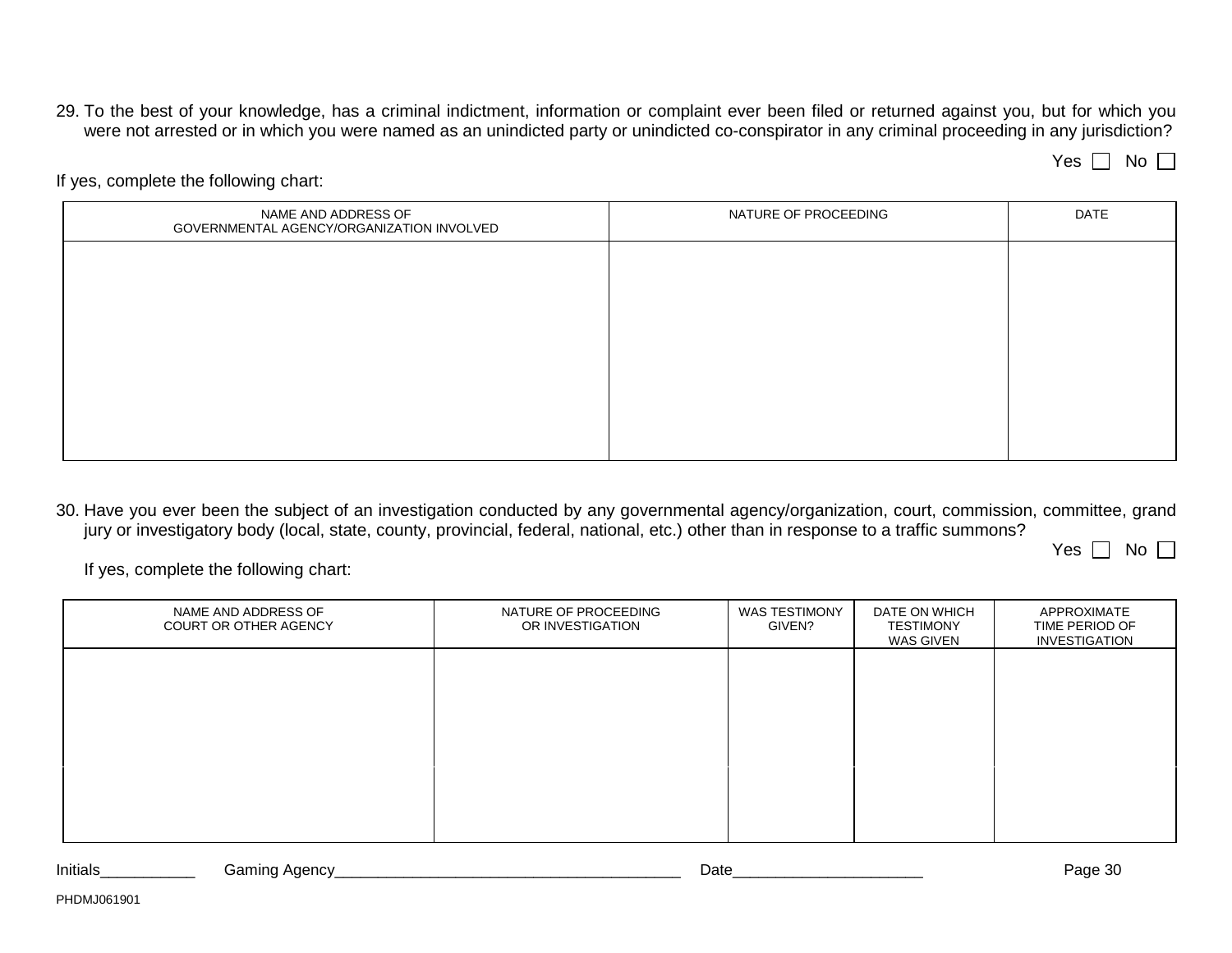31. a. Have you ever been called to testify before, or otherwise been questioned, interviewed, deposed, or requested to take a polygraph exam by any governmental agency/organization, court, commission, committee, grand jury or investigative body (local, state, county, provincial, federal, national, etc.) in any jurisdiction other than in response to a traffic summons?

Yes  $\Box$  No  $\Box$ 

b. Have you ever been subpoenaed to appear or testify before a federal, national, state, county grand jury, or other criminal investigatory agency or body, or any board or commission, or any civil, criminal or administrative proceeding or hearing?

Yes  $\Box$  No  $\Box$ 

If yes to either question, complete the following chart:

| NAME AND ADDRESS OF<br>COURT OR OTHER AGENCY/ORGANIZATION | NATURE OF PROCEEDING<br>OR INVESTIGATION | <b>WAS TESTIMONY</b><br>GIVEN? | DATE ON WHICH<br><b>TESTIMONY</b><br>WAS GIVEN | APPROXIMATE<br>TIME PERIOD OF<br><b>INVESTIGATION</b> |
|-----------------------------------------------------------|------------------------------------------|--------------------------------|------------------------------------------------|-------------------------------------------------------|
|                                                           |                                          |                                |                                                |                                                       |
|                                                           |                                          |                                |                                                |                                                       |
|                                                           |                                          |                                |                                                |                                                       |
|                                                           |                                          |                                |                                                |                                                       |

32. Have you ever received a pardon, or has any government agency/organization agreed to dismiss, suspend or defer any criminal investigation or prosecution against you for any criminal offense? Yes  $\Box$  No  $\Box$ 

If yes, complete the following chart:

| DATE OF PARDON,<br>DISMISSAL, SUSPENSION,<br>OR DEFERAL | TYPE OF ACTION TAKEN | NAME AND ADDRSS OF GOVERNMENT AGENCY/ORGANIZATION GRANTING PARDON, DISMISSAL<br>SUSPENSION OR DEFERAL |
|---------------------------------------------------------|----------------------|-------------------------------------------------------------------------------------------------------|
|                                                         |                      |                                                                                                       |
|                                                         |                      |                                                                                                       |
|                                                         |                      |                                                                                                       |
|                                                         |                      |                                                                                                       |

Initials\_\_\_\_\_\_\_\_\_\_\_ Gaming Agency\_\_\_\_\_\_\_\_\_\_\_\_\_\_\_\_\_\_\_\_\_\_\_\_\_\_\_\_\_\_\_\_\_\_\_\_\_\_\_\_ Date\_\_\_\_\_\_\_\_\_\_\_\_\_\_\_\_\_\_\_\_\_\_ Page 31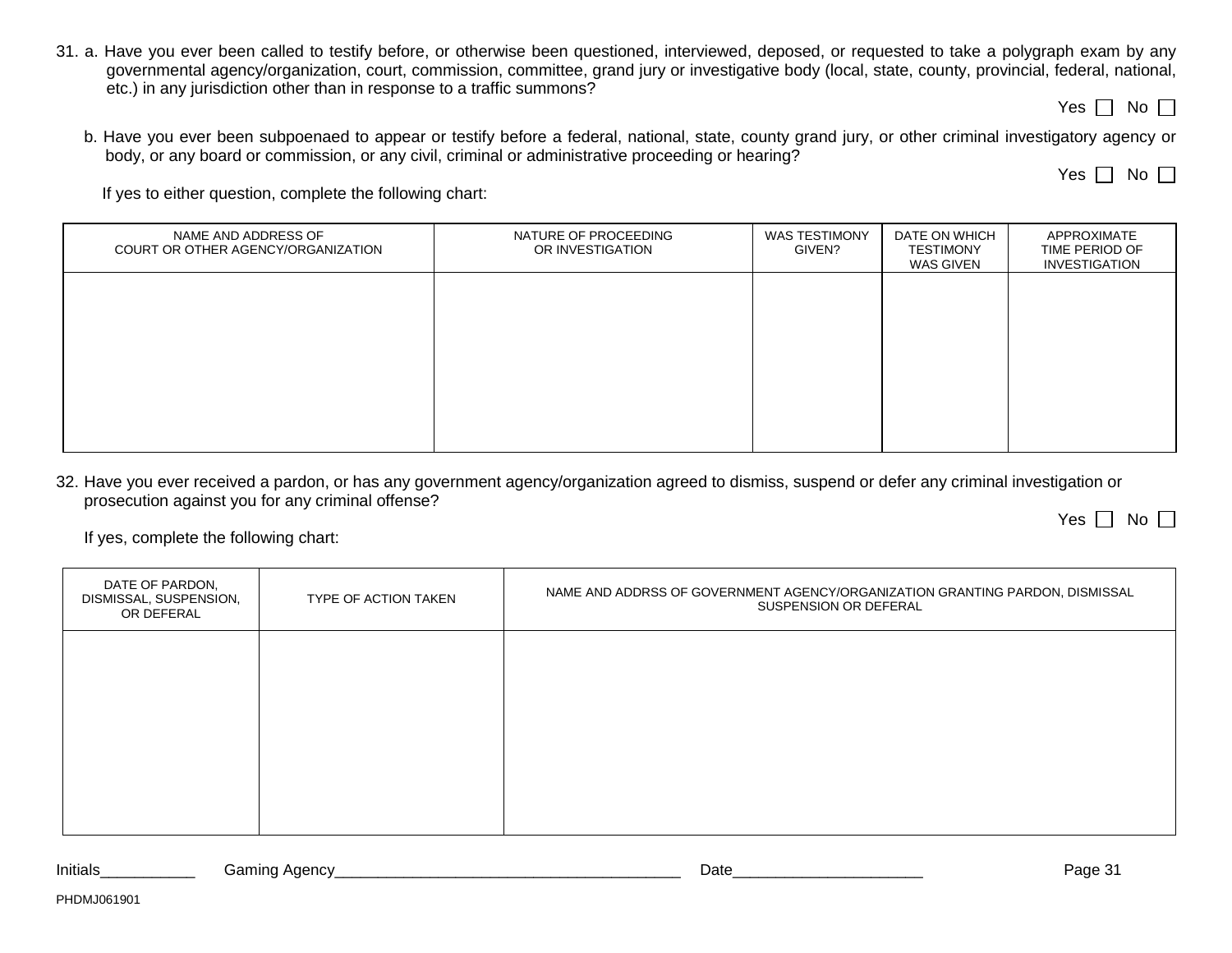33. Has your spouse or any of your children, step-children or adopted children ever been arrested or charged with any crime or offense (as defined at the beginning of this section) in any jurisdiction?

Yes  $\bigsqcup$  No

If yes, complete the following chart:

| NAME OF PERSON | <b>RELATIONSHIP</b> | NATURE OF<br>CHARGE OR<br><b>OFFENSE</b> | DATE OF<br>CHARGE OR<br><b>OFFENSE</b> | NAME & ADDRESS OF LAW<br>ENFORCEMENT AGENCY<br>OR COURT INVOLVED | <b>DISPOSITION</b><br>(CONVICTED, ACQUITTED,<br>DISMISSED, PENDING,<br>PARDONED, ETC.) | SENTENCE |
|----------------|---------------------|------------------------------------------|----------------------------------------|------------------------------------------------------------------|----------------------------------------------------------------------------------------|----------|
|                |                     |                                          |                                        |                                                                  |                                                                                        |          |
|                |                     |                                          |                                        |                                                                  |                                                                                        |          |
|                |                     |                                          |                                        |                                                                  |                                                                                        |          |
|                |                     |                                          |                                        |                                                                  |                                                                                        |          |
|                |                     |                                          |                                        |                                                                  |                                                                                        |          |
|                |                     |                                          |                                        |                                                                  |                                                                                        |          |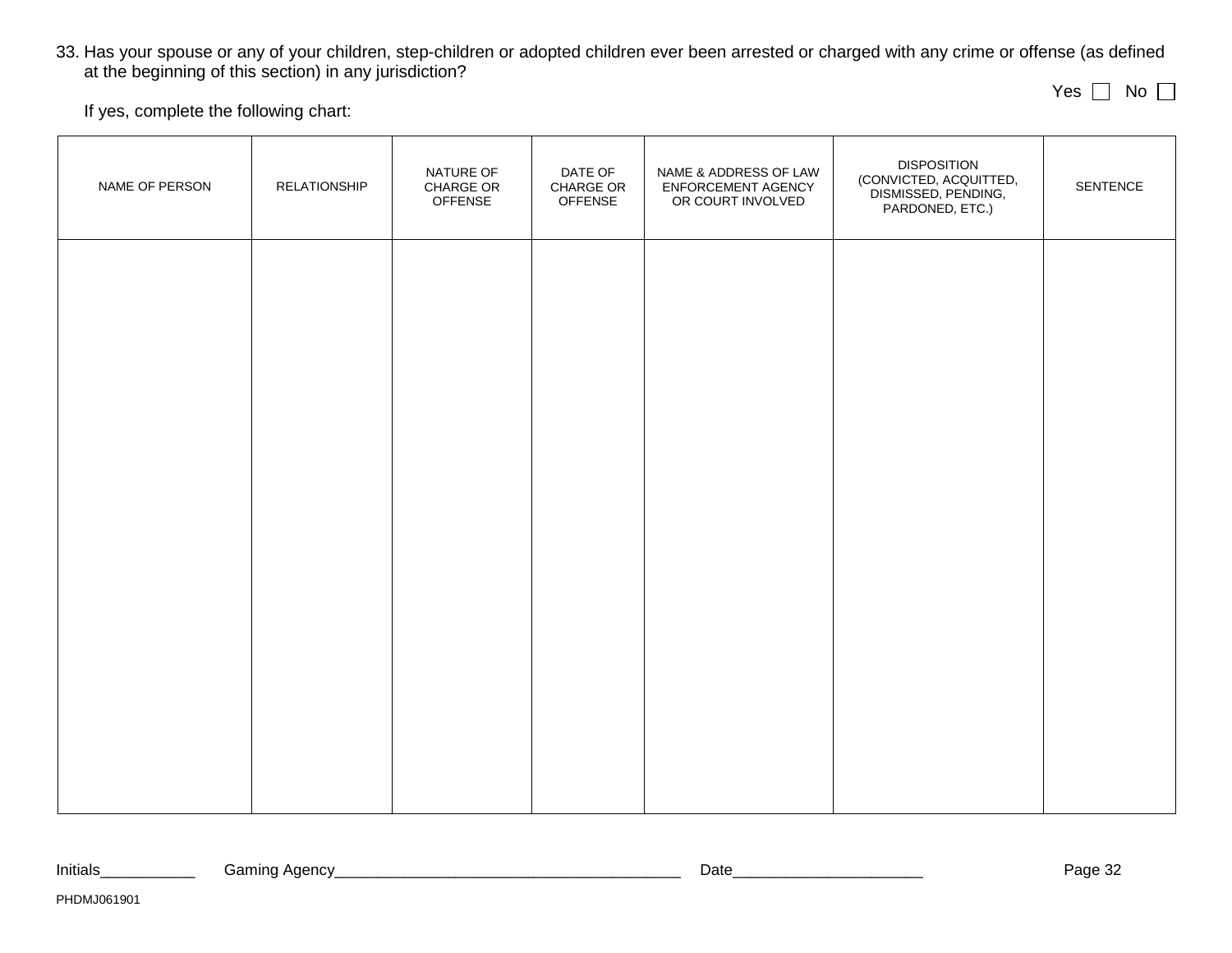34. In the past fifteen (15) years, have you as an individual, member of a partnership, or owner, director, or officer of a corporation, ever been a party to a lawsuit, as either a plaintiff or defendant or an arbitration as either a claimant or defendant? (Include matrimonial matters, negligence matters, auto accident matters, contract matters, collection matters, debt matters, bankruptcies, etc.)

If yes, complete the following chart:

| DATE<br><b>FILED</b> | NAME & ADDRESS<br>OF COURT | DOCKET/CASE<br>NUMBER | OTHER PARTIES TO SUIT | NATURE OF SUIT | <b>DISPOSITION</b> | DATE OF<br><b>DISPOSITION</b> |
|----------------------|----------------------------|-----------------------|-----------------------|----------------|--------------------|-------------------------------|
|                      |                            |                       |                       |                |                    |                               |
|                      |                            |                       |                       |                |                    |                               |
|                      |                            |                       |                       |                |                    |                               |
|                      |                            |                       |                       |                |                    |                               |
|                      |                            |                       |                       |                |                    |                               |
|                      |                            |                       |                       |                |                    |                               |
|                      |                            |                       |                       |                |                    |                               |
|                      |                            |                       |                       |                |                    |                               |
|                      |                            |                       |                       |                |                    |                               |
|                      |                            |                       |                       |                |                    |                               |
|                      |                            |                       |                       |                |                    |                               |
|                      |                            |                       |                       |                |                    |                               |

Yes | | No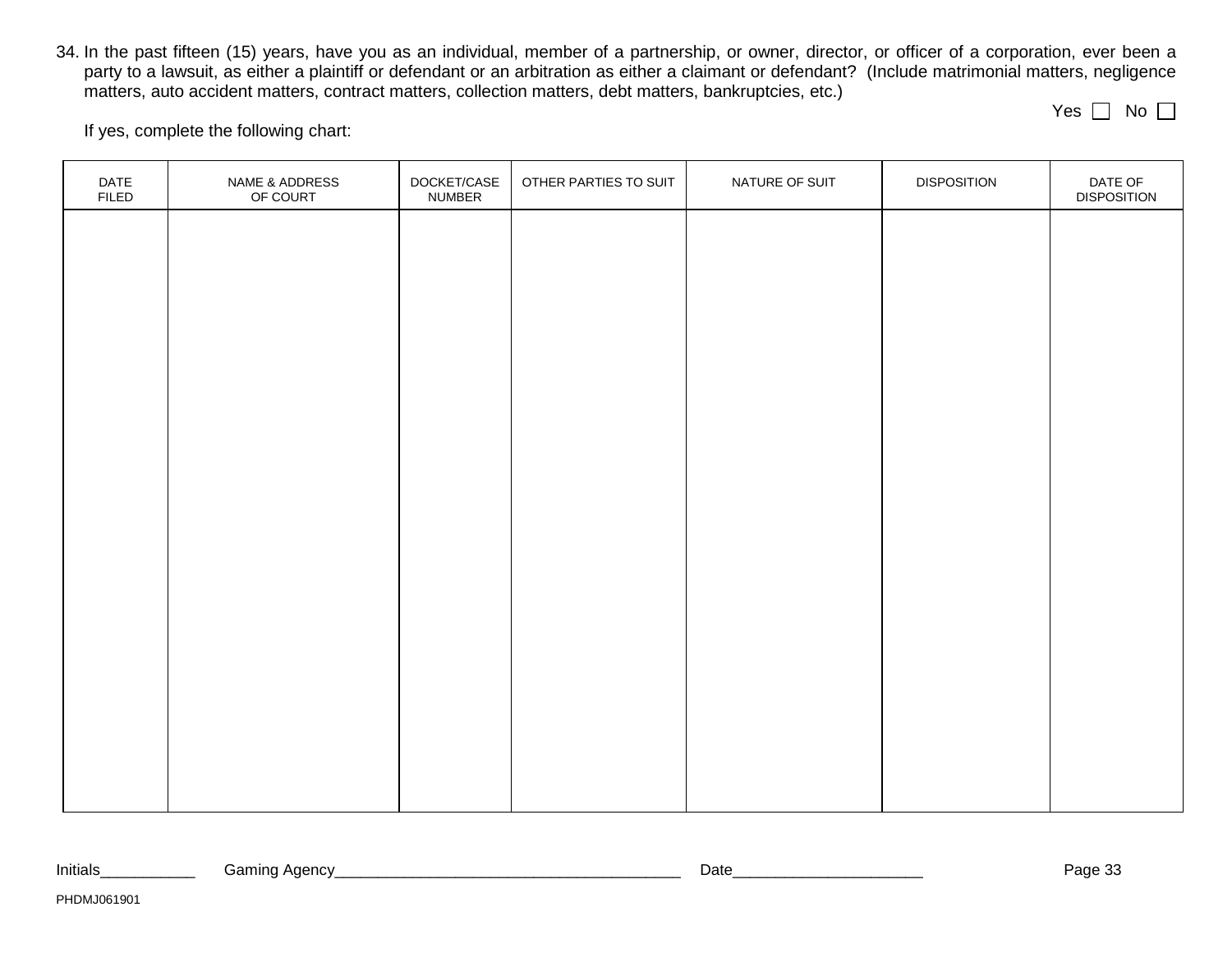35. In the past fifteen (15) years, has any general partnership, business venture, sole proprietorship or closely held corporation, which you were associated with as an owner, officer, director or partner, been a party to a lawsuit, arbitration or bankruptcy?

Yes | | No

If yes, complete the following chart:

| NAME OF ENTITY | TYPE OF ENTITY | APPROXIMATE DATE(S) OF<br>LAWSUIT/ARBITRATION/BANKRUPTCY | WHERE ACTION FILED<br>(CITY/TOWN, STATE/PROVINCE,<br>COUNTY) |
|----------------|----------------|----------------------------------------------------------|--------------------------------------------------------------|
|                |                |                                                          |                                                              |
|                |                |                                                          |                                                              |
|                |                |                                                          |                                                              |
|                |                |                                                          |                                                              |
|                |                |                                                          |                                                              |
|                |                |                                                          |                                                              |
|                |                |                                                          |                                                              |
|                |                |                                                          |                                                              |
|                |                |                                                          |                                                              |
|                |                |                                                          |                                                              |

| .<br>Initials | . Anone<br>Gamınd<br><b>OUGHUL</b><br>. . | Date | ^^^^^<br>-auc |
|---------------|-------------------------------------------|------|---------------|
|               |                                           |      |               |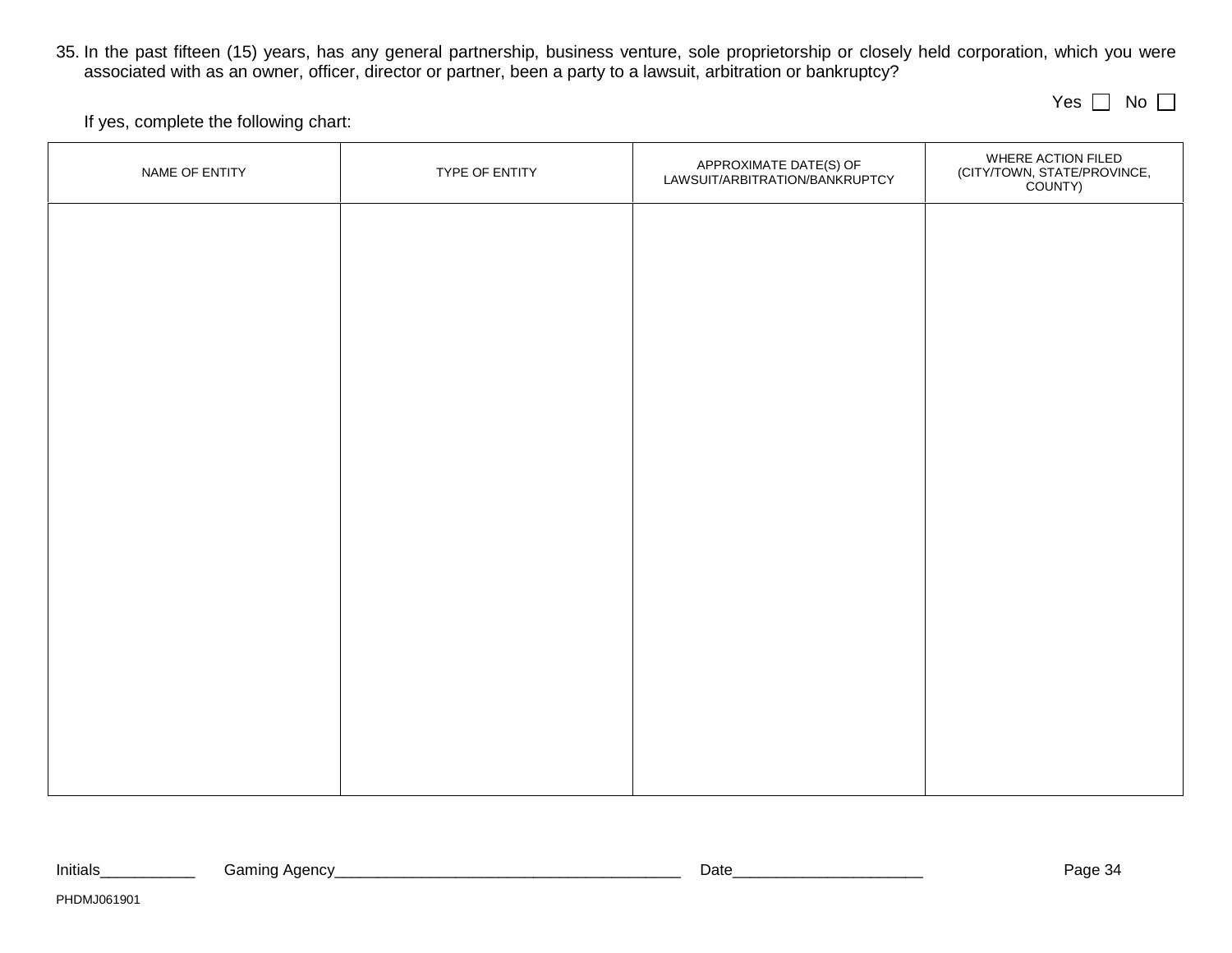36. In the past ten years, have you been cited or charged with, or formally accused of, any violation of a statute, regulation or code of any local, state, county, municipal, provincial, federal or national government other than a criminal, disorderly persons, petty disorderly person or motor vehicle violation?

<u> 1989 - Johann Stoff, amerikansk politiker (d. 1989)</u>

| -- | n<br>н |  |
|----|--------|--|
|    |        |  |

If yes, complete the following chart:

| GOVERNMENTAL AGENCY/ORGANIZATION | NATURE OF CHARGE | DATE | <b>DISPOSITION</b> |
|----------------------------------|------------------|------|--------------------|
|                                  |                  |      |                    |
|                                  |                  |      |                    |
|                                  |                  |      |                    |
|                                  |                  |      |                    |
|                                  |                  |      |                    |
|                                  |                  |      |                    |
|                                  |                  |      |                    |
|                                  |                  |      |                    |
|                                  |                  |      |                    |
|                                  |                  |      |                    |
|                                  |                  |      |                    |
|                                  |                  |      |                    |
|                                  |                  |      |                    |
|                                  |                  |      |                    |
|                                  |                  |      |                    |
|                                  |                  |      |                    |
|                                  |                  |      |                    |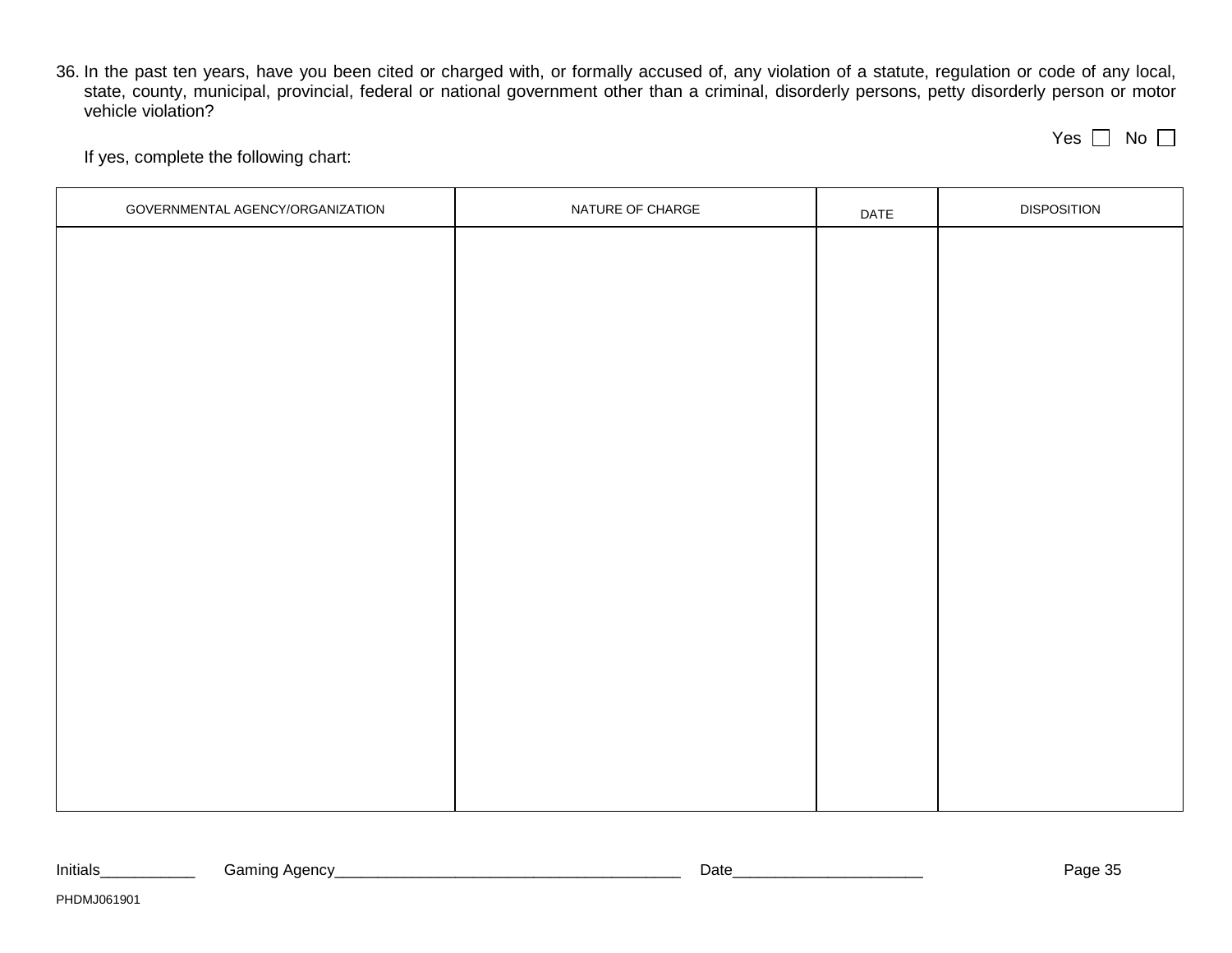37. Have you ever been barred or otherwise excluded, for any reason, other than for the denial, suspension or revocation of a license or registration, from any form or type of casino or gaming/gambling related operation in any jurisdiction? (Check "YES" even if the disbarment or exclusion is no longer in effect or has been lifted.)

Yes  $\Box$  No  $\Box$ 

#### If yes, complete the following chart:

| <b>GAMING/GAMBLING AGENCY</b> | DATE OF EXCLUSION | <b>REASON FOR EXCLUSION</b> |
|-------------------------------|-------------------|-----------------------------|
|                               |                   |                             |
|                               |                   |                             |
|                               |                   |                             |
|                               |                   |                             |
|                               |                   |                             |

### **VEHICLE OPERATOR DATA**

38. In the chart below, list all current motor vehicle operator licenses (automobiles, motorcycles, airplanes, boats, recreational vehicles, etc.) issued to you in any jurisdiction:

| DATE LAST<br><b>ISSUED</b> | LICENSE NUMBER | TYPE OF LICENSE | JURISDICTION ISSUING LICENSE | <b>EXPIRATION DATE</b><br>OF LICENSE |
|----------------------------|----------------|-----------------|------------------------------|--------------------------------------|
|                            |                |                 |                              |                                      |
|                            |                |                 |                              |                                      |
|                            |                |                 |                              |                                      |
|                            |                |                 |                              |                                      |

| Initials | encv<br>iamın<br>пu. | Date | <b>പറ</b> ∝<br><br>۔ ۔<br>. . |
|----------|----------------------|------|-------------------------------|
|          |                      |      |                               |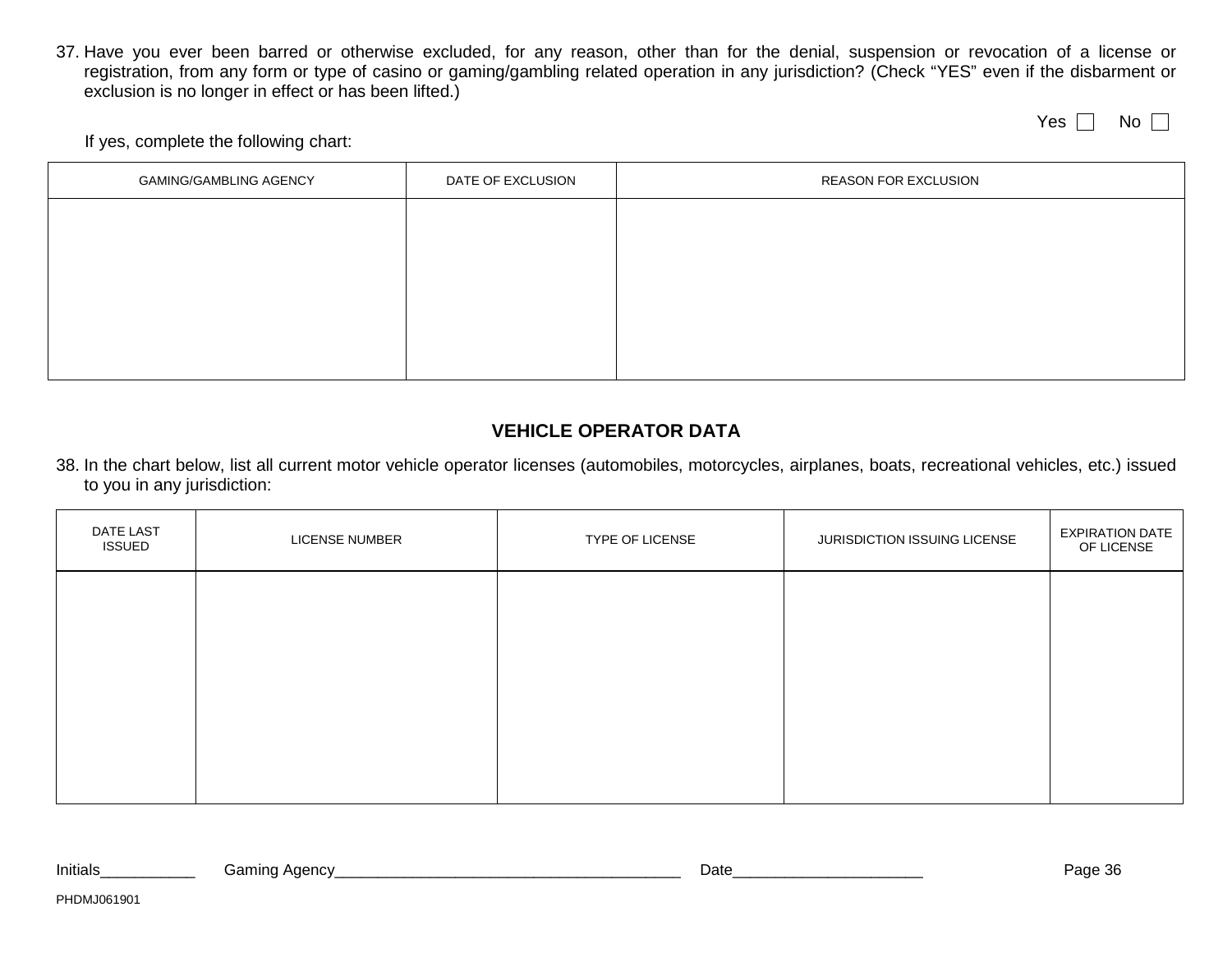### **FINANCIAL DATA**

39. Have any individual, local, city, county, provincial, state, Federal, national, or any other governmental liens/debts been filed against you as an individual, sole proprietor, member of a partnership, or owner of a corporation in any jurisdiction?

Yes No

| NATURE OF LIEN/DEBT | WHEN FILED | WHERE FILED | <b>CURRENT STATUS</b> |
|---------------------|------------|-------------|-----------------------|
|                     |            |             |                       |
|                     |            |             |                       |
|                     |            |             |                       |
|                     |            |             |                       |
|                     |            |             |                       |
|                     |            |             |                       |
|                     |            |             |                       |
|                     |            |             |                       |
|                     |            |             |                       |
|                     |            |             |                       |
|                     |            |             |                       |
|                     |            |             |                       |
|                     |            |             |                       |

| $\cdots$<br>Initials | . Adency<br>amınظ | ⊃ate | $\sim$<br>-auc<br>. . |
|----------------------|-------------------|------|-----------------------|
|                      |                   |      |                       |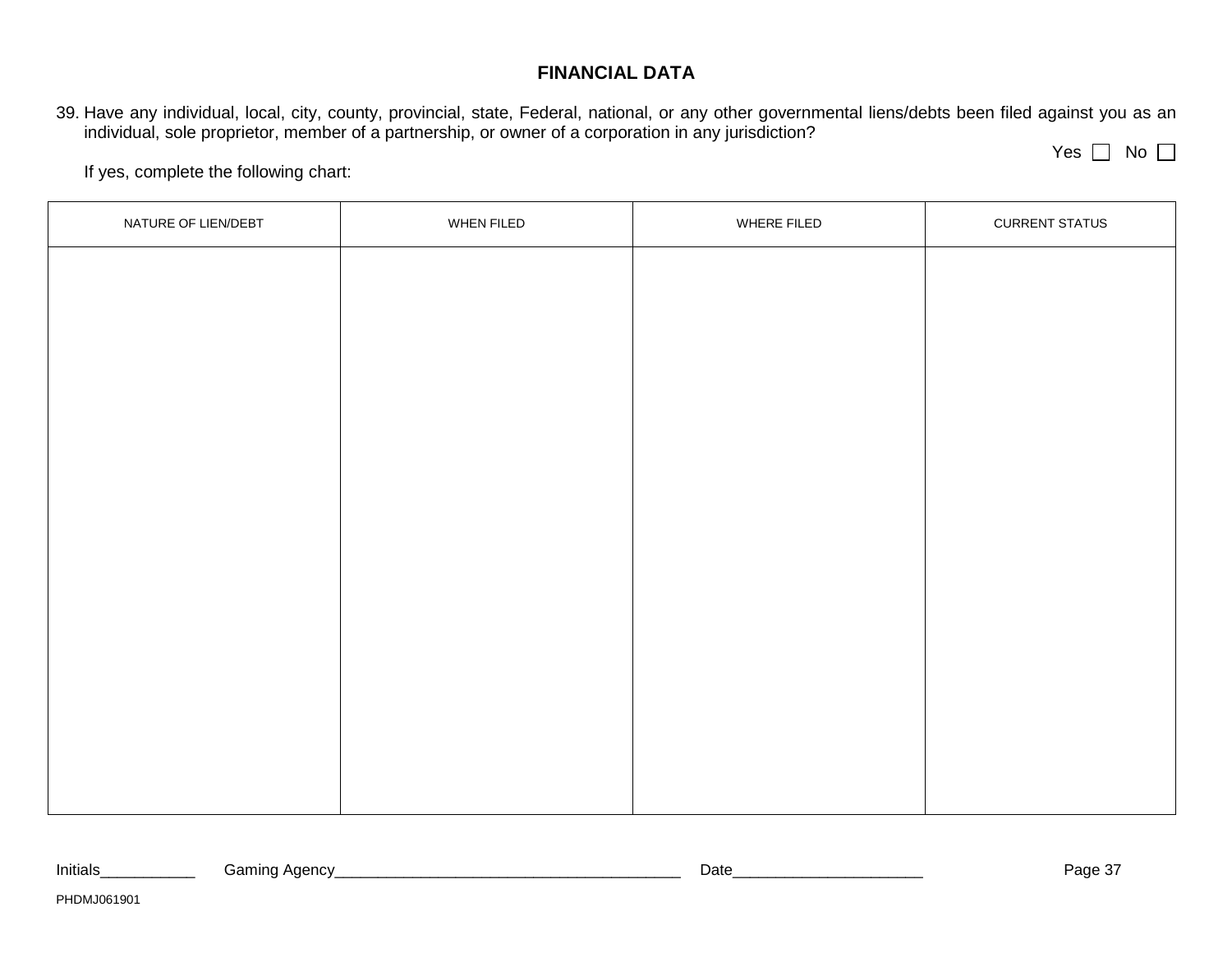40. Have you personally ever been adjudicated bankrupt or filed a petition for any type of bankruptcy, insolvency or liquidation under any bankruptcy or insolvency law in any jurisdiction?

| Y<br>es |  | Nο |  |
|---------|--|----|--|
|---------|--|----|--|

Yes  $\Box$  No  $\Box$ 

If yes, complete the following chart:

| DATE FILED | DOCKET/CASE NUMBER | NAME AND ADDRESS OF COURT | NAME AND ADDRESS OF TRUSTEE |
|------------|--------------------|---------------------------|-----------------------------|
|            |                    |                           |                             |
|            |                    |                           |                             |
|            |                    |                           |                             |
|            |                    |                           |                             |
|            |                    |                           |                             |
|            |                    |                           |                             |
|            |                    |                           |                             |

41. In the past twenty years or since the age of 18, whichever is less, has any business entity in which you held a 5% or greater ownership interest, or in which you served as an officer or director been adjudicated bankrupt or filed a petition for any type of bankruptcy or insolvency under any bankruptcy or insolvency law?

| DATE<br><b>FILED</b> | DOCKET/CASE<br>NUMBER | NAME AND ADDRESS OF COURT | NAME AND ADDRESS OF FILING PARTY | NAME AND ADDRESS OF TRUSTEE |
|----------------------|-----------------------|---------------------------|----------------------------------|-----------------------------|
|                      |                       |                           |                                  |                             |
|                      |                       |                           |                                  |                             |
|                      |                       |                           |                                  |                             |
|                      |                       |                           |                                  |                             |
|                      |                       |                           |                                  |                             |

| Initials | Gamınd<br>Aaencv | Date | ົດດ<br>1200<br>aue oc<br>. . |
|----------|------------------|------|------------------------------|
|          |                  |      |                              |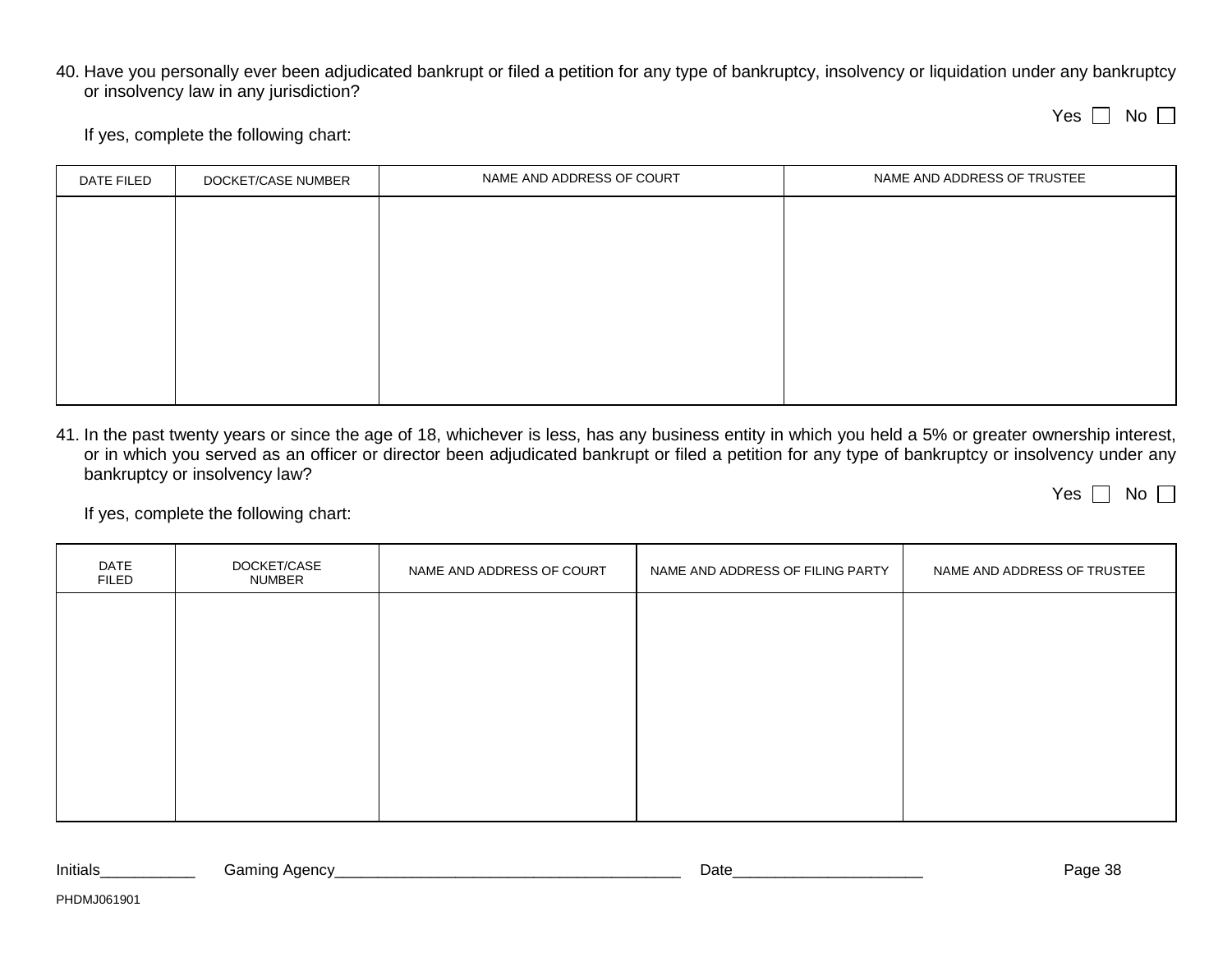42. Have you as an individual, member of a partnership, or owner, director or officer of a corporation ever been in a business entity that has been in liquidation, receivership or been placed under some form of governmental administration or monitoring?

If yes, complete the following chart:

| NAME AND ADDRESS OF BUSINESS<br>ENTITY | YOUR RELATIONSHIP TO<br><b>BUSINESS ENTITY</b> | DATE PLACED<br>UNDER<br>LIQUIDATION,<br>RECEIVERSHIP,<br>ETC. | REASON PLACED UNDER LIQUIDATION,<br>RECEIVERSHIP, ETC. | PRESENT STATUS |
|----------------------------------------|------------------------------------------------|---------------------------------------------------------------|--------------------------------------------------------|----------------|
|                                        |                                                |                                                               |                                                        |                |
|                                        |                                                |                                                               |                                                        |                |
|                                        |                                                |                                                               |                                                        |                |

43. Have your wages, earnings, or other income been subject to garnishment, attachment, charging order, voluntary wage execution or the like during the past ten year period?

If yes, complete the following chart:

| DATE<br><b>FILED</b> | DOCKET/CASE<br>NUMBER | NAME AND ADDRESS OF COURT | NATURE OF<br><b>OBLIGATION</b> | AMOUNT OF<br>OBLIGATION | NAME AND ADDRESS OF<br>HOLDER OF OBLIGATION |
|----------------------|-----------------------|---------------------------|--------------------------------|-------------------------|---------------------------------------------|
|                      |                       |                           |                                |                         |                                             |
|                      |                       |                           |                                |                         |                                             |
|                      |                       |                           |                                |                         |                                             |
|                      |                       |                           |                                |                         |                                             |
|                      |                       |                           |                                |                         |                                             |

| Initials | "<br>' agnov<br>$\cdots$<br>טוי | Date | ົ<br>12000<br>≺∪<br>auv.<br>ັບພ |
|----------|---------------------------------|------|---------------------------------|
|          |                                 |      |                                 |

| No<br>L |
|---------|
|---------|

Yes No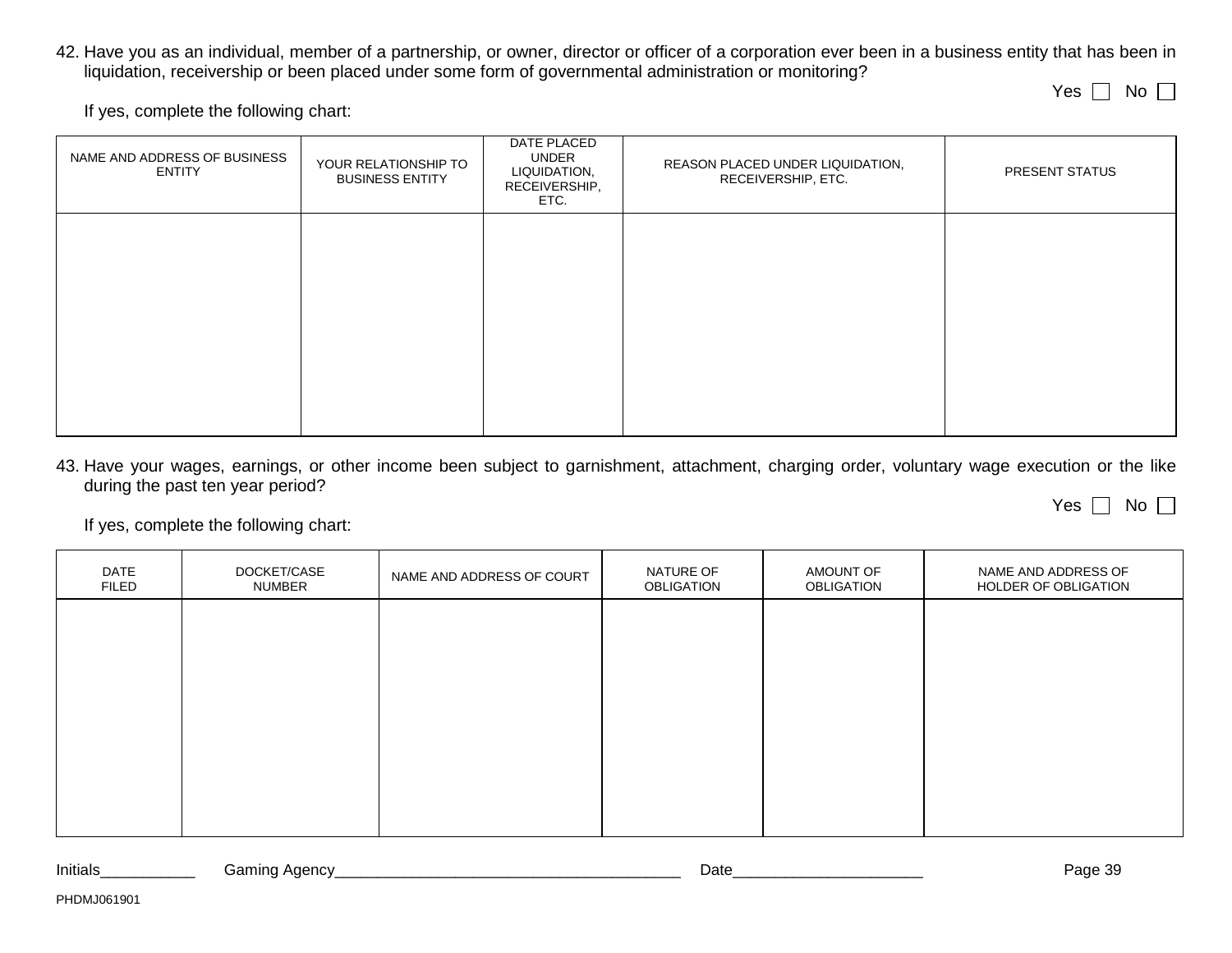44. In the past ten years, have you ever had any property, real or personal, repossessed by a finance company in any jurisdiction?

Yes  $\Box$  No  $\Box$ 

If yes, complete the following chart:

| TYPE OF PROPERTY | DATE REPOSSESSED | NAME AND ADDRESS OF COMPANY<br>REPOSSESSING PROPERTY | REASON FOR REPOSSESSION |
|------------------|------------------|------------------------------------------------------|-------------------------|
|                  |                  |                                                      |                         |
|                  |                  |                                                      |                         |
|                  |                  |                                                      |                         |

45. During the last ten year period, have you been:

- a. An executor(trix), administrator or other fiduciary of any estate;
- b. A beneficiary or legatee under a will or received any thing of value under an intestacy statute; or
- c. A settlor/grantor, beneficiary or trustee of any trust?

If yes, complete the following chart as to each estate and trust:

| NAME AND LOCATION<br>OF ESTATE/TRUST | POSITION/ INTEREST HELD | DATE(S) ON WHICH<br><b>POSITIONS</b><br>WERE HELD OR INTEREST<br>WAS RECEIVED | AMOUNT OF COMPENSATION OR<br>NATURE AND VALUE OF<br>BENEFIT GRANTED/RECEIVED |
|--------------------------------------|-------------------------|-------------------------------------------------------------------------------|------------------------------------------------------------------------------|
|                                      |                         |                                                                               |                                                                              |
|                                      |                         |                                                                               |                                                                              |
|                                      |                         |                                                                               |                                                                              |
|                                      |                         |                                                                               |                                                                              |

| Initials | Agency<br>amınoث | Date | יימר '<br>,,,,<br>-aue<br>т. |
|----------|------------------|------|------------------------------|
|          |                  |      |                              |

Yes | | No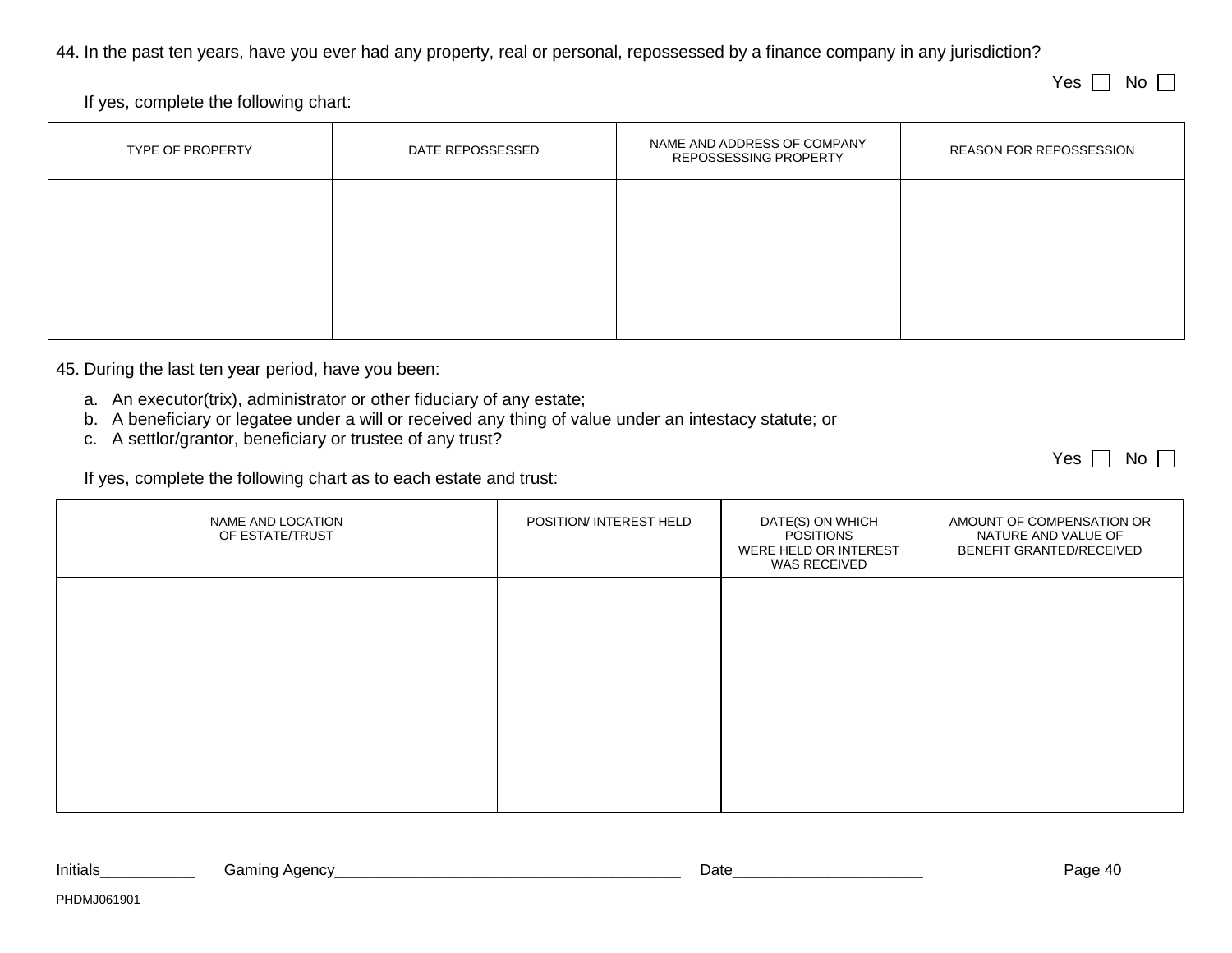46. Do you own, hold, or have an interest in any assets in a trust in any jurisdiction? (You may exclude those assets disclosed in your answer to question 45).

If yes, complete the following chart:

| DESCRIPTION OF TRUST | LOCATION OF TRUST | NAME OF TRUSTEE(S) | NAMES OF OTHER(S) WITH INTERESTS IN TRUST |
|----------------------|-------------------|--------------------|-------------------------------------------|
|                      |                   |                    |                                           |
|                      |                   |                    |                                           |
|                      |                   |                    |                                           |
|                      |                   |                    |                                           |
|                      |                   |                    |                                           |
|                      |                   |                    |                                           |
|                      |                   |                    |                                           |
|                      |                   |                    |                                           |

47. Do you hold, manage or control in trust, or otherwise, any assets or liabilities for another person or entity in any jurisdiction? (You may exclude those assets or liabilities disclosed in your answer to question 45).

Yes | | No

Yes No

If yes, complete the following chart:

| DESCRIPTION OF TRUST | LOCATION OF TRUST | NAMES OF OTHER(S) WITH INTEREST IN TRUST |
|----------------------|-------------------|------------------------------------------|
|                      |                   |                                          |
|                      |                   |                                          |
|                      |                   |                                          |
|                      |                   |                                          |
|                      |                   |                                          |
|                      |                   |                                          |

| Initials | Aaencv  | Date | ∩∩ח  |
|----------|---------|------|------|
| Gamınd   | $\cdot$ |      | aue. |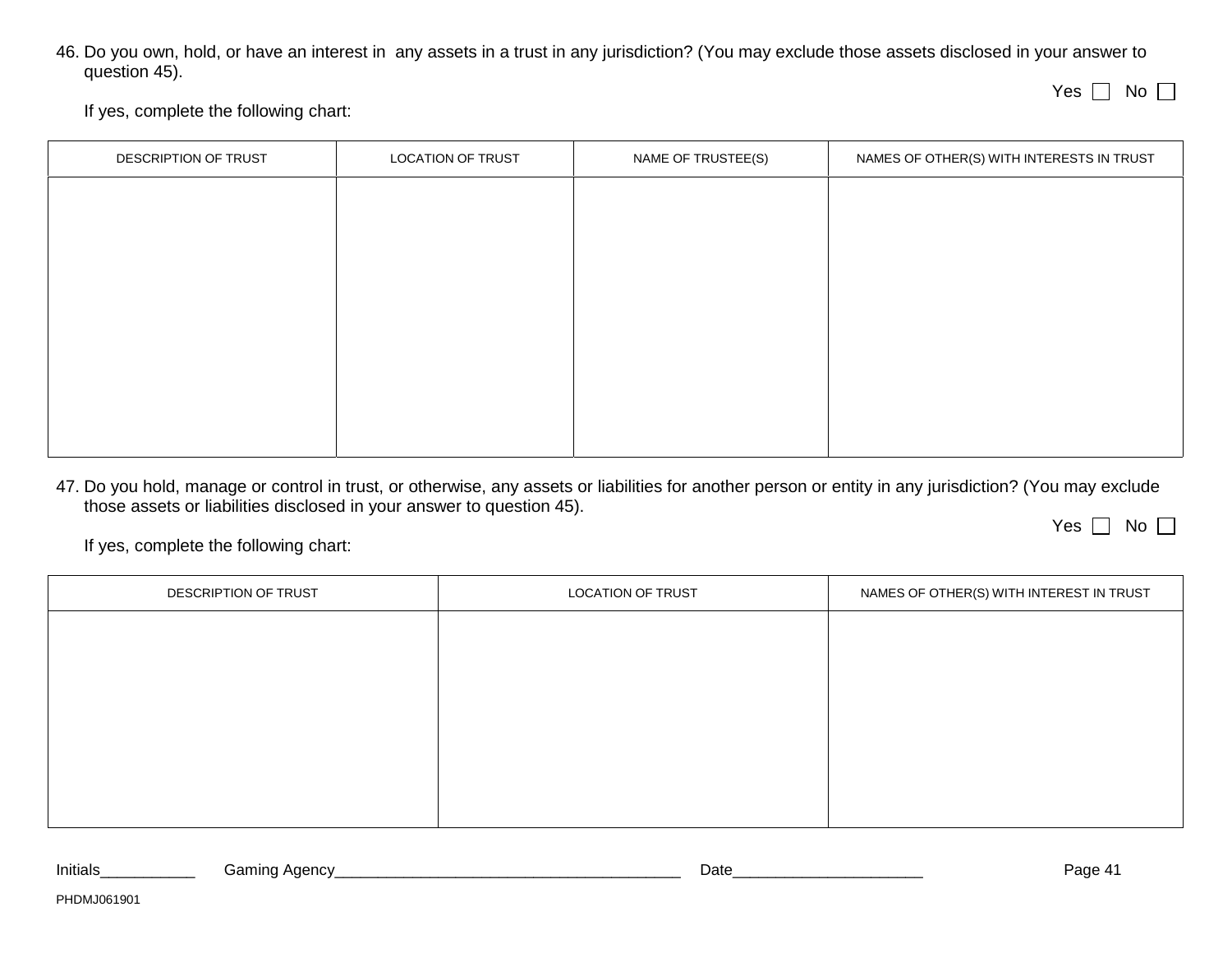- 48. a. Please state your country of residence \_\_\_\_\_\_\_\_\_\_\_\_\_\_\_\_\_\_\_\_\_\_\_\_\_\_\_\_\_\_\_\_
	- b. During the last ten year period have you had any right of ownership in, control over or interest in any bank account(s), which are located outside the country of residence identified in a. above?

Yes ∐ No

| <b>DATES</b>     |                |                                                    |                |                                                                       |                                                       |
|------------------|----------------|----------------------------------------------------|----------------|-----------------------------------------------------------------------|-------------------------------------------------------|
| FROM:<br>(MO/YR) | TO:<br>(MO/YR) | NAME AND ADDRESS OF<br>INSTITUTION HOLDING ACCOUNT | ACCOUNT NUMBER | NAME AND ADDRESS OF<br>EACH PERSON/ENTITY APPEARING<br>ON THE ACCOUNT | PRESENT AMOUNT HELD/<br>AMOUNT HELD BEFORE<br>CLOSING |
|                  |                |                                                    |                |                                                                       |                                                       |
|                  |                |                                                    |                |                                                                       |                                                       |
|                  |                |                                                    |                |                                                                       |                                                       |
|                  |                |                                                    |                |                                                                       |                                                       |
|                  |                |                                                    |                |                                                                       |                                                       |
|                  |                |                                                    |                |                                                                       |                                                       |
|                  |                |                                                    |                |                                                                       |                                                       |
|                  |                |                                                    |                |                                                                       |                                                       |
|                  |                |                                                    |                |                                                                       |                                                       |
|                  |                |                                                    |                |                                                                       |                                                       |
|                  |                |                                                    |                |                                                                       |                                                       |
|                  |                |                                                    |                |                                                                       |                                                       |
|                  |                |                                                    |                |                                                                       |                                                       |
|                  |                |                                                    |                |                                                                       |                                                       |
|                  |                |                                                    |                |                                                                       |                                                       |
|                  |                |                                                    |                |                                                                       |                                                       |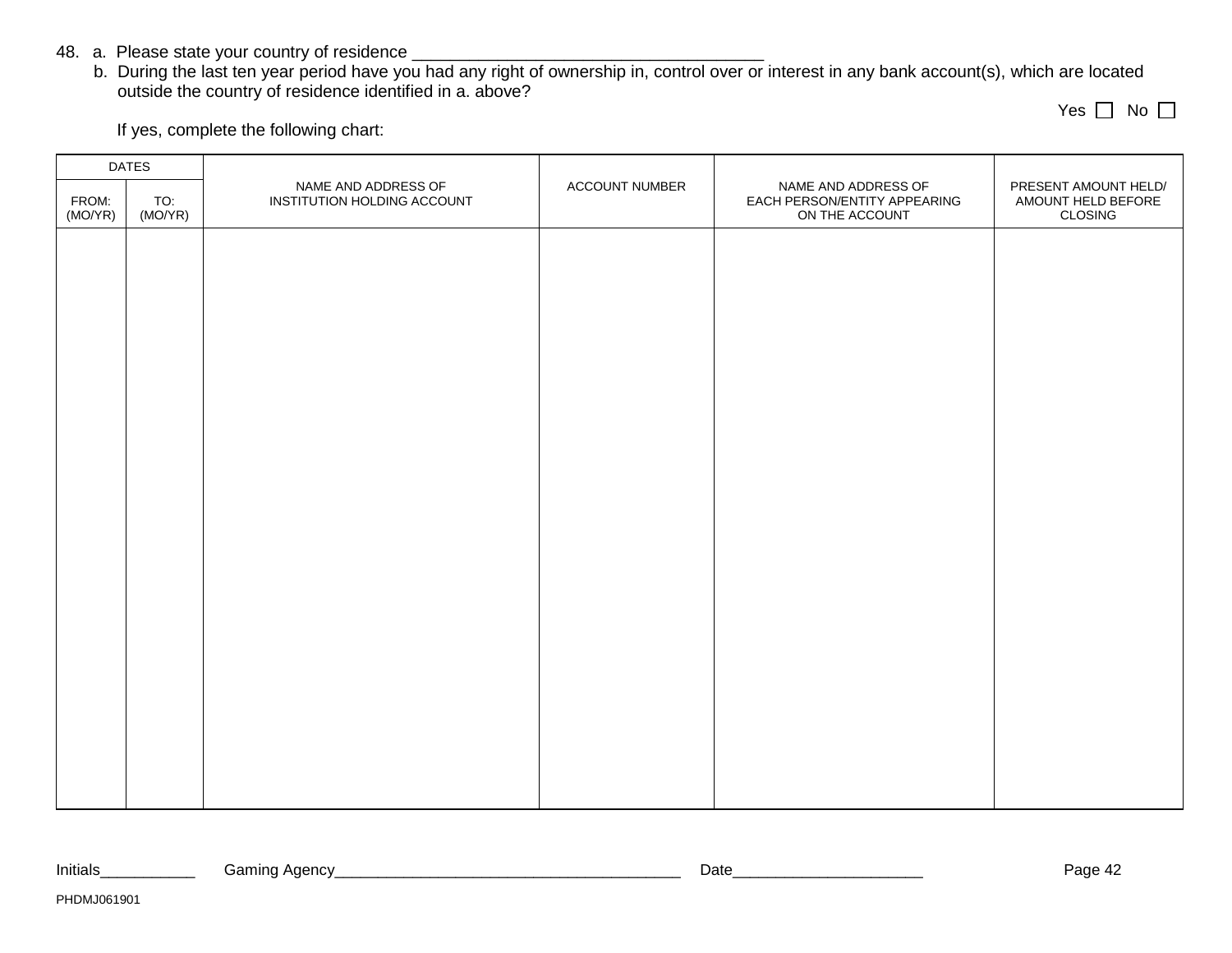c. Do you own, manage or control any assets, or are you responsible for any liabilities, located outside the country of residence as identified in a. above (excluding any foreign bank accounts identified in b. above)?

Yes No

If yes, complete the following chart:

| DESCRIPTION OF ASSET/LIABIITY | LOCATION OF ASSET/LIABILITY |
|-------------------------------|-----------------------------|
|                               |                             |
|                               |                             |
|                               |                             |
|                               |                             |
|                               |                             |
|                               |                             |

49. During the last ten year period, have you or has your spouse or any of your children, while dependent, received a loan in excess of \$25,000USD? (If you are applying in a jurisdiction other than the United States, the amount you are required to report is the equivalent to \$25,000USD in the national currency of the jurisdiction where you will be filing this application.) Yes  $\Box$  No  $\Box$ 

| DATE<br>RECEIVED<br>LOAN | NAME AND ADDRESS<br>OF LENDER | NAME OF BORROWER<br>AND ALL CO-SIGNERS | ORIGINAL<br><b>AMOUNT</b><br>OF LOAN | <b>INTEREST</b><br>RATE<br>$(\% )$ | TERMINATION<br>DATE<br>OF LOAN |
|--------------------------|-------------------------------|----------------------------------------|--------------------------------------|------------------------------------|--------------------------------|
|                          |                               |                                        |                                      |                                    |                                |
|                          |                               |                                        |                                      |                                    |                                |
|                          |                               |                                        |                                      |                                    |                                |
|                          |                               |                                        |                                      |                                    |                                |

| Initials<br>Date<br>iamınd<br>vaeucy<br>. | .<br>auc: |
|-------------------------------------------|-----------|
|-------------------------------------------|-----------|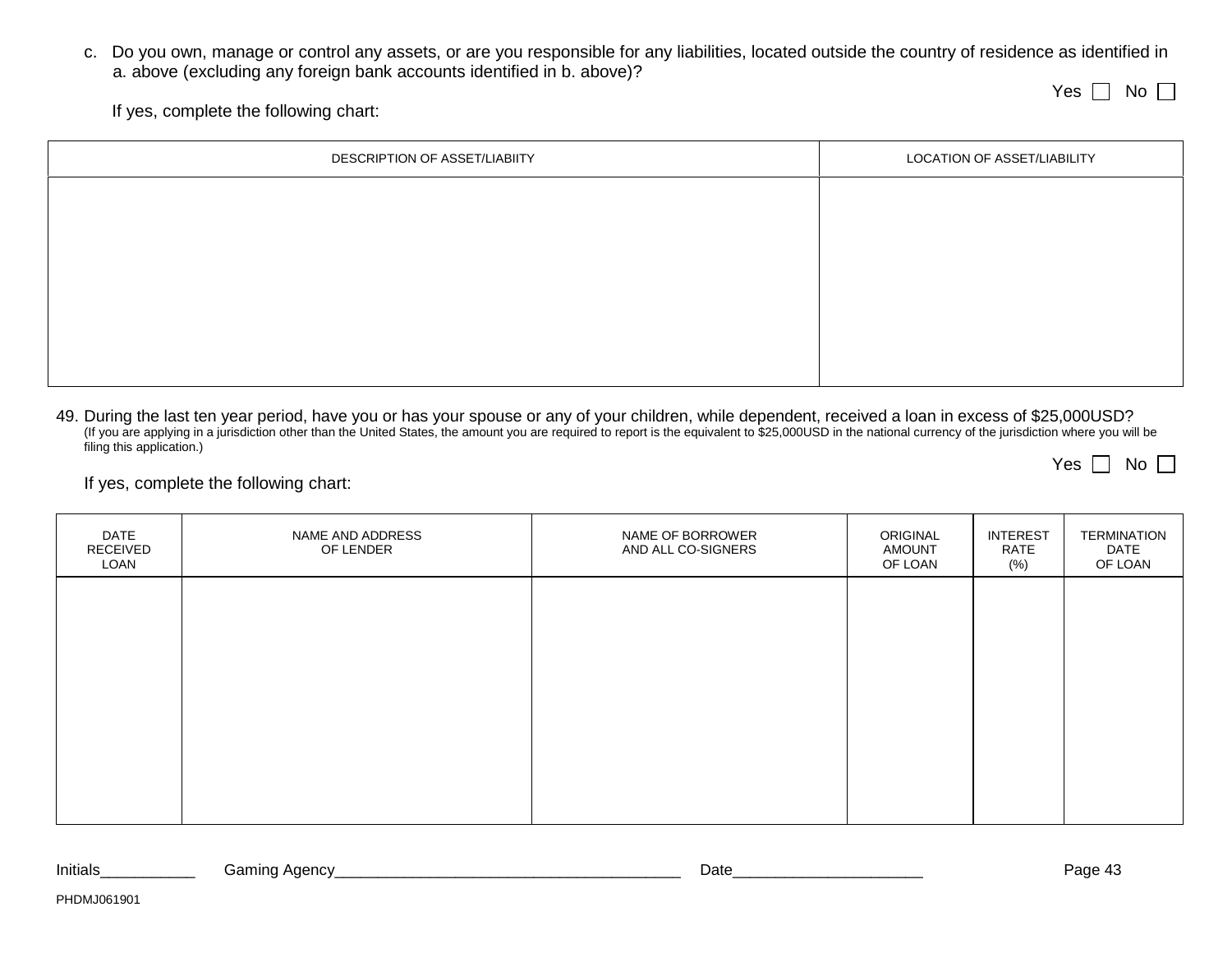50. During the last ten year period, have you or has your spouse or any of your children, while dependent, made any loan in excess of \$10,000USD? (If you are applying in a jurisdiction other than the United States, the amount you are required to report is the equivalent of \$10,000USD in the national currency of the jurisdiction where you will be filing this application.)

Yes  $\Box$  No  $\Box$ 

If yes, complete the following chart:

| DATE<br>OF LOAN | NAME AND ADDRESS<br>OF BORROWER | ALL CO-PARTIES<br>TO LOAN | NAME OF LENDER | ORIGINAL<br><b>AMOUNT</b><br>OF LOAN | <b>INTEREST</b><br>RATE<br>(%) | TERMINATION<br>DATE<br>OF LOAN | <b>SECURITY</b><br>PLEDGED |
|-----------------|---------------------------------|---------------------------|----------------|--------------------------------------|--------------------------------|--------------------------------|----------------------------|
|                 |                                 |                           |                |                                      |                                |                                |                            |
|                 |                                 |                           |                |                                      |                                |                                |                            |
|                 |                                 |                           |                |                                      |                                |                                |                            |

51. Have you individually ever exchanged currency in an amount of more than \$10,000USD within the past ten years? (If you are applying in a jurisdiction other than the United States, the amount you are required to report is the equivalent of \$10,000USD in the national currency of the jurisdiction where you will be filing this application.) Yes | | No

#### If yes, complete the following chart:

| DATE AND AMOUNT OF EXCHANGE | LOCATION WHERE EXCHANGE MADE | <b>REASON FOR EXCHANGE</b> | DID YOU FILL OUT OR FILE ANY<br>GOVERNMENTAL REPORTING DOCUMENT |
|-----------------------------|------------------------------|----------------------------|-----------------------------------------------------------------|
|                             |                              |                            |                                                                 |
|                             |                              |                            |                                                                 |
|                             |                              |                            |                                                                 |
|                             |                              |                            |                                                                 |
|                             |                              |                            |                                                                 |
|                             |                              |                            |                                                                 |

| Initials | iamınd<br>Anoncy<br>ाताम<br>$\sim$ | Date | Paα∈<br>(11) |
|----------|------------------------------------|------|--------------|
|          |                                    |      |              |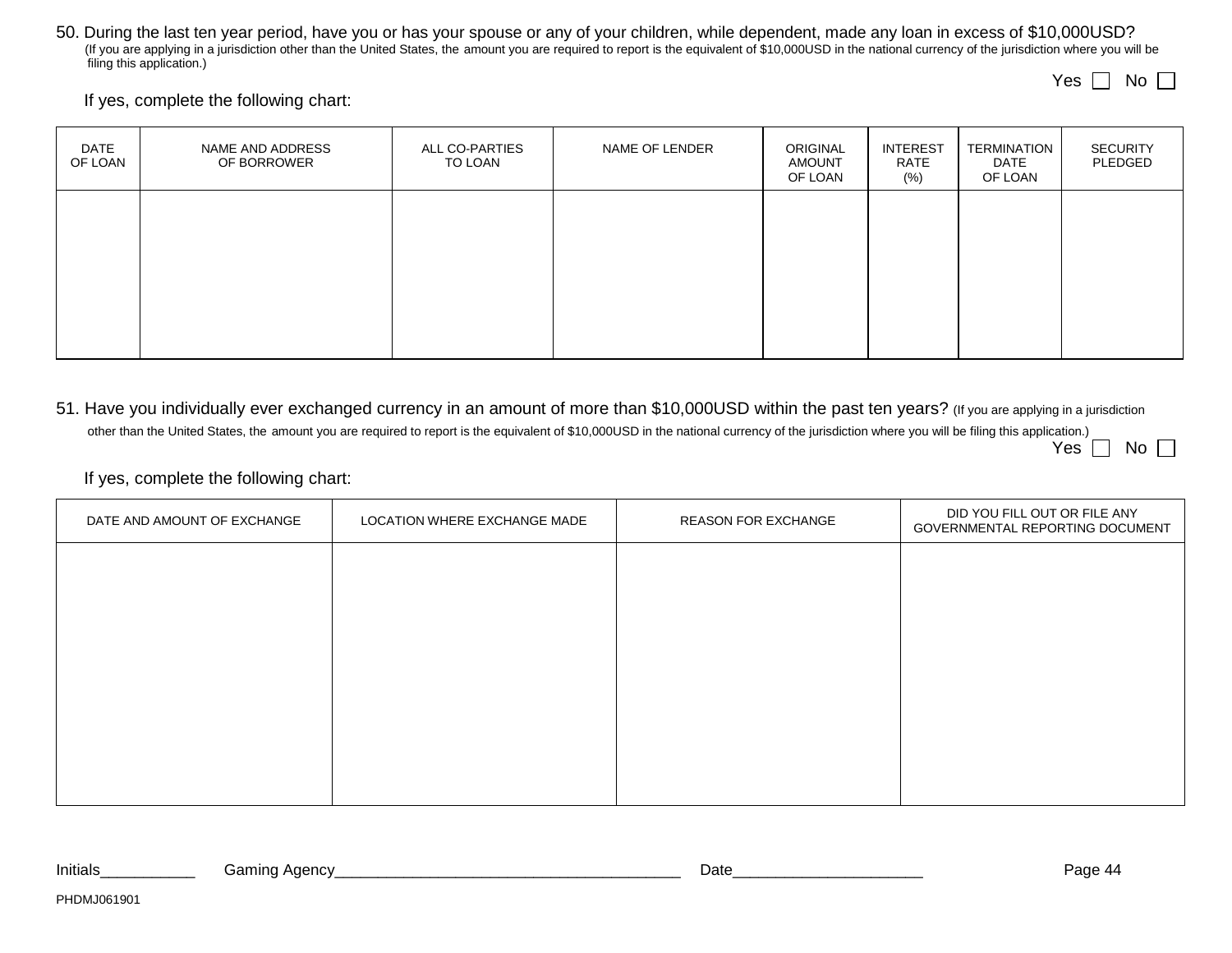#### 52. Do you maintain a brokerage or margin account with any securities or commodities dealer?

Yes No

Yes | | No

If yes, complete the following chart:

| TYPE OF ACCOUNT | NAME AND ADDRESS OF DEALER | AMOUNT OF MARGIN |
|-----------------|----------------------------|------------------|
|                 |                            |                  |
|                 |                            |                  |
|                 |                            |                  |
|                 |                            |                  |
|                 |                            |                  |
|                 |                            |                  |
|                 |                            |                  |
|                 |                            |                  |
|                 |                            |                  |

53. Have you or has your spouse or children, while dependent, filed any claims in excess of \$100,000USD under any fire, theft, automobile or insurance policy within the past ten year period? (If you are applying in a jurisdiction other than the United States, the amount you are required to report is the equivalent of \$100,000USD in the national currency of the jurisdiction where you will be filing this application.)

If yes, complete the following chart:

| <b>DATE</b><br>OF CLAIM | NATURE OF CLAIM | NAME AND ADDRESS OF<br><b>INSURANCE CARRIER</b> | <b>DISPOSITION</b> |
|-------------------------|-----------------|-------------------------------------------------|--------------------|
|                         |                 |                                                 |                    |
|                         |                 |                                                 |                    |
|                         |                 |                                                 |                    |
|                         |                 |                                                 |                    |
|                         |                 |                                                 |                    |
|                         |                 |                                                 |                    |

| Initials | amına Adencyٽ<br>$\cdot$ | Date | 3000<br>$\sqrt{2}$<br>auc<br>᠇ᡂ |
|----------|--------------------------|------|---------------------------------|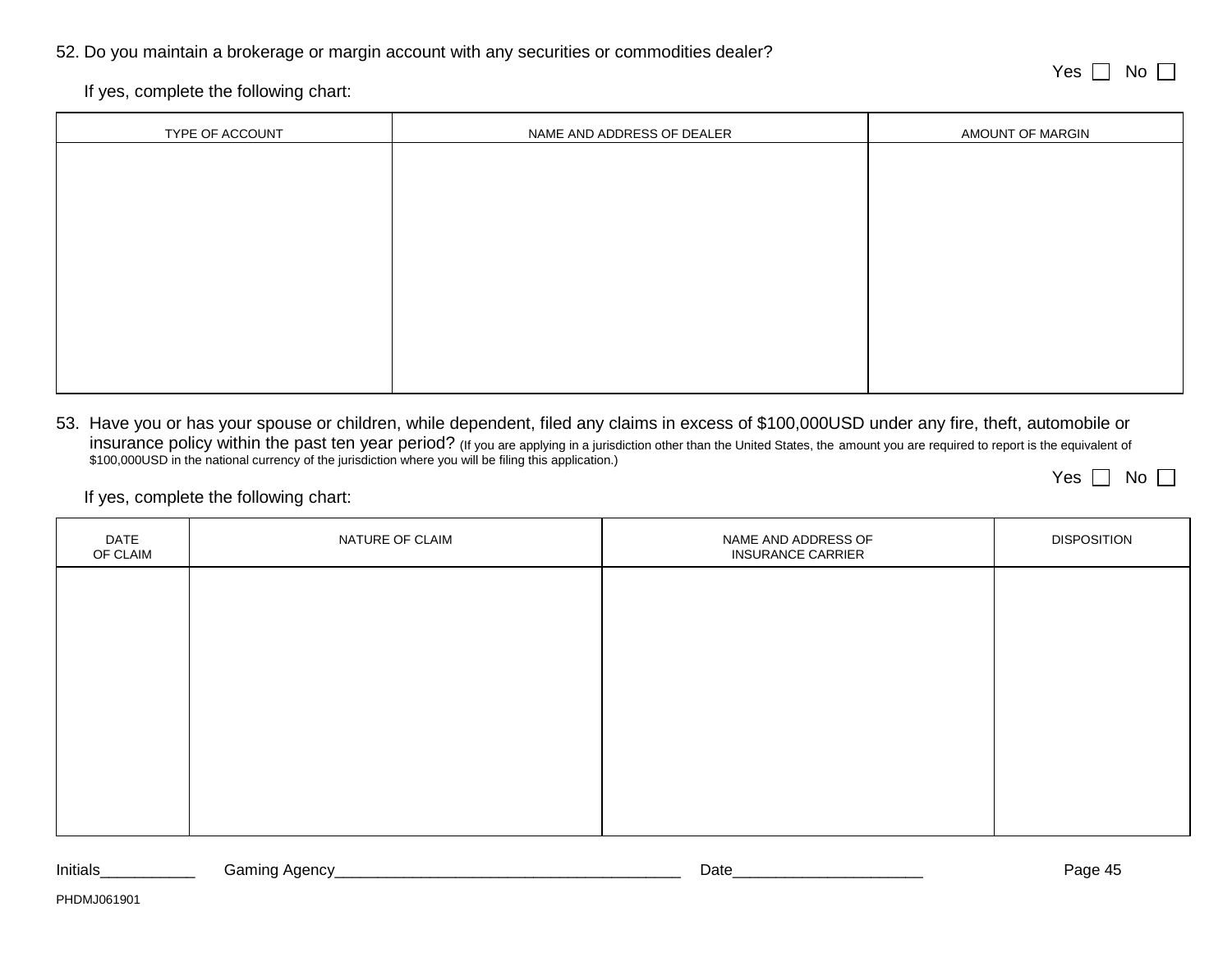54. During the last five year period, have you, your spouse or dependent children given or received any gift or gifts, whether tangible or intangible which either individually or in the aggregate exceeded \$10,000USD in value in any one year period? (If you are applying in a jurisdiction other than the United States,<br>the amount you are required to report is the equivalen

Yes | | No

If yes, complete the following chart as to each gift:

| NAME OF THE<br>DONOR OR DONEE | DATE GIFT<br>GIVEN/RECEIVED | DESCRIPTION OF GIFT | APPROXIMATE<br>VALUE |
|-------------------------------|-----------------------------|---------------------|----------------------|
|                               |                             |                     |                      |
|                               |                             |                     |                      |
|                               |                             |                     |                      |
|                               |                             |                     |                      |
|                               |                             |                     |                      |

| 55. a. Do you have any safe deposit boxes in your name in any jurisdiction?             | Yes $\Box$ No $\Box$ |
|-----------------------------------------------------------------------------------------|----------------------|
| b. Do you have access to the funds in any other safe deposit boxes in any jurisdiction? | Yes $\Box$ No $\Box$ |

If yes to either question, complete the following chart:

| NAME AND ADDRESS OF BANK OR OTHER<br>INSTITUTION/BUSINESS WHERE LOCATED | NAME(S) IN WHICH ACCOUNT(S)<br>OR SAFE DEPOSIT BOX(ES) HELD | TYPE OF ACCOUNT,<br>(SAVINGS, CHECKING,<br>SAFE DEPOSIT, ETC.) | ACCOUNT NO. OR<br>SAFE DEPOSIT BOX NO. |
|-------------------------------------------------------------------------|-------------------------------------------------------------|----------------------------------------------------------------|----------------------------------------|
|                                                                         |                                                             |                                                                |                                        |
|                                                                         |                                                             |                                                                |                                        |
|                                                                         |                                                             |                                                                |                                        |
|                                                                         |                                                             |                                                                |                                        |

| Initials | Agency<br>amın. | Date | $\overline{\phantom{a}}$<br>Дk<br>-auc<br>$\cdot$ |
|----------|-----------------|------|---------------------------------------------------|
|          |                 |      |                                                   |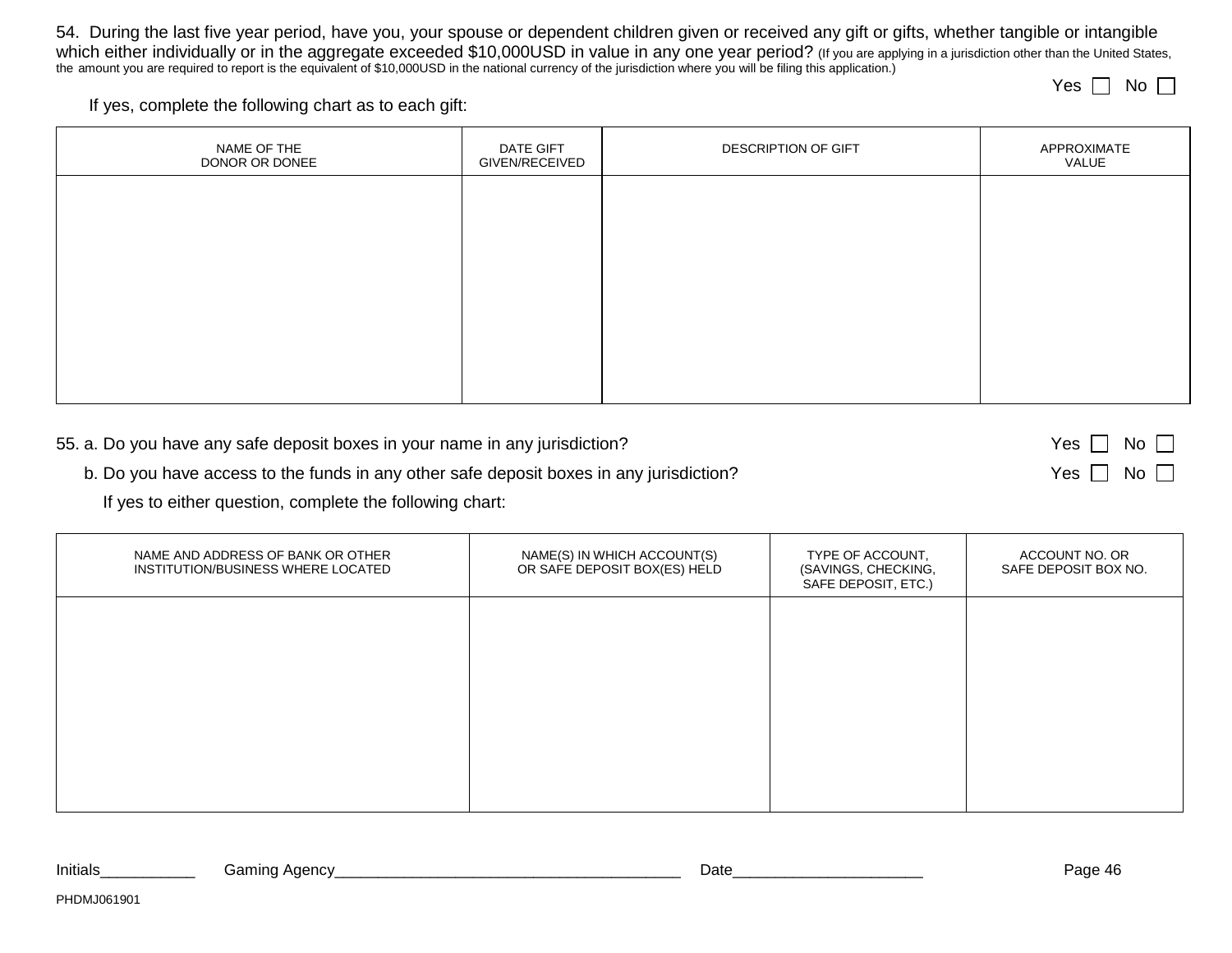56. In the past ten years, or since the age of 18, whichever is less, have you received any referral or finder's fee in excess of \$10,000USD (If you are applying in a jurisdiction other than the United States, the amount you are required to report is the equivalent of \$10,000USD. In the national currency of the jurisdiction where you will be filing this application.)

Yes | | No

Yes | | No

If yes, complete the following chart:

| NAME AND ADDRESS<br>OF ALL PARTIES INVOLVED | NATURE OF GOODS OR<br>SERVICES PROVIDED | AMOUNT RECEIVED | DATE RECEIVED |
|---------------------------------------------|-----------------------------------------|-----------------|---------------|
|                                             |                                         |                 |               |
|                                             |                                         |                 |               |
|                                             |                                         |                 |               |
|                                             |                                         |                 |               |
|                                             |                                         |                 |               |

57. Have you, in the past ten years or since the age of 18, whichever is less, given a guarantee, co-signed or otherwise insured payment of a loan, debt or other financial obligation in any jurisdiction?

| NATURE OF OBLIGATION<br>(PERSONAL GUARANTEE, ETC.) | DATE OBLIGATION MADE | NAME(S) OF PERSON RESPONSIBLE FOR<br><b>OBLIGATION</b> | STATUS OF UNDERLYING OBLIGATION |
|----------------------------------------------------|----------------------|--------------------------------------------------------|---------------------------------|
|                                                    |                      |                                                        |                                 |
|                                                    |                      |                                                        |                                 |
|                                                    |                      |                                                        |                                 |
|                                                    |                      |                                                        |                                 |
|                                                    |                      |                                                        |                                 |

| Initials | Agency<br>aminoذ |  | Date | Page |
|----------|------------------|--|------|------|
|----------|------------------|--|------|------|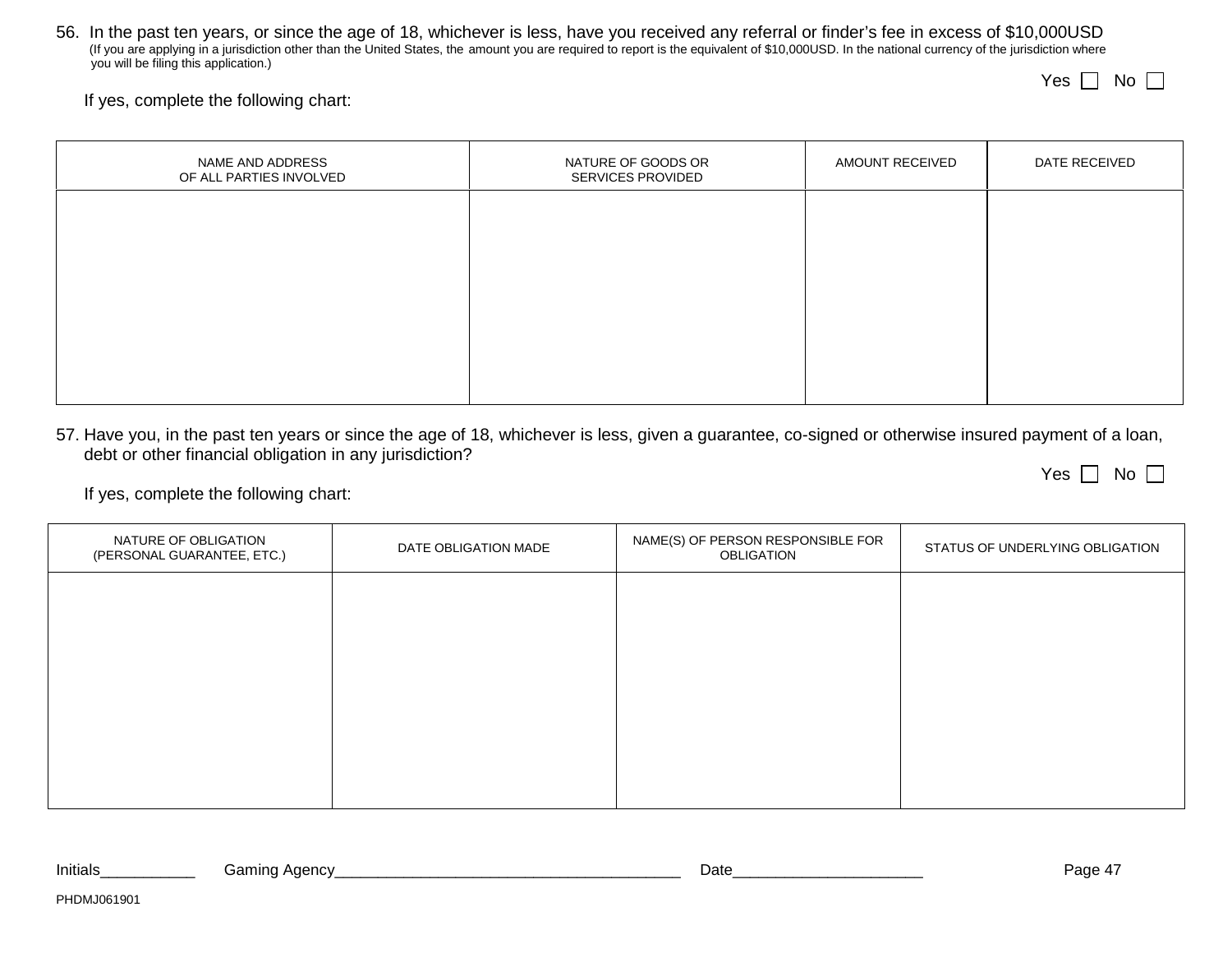# **NET WORTH STATEMENT -- ASSETS AND LIABILITIES**

**NOTE**: Complete the financial statements on pages 49 through 63 and copy the totals in the appropriate space below.

| 58. Please list all assets, tangible and intangible, in which a direct or indirect interest is held by you, |                     |                | 59. Please list all liabilities of you, your spouse and your dependent children. |                                                                           |                                                                                                                      |                    |  |
|-------------------------------------------------------------------------------------------------------------|---------------------|----------------|----------------------------------------------------------------------------------|---------------------------------------------------------------------------|----------------------------------------------------------------------------------------------------------------------|--------------------|--|
| your spouse or your dependent children. For each line item, list both the cost of the asset and the         |                     |                |                                                                                  | Enter the amount as of the date of this statement. Detail each line entry |                                                                                                                      |                    |  |
| present market values as of the date of this statement unless this cannot reasonably be done, in            |                     |                |                                                                                  | on the appropriate schedule.                                              |                                                                                                                      |                    |  |
| which case any special valuation date should be noted in the column provided. Detail each line              |                     |                |                                                                                  |                                                                           | <b>ORIGINAL AMOUNT</b>                                                                                               | <b>AMOUNT</b>      |  |
| entry on the appropriate schedule.                                                                          |                     |                |                                                                                  | <b>LIABILITY</b>                                                          | OF LIABILITY                                                                                                         | <b>OUTSTANDING</b> |  |
|                                                                                                             | <b>COST AT DATE</b> | <b>CURRENT</b> | <b>SPECIAL</b>                                                                   |                                                                           | (C)                                                                                                                  | (D)                |  |
| <b>ASSET</b>                                                                                                | <b>ACQUIRED OR</b>  | <b>MARKET</b>  | <b>VALUATION</b>                                                                 | 10. Notes Payable                                                         |                                                                                                                      |                    |  |
|                                                                                                             | <b>PURCHASED</b>    | VALUE          | DATE, IF ANY                                                                     | (Schedule I)                                                              |                                                                                                                      |                    |  |
|                                                                                                             | (A)                 | (B)            |                                                                                  | 11. Loans and Other                                                       |                                                                                                                      |                    |  |
| 1. Cash                                                                                                     |                     |                |                                                                                  | Payables                                                                  |                                                                                                                      |                    |  |
| a) On Hand                                                                                                  |                     | a)             |                                                                                  | (Schedule J)                                                              |                                                                                                                      |                    |  |
| b) In bank (Schedule A)                                                                                     |                     | b)             | b)                                                                               | 12. Taxes Payable                                                         |                                                                                                                      |                    |  |
| 2. Loans, Notes and                                                                                         |                     |                |                                                                                  | (Schedule K)                                                              |                                                                                                                      |                    |  |
| <b>Other Receivables</b>                                                                                    |                     |                |                                                                                  | 13. Mortgages or Liens on                                                 |                                                                                                                      |                    |  |
| (Schedule B)                                                                                                |                     |                |                                                                                  | <b>Real Estate</b>                                                        |                                                                                                                      |                    |  |
| 3. Securities                                                                                               |                     |                |                                                                                  | (Schedule L)                                                              |                                                                                                                      |                    |  |
| (Schedule C)                                                                                                |                     |                |                                                                                  | 14. Loans Against                                                         |                                                                                                                      |                    |  |
| 4. Real Estate Interests                                                                                    |                     |                |                                                                                  | Insurance/Pensions                                                        |                                                                                                                      |                    |  |
| (Schedule D)                                                                                                |                     |                |                                                                                  | (Schedule M)                                                              |                                                                                                                      |                    |  |
| 5. Cash Value Life Insurance                                                                                |                     |                |                                                                                  | 15. Other Indebtedness                                                    |                                                                                                                      |                    |  |
| (Schedule E)                                                                                                |                     |                |                                                                                  | (Schedule N)                                                              |                                                                                                                      |                    |  |
| 6. Cash Value Pension/                                                                                      |                     |                |                                                                                  | <b>TOTAL LIABILITIES</b>                                                  |                                                                                                                      |                    |  |
| <b>Retirement Funds</b>                                                                                     |                     |                |                                                                                  | <b>NET WORTH</b>                                                          |                                                                                                                      |                    |  |
| (Schedule F)                                                                                                |                     |                |                                                                                  | <b>Total Assets</b>                                                       |                                                                                                                      |                    |  |
| 7. Furniture and Clothing                                                                                   |                     |                |                                                                                  | (From Column B) less                                                      |                                                                                                                      |                    |  |
| (Reasonable Estimate)                                                                                       |                     |                |                                                                                  | <b>Total Liabilities</b>                                                  |                                                                                                                      |                    |  |
| 8. Vehicles                                                                                                 |                     |                |                                                                                  | (From Column D)                                                           |                                                                                                                      |                    |  |
| (Schedule G)                                                                                                |                     |                |                                                                                  | 16. Contingent Liabilities                                                |                                                                                                                      |                    |  |
| 9. Other                                                                                                    |                     |                |                                                                                  | (Schedule O)                                                              |                                                                                                                      |                    |  |
| (Schedule H)                                                                                                |                     |                |                                                                                  |                                                                           |                                                                                                                      |                    |  |
|                                                                                                             |                     |                |                                                                                  | Date of Statement                                                         |                                                                                                                      |                    |  |
| <b>TOTAL ASSETS</b>                                                                                         |                     |                |                                                                                  |                                                                           |                                                                                                                      |                    |  |
|                                                                                                             |                     |                |                                                                                  | Please provide the name, address and phone number of the person           |                                                                                                                      |                    |  |
|                                                                                                             |                     |                |                                                                                  | completing this statement if it is completed by someone other than you.   |                                                                                                                      |                    |  |
|                                                                                                             |                     |                |                                                                                  | Name                                                                      | <u> 1980 - Johann Stein, marwolaethau a bhann an t-Amhain an t-Amhain an t-Amhain an t-Amhain an t-Amhain an t-A</u> |                    |  |
|                                                                                                             |                     |                |                                                                                  | Address                                                                   |                                                                                                                      |                    |  |
|                                                                                                             |                     |                |                                                                                  | Phone                                                                     |                                                                                                                      |                    |  |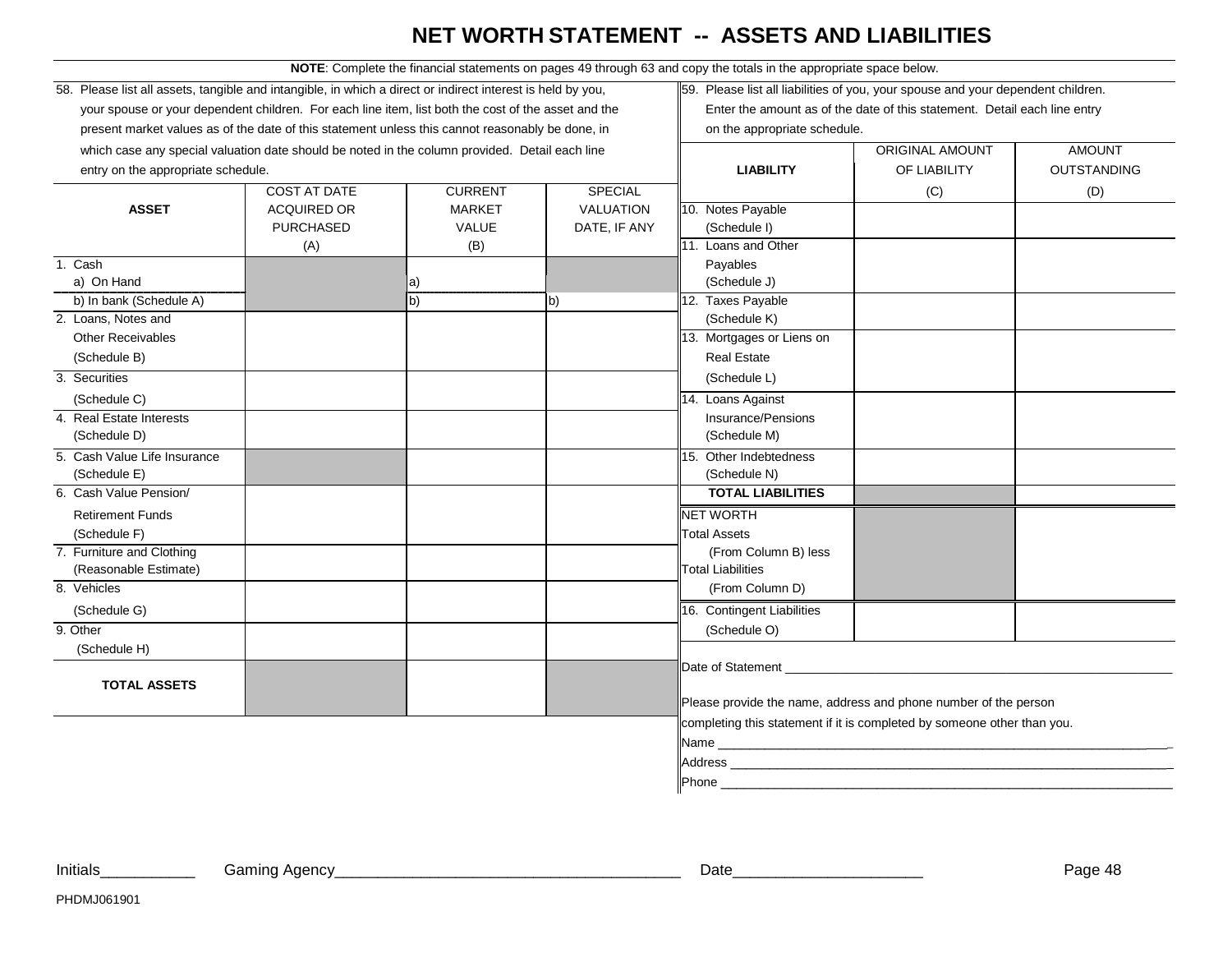## **SCHEDULE "A" - CASH IN BANK**

60. List below all bank accounts (checking, savings, time deposits, certificates of deposit, money market funds, etc.) foreign and domestic, maintained by you, your spouse or dependent children. Identify with an asterisk (\*) any check writing accounts held with brokerage houses, insurance companies, etc.

| NAME AND ADDRESS<br>OF INSTITUTION | NAME OF PERSON(S) AND<br>TAX IDENTIFICATION NUMBER(S)<br>APPEARING ON ACCOUNT | ACCOUNT<br>NUMBER | <b>INTEREST</b><br>RATE<br>$(\% )$ | <b>GENERAL NATURE</b><br>OF ACCOUNT | DATE OF<br><b>BALANCE</b> | <b>BALANCE</b>                                                                                          |
|------------------------------------|-------------------------------------------------------------------------------|-------------------|------------------------------------|-------------------------------------|---------------------------|---------------------------------------------------------------------------------------------------------|
|                                    |                                                                               |                   |                                    |                                     |                           |                                                                                                         |
|                                    |                                                                               |                   |                                    |                                     |                           |                                                                                                         |
|                                    |                                                                               |                   |                                    |                                     |                           |                                                                                                         |
|                                    |                                                                               |                   |                                    |                                     |                           |                                                                                                         |
|                                    |                                                                               |                   |                                    |                                     |                           |                                                                                                         |
|                                    |                                                                               |                   |                                    |                                     |                           |                                                                                                         |
|                                    |                                                                               |                   |                                    |                                     |                           |                                                                                                         |
|                                    |                                                                               |                   |                                    |                                     |                           |                                                                                                         |
|                                    |                                                                               |                   |                                    |                                     |                           |                                                                                                         |
|                                    |                                                                               |                   |                                    |                                     |                           | \$                                                                                                      |
|                                    |                                                                               |                   |                                    |                                     |                           | <b>TOTAL CURRENT</b><br><b>BALANCE</b><br>(Enter this figure<br>in item 1b,<br>column B<br>on page 48.) |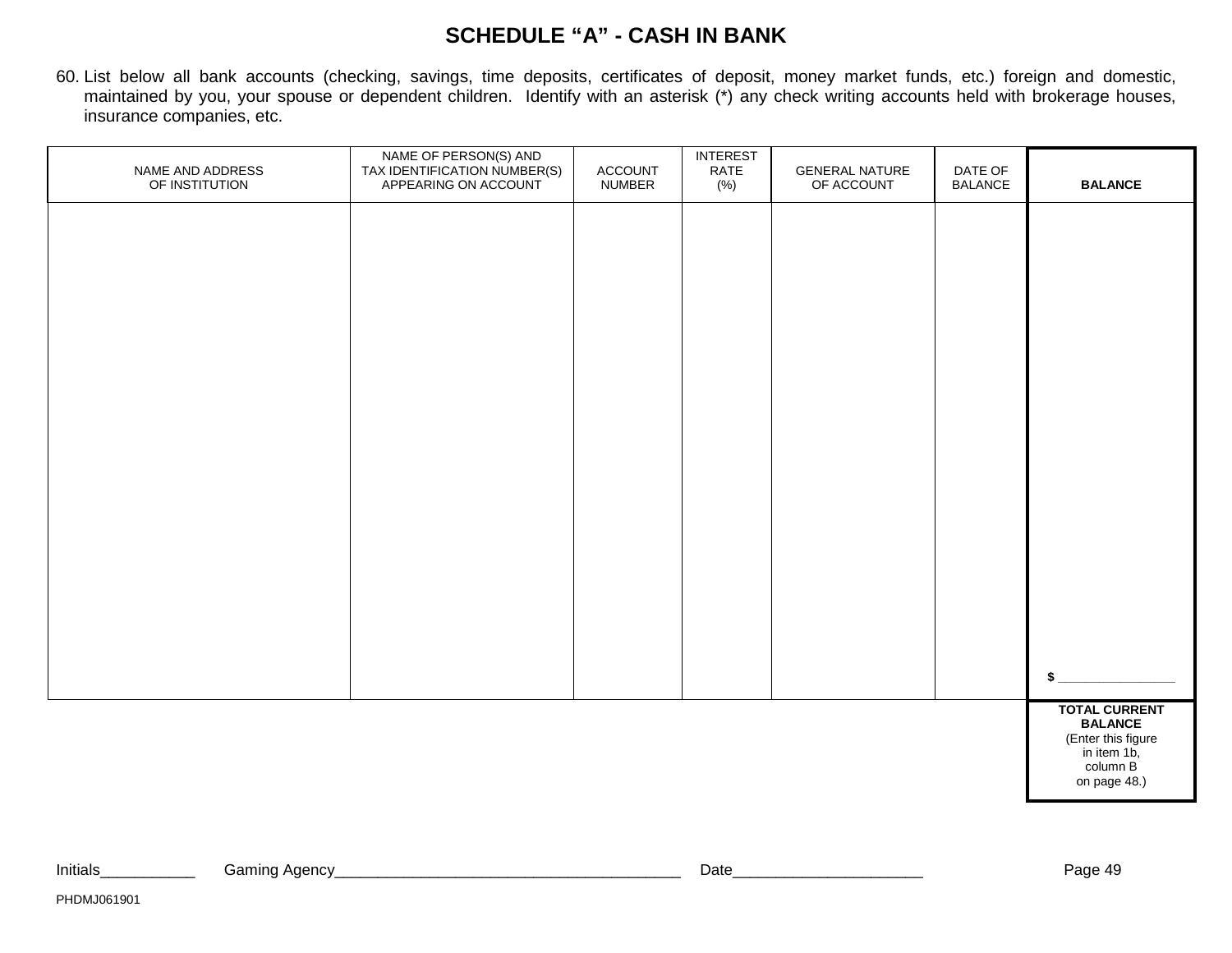# **SCHEDULE "B" – LOANS, NOTES AND OTHER RECEIVABLES**

61. List below all loans, notes and other receivables held by you, your spouse or dependent children.

| CHECK IF<br>HELD BY<br>SPOUSE<br>OR<br>DEPENDENT<br>CHILD | NAME AND ADDRESS<br>OF DEBTOR | <b>INTEREST</b><br>RATE<br>(% ) | <b>ORIGINAL</b><br><b>LOAN</b><br><b>AMOUNT</b>                                                              | ORIGINAL<br>DATE OF<br>LOAN/NOTE<br>RECEIVABLE | TOTAL<br>PAY-MENTS | DATE<br><b>DUE</b> | NATURE OF<br>ADVANCE AND<br>NATURE OF<br>SECURITY, IF ANY<br>(INDICATE IF<br>UNSECURED) | <b>CURRENT</b><br><b>BALANCE</b>                                                                     |
|-----------------------------------------------------------|-------------------------------|---------------------------------|--------------------------------------------------------------------------------------------------------------|------------------------------------------------|--------------------|--------------------|-----------------------------------------------------------------------------------------|------------------------------------------------------------------------------------------------------|
|                                                           |                               |                                 |                                                                                                              |                                                |                    |                    |                                                                                         |                                                                                                      |
|                                                           |                               |                                 |                                                                                                              |                                                |                    |                    |                                                                                         |                                                                                                      |
|                                                           |                               |                                 |                                                                                                              |                                                |                    |                    |                                                                                         |                                                                                                      |
|                                                           |                               |                                 |                                                                                                              |                                                |                    |                    |                                                                                         |                                                                                                      |
|                                                           |                               |                                 |                                                                                                              |                                                |                    |                    |                                                                                         |                                                                                                      |
|                                                           |                               |                                 | \$                                                                                                           |                                                |                    |                    |                                                                                         | \$                                                                                                   |
|                                                           |                               |                                 | <b>TOTAL ORIGINAL</b><br><b>LOAN AMOUNT(S)</b><br>(Enter this figure in<br>items 2, column A<br>on page 48.) |                                                |                    |                    |                                                                                         | <b>TOTAL CURRENT</b><br><b>BALANCE</b><br>(Enter this figure in<br>items 2, column B on<br>page 48.) |

| $\sim$ | Initials | $\Lambda$ $\Omega$<br>Gamınd<br>AUCIIU. | Date | --<br>∩מפ<br>auc- |
|--------|----------|-----------------------------------------|------|-------------------|
|--------|----------|-----------------------------------------|------|-------------------|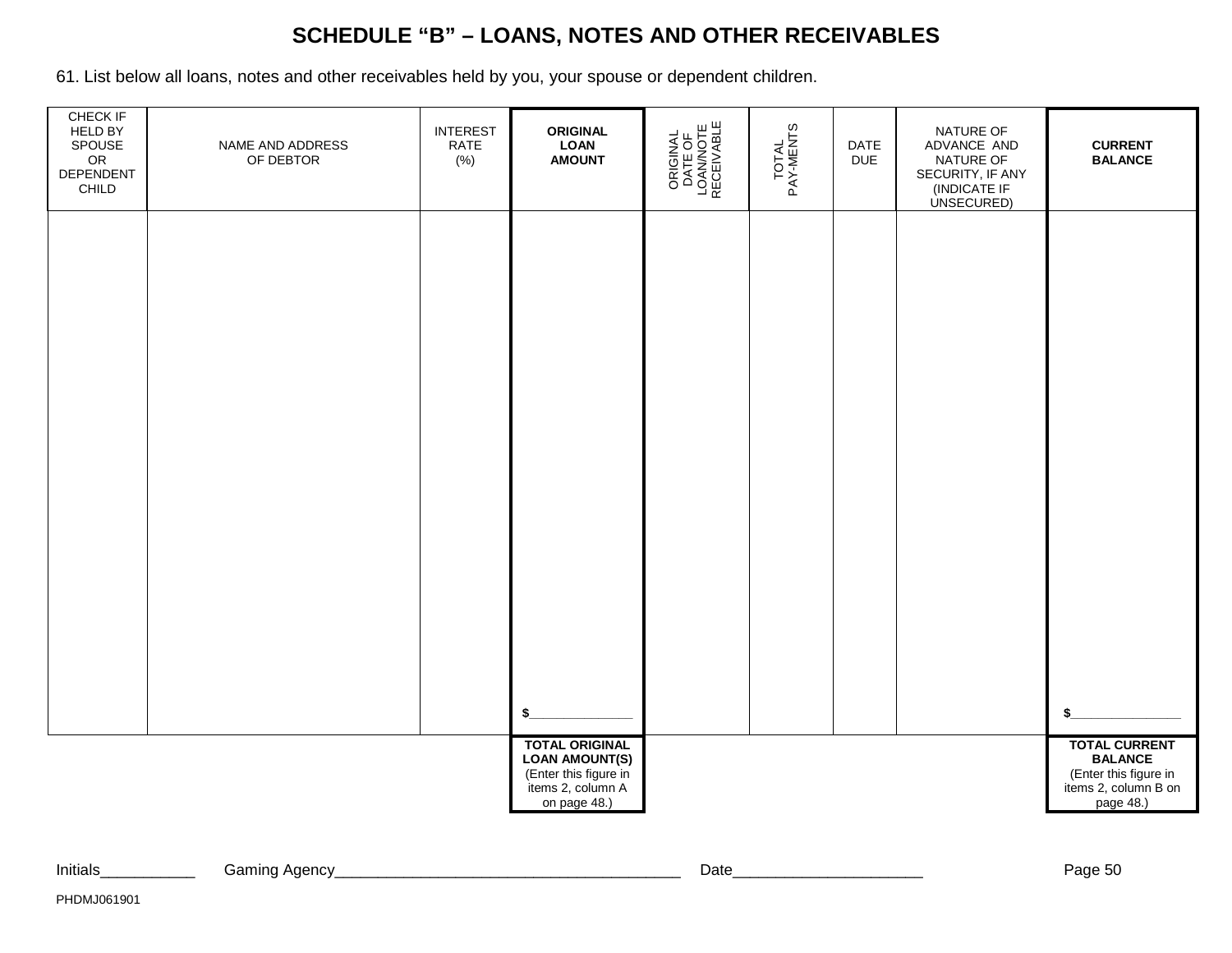## **SCHEDULE "C" - SECURITIES**

62. Provide the information in the table below for all stocks, bonds, mutual funds, commodity accounts, options, warrants, etc., held or controlled by you, your spouse or dependent children in any jurisdiction. Whenever interest exists through a mutual fund or holding company, the individual stocks or bonds held by such mutual fund or holding company need not be listed; whenever such interest exists through a beneficial interest in a trust, the securities held in such trust shall be listed if you, your spouse or dependent children have knowledge of what securities are so held. INDICATE PUBLICLY TRADED SECURITIES BY AN ASTERISK( \* ).

| <b>CHECK IF</b><br><b>HELD BY</b><br><b>SPOUSE</b><br>${\sf OR}$<br><b>DEPENDENT</b><br><b>CHILD</b> | <b>NUMBER OF</b><br><b>SECURITIES</b><br>OR<br><b>CONTRACTS</b><br><b>HELD</b> | <b>TYPE OF</b><br><b>SECURITY</b> | <b>NAME OF</b><br><b>ISSUING</b><br><b>COMPANY OR GOVERNMENT</b><br><b>AGENCY/ORGANIZATION</b> | <b>MARKET<br/>VALUE AT<br/>TIME OF<br/>ACQUISITION</b> | <b>DATE OF</b><br><b>AND PRICE</b><br><b>AT PURCHASE</b>                                                     | % OF<br>OWNERSHIP<br>IF GREATER<br>THAN 5% | <b>REGISTERED</b><br>OWNER | <b>DATE</b><br>$\mathsf{OF}% (\mathcal{M}_{\alpha}^{\ast}\!\mathcal{M}_{\alpha}^{\alpha}(\mathcal{M}_{\alpha}^{\alpha} \mathcal{M}_{\alpha}^{\alpha}(\mathcal{M}_{\alpha}^{\alpha} \mathcal{M}_{\alpha}^{\alpha} \mathcal{M}_{\alpha}^{\alpha}(\mathcal{M}_{\alpha}^{\alpha} \mathcal{M}_{\alpha}^{\alpha} \mathcal{M}_{\alpha}^{\alpha}(\mathcal{M}_{\alpha}^{\alpha} \mathcal{M}_{\alpha}^{\alpha} \mathcal{M}_{\alpha}^{\alpha}(\mathcal{M}_{\alpha}^{\alpha} \mathcal{M}_{\alpha}^{\alpha} \mathcal{M}_{\alpha}^{\alpha}(\mathcal{M}_{$<br><b>VALUATION</b> | <b>CURRENT</b><br><b>MARKET</b><br><b>VALUE</b>                                                          |
|------------------------------------------------------------------------------------------------------|--------------------------------------------------------------------------------|-----------------------------------|------------------------------------------------------------------------------------------------|--------------------------------------------------------|--------------------------------------------------------------------------------------------------------------|--------------------------------------------|----------------------------|-----------------------------------------------------------------------------------------------------------------------------------------------------------------------------------------------------------------------------------------------------------------------------------------------------------------------------------------------------------------------------------------------------------------------------------------------------------------------------------------------------------------------------------------------------------------|----------------------------------------------------------------------------------------------------------|
|                                                                                                      |                                                                                |                                   |                                                                                                |                                                        |                                                                                                              |                                            |                            |                                                                                                                                                                                                                                                                                                                                                                                                                                                                                                                                                                 |                                                                                                          |
|                                                                                                      |                                                                                |                                   |                                                                                                |                                                        |                                                                                                              |                                            |                            |                                                                                                                                                                                                                                                                                                                                                                                                                                                                                                                                                                 |                                                                                                          |
|                                                                                                      |                                                                                |                                   |                                                                                                |                                                        |                                                                                                              |                                            |                            |                                                                                                                                                                                                                                                                                                                                                                                                                                                                                                                                                                 |                                                                                                          |
|                                                                                                      |                                                                                |                                   |                                                                                                |                                                        |                                                                                                              |                                            |                            |                                                                                                                                                                                                                                                                                                                                                                                                                                                                                                                                                                 |                                                                                                          |
|                                                                                                      |                                                                                |                                   |                                                                                                |                                                        | $\mathfrak{s}$                                                                                               |                                            |                            |                                                                                                                                                                                                                                                                                                                                                                                                                                                                                                                                                                 | S.                                                                                                       |
|                                                                                                      |                                                                                |                                   |                                                                                                |                                                        | <b>TOTAL</b><br><b>PURCHASE</b><br><b>PRICE</b><br>(Enter this figure in<br>item 3, column A<br>on page 48.) |                                            |                            |                                                                                                                                                                                                                                                                                                                                                                                                                                                                                                                                                                 | <b>TOTAL CURRENT</b><br><b>MARKET VALUE</b><br>(Enter this figure in<br>item 3, column B<br>on page 48.) |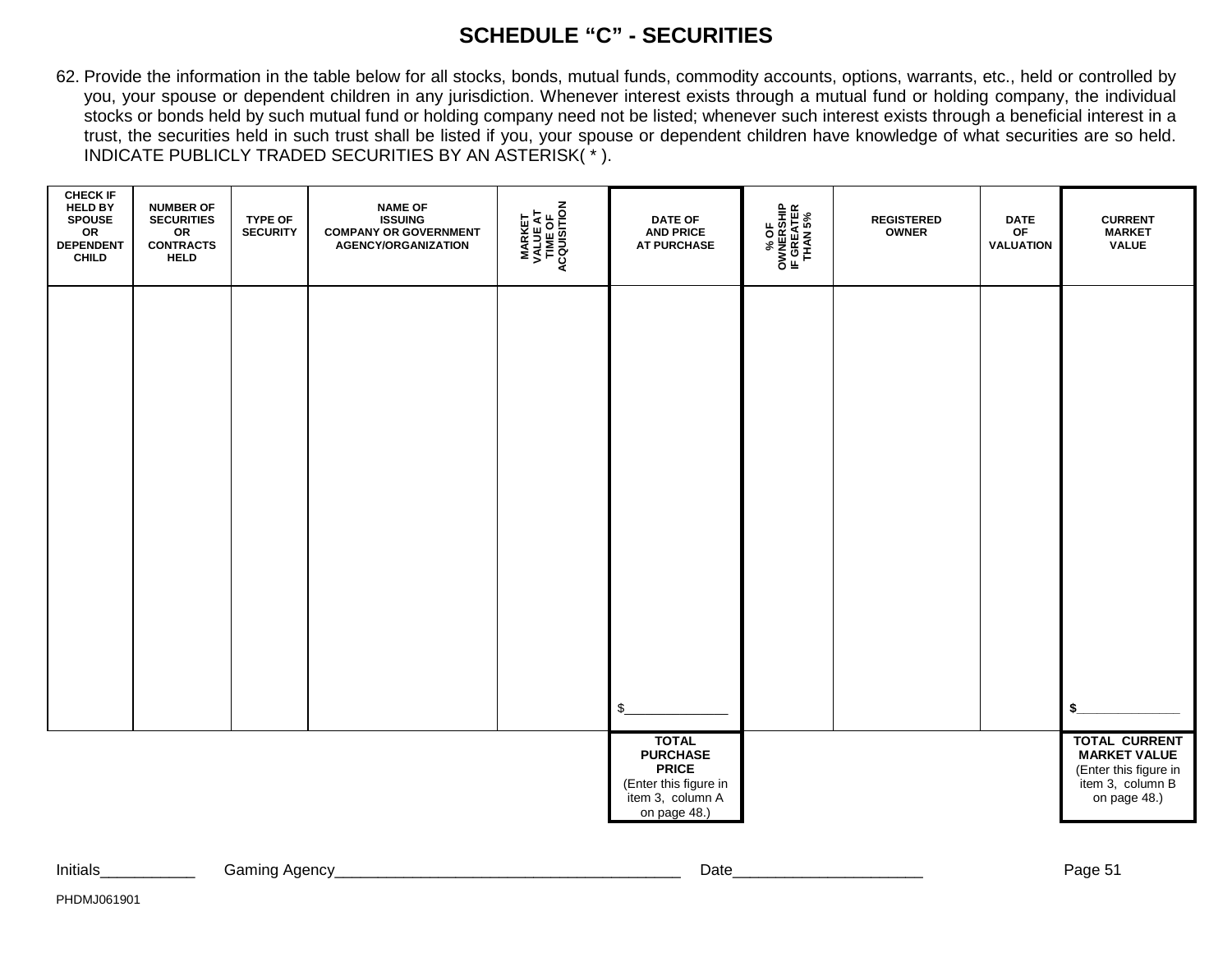### **SCHEDULE "D" - REAL ESTATE INTERESTS**

63. Indicate below the location, size, general nature, acquisition date and other information requested regarding any real property in any jurisdiction in which any direct, indirect, vested or contingent interest is held by you, your spouse or dependent children, along with the names of all individuals or entities who share a direct, indirect, vested or contingent interest therein.

| CHECK<br>IF HELD BY<br>SPOUSE<br>${\sf OR}$<br>DEPENDENT<br>CHILD | <b>ADDRESS</b><br>PARCEL/LOT<br><b>NUMBER</b> | LOT SIZE/<br>STAND NO./<br>SQUARE<br>FOOTAGE<br>OF BUILDING | TYPE OF<br>PROPERTY | DATE<br>ACQUIRED/<br><b>DOWN</b><br>PAYMENT | INDIVIDUALS OR<br><b>ENTITIES SHARING</b><br><b>INTEREST</b><br>(INCLUDE % OF<br>OWNERSHIP FOR EACH) | <b>PURCHASE</b><br><b>PRICE OF</b><br>% OWNED                                                      | <b>MONTHLY</b><br>RENTAL<br>INCOME,<br>IF ANY | <b>ESTIMATED</b><br><b>MARKET VALUE</b><br>OF % OWNED                                                    |
|-------------------------------------------------------------------|-----------------------------------------------|-------------------------------------------------------------|---------------------|---------------------------------------------|------------------------------------------------------------------------------------------------------|----------------------------------------------------------------------------------------------------|-----------------------------------------------|----------------------------------------------------------------------------------------------------------|
|                                                                   |                                               |                                                             |                     |                                             |                                                                                                      |                                                                                                    |                                               |                                                                                                          |
|                                                                   |                                               |                                                             |                     |                                             |                                                                                                      |                                                                                                    |                                               |                                                                                                          |
|                                                                   |                                               |                                                             |                     |                                             |                                                                                                      |                                                                                                    |                                               |                                                                                                          |
|                                                                   |                                               |                                                             |                     |                                             |                                                                                                      |                                                                                                    |                                               |                                                                                                          |
|                                                                   |                                               |                                                             |                     |                                             |                                                                                                      |                                                                                                    |                                               |                                                                                                          |
|                                                                   |                                               |                                                             |                     |                                             |                                                                                                      |                                                                                                    |                                               |                                                                                                          |
|                                                                   |                                               |                                                             |                     |                                             |                                                                                                      | \$                                                                                                 |                                               |                                                                                                          |
|                                                                   |                                               |                                                             |                     |                                             |                                                                                                      | <b>TOTAL PURCHASE</b><br><b>PRICE</b><br>(Enter this figure in<br>item 4, column A<br>on page 48.) |                                               | <b>TOTAL CURRENT</b><br><b>MARKET VALUE</b><br>(Enter this figure in<br>item 4, column B<br>on page 48.) |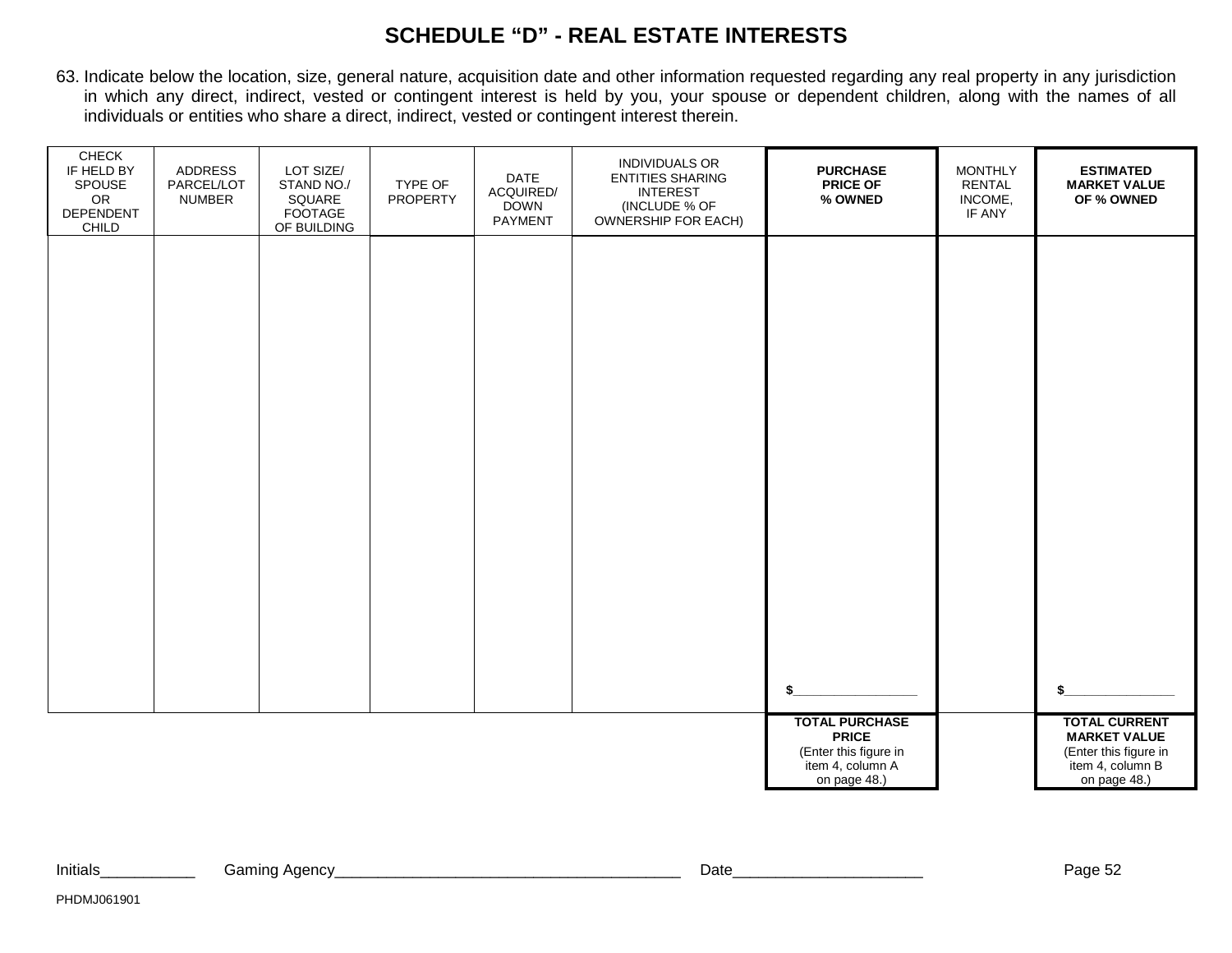## **SCHEDULE "E" - CASH VALUE - LIFE INSURANCE**

64. Indicate below the information requested with regard to the cash value of all life insurance policies held by you, your spouse or your dependent children.

| CHECK IF<br><b>HELD BY</b><br>SPOUSE<br>${\sf OR}$<br>DEPENDENT<br>CHILD | DATE<br>PURCHASED | <b>INSURANCE CARRIER</b><br>POLICY NUMBER | BENEFICIARY(IES) | ${\sf FACE}$<br>VALUE | ANNUAL<br><b>PREMIUM</b><br><b>PAYMENTS</b> | <b>CASH</b><br><b>SURRENDER</b><br><b>VALUE</b>                                                          | EFFECTIVE<br>DATE<br>OF CASH<br>SURRENDER<br>VALUE |
|--------------------------------------------------------------------------|-------------------|-------------------------------------------|------------------|-----------------------|---------------------------------------------|----------------------------------------------------------------------------------------------------------|----------------------------------------------------|
|                                                                          |                   |                                           |                  |                       |                                             |                                                                                                          |                                                    |
|                                                                          |                   |                                           |                  |                       |                                             |                                                                                                          |                                                    |
|                                                                          |                   |                                           |                  |                       |                                             |                                                                                                          |                                                    |
|                                                                          |                   |                                           |                  |                       |                                             |                                                                                                          |                                                    |
|                                                                          |                   |                                           |                  |                       |                                             |                                                                                                          |                                                    |
|                                                                          |                   |                                           |                  |                       |                                             |                                                                                                          |                                                    |
|                                                                          |                   |                                           |                  |                       |                                             | <b>TOTAL CASH</b><br><b>SURRENDER VALUE</b><br>(Enter this figure in<br>item 5, column B<br>on page 48.) |                                                    |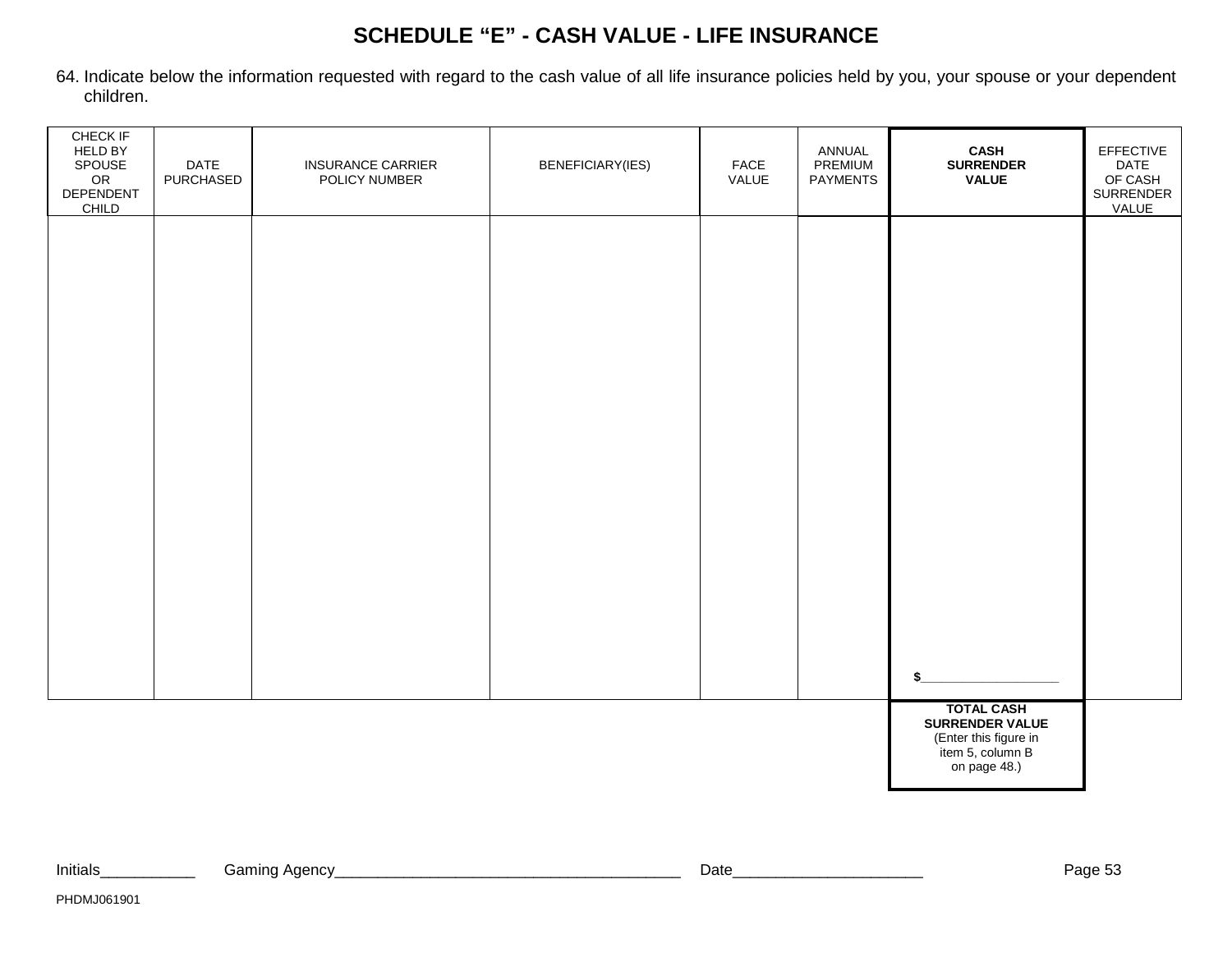## **SCHEDULE "F" - CASH VALUE - PENSION/RETIREMENT FUNDS**

65. Indicate below the information requested with regard to the cash value of all retirement/investment/pension funds\* held by you or your spouse.

| CHECK<br>IF<br><b>HELD</b><br>BY<br>SPOUSE | <b>TYPE</b><br>OF<br><b>FUND</b> | TYPE OF<br><b>SECURITIES</b><br><b>HELD AND</b><br><b>ACCOUNT</b><br>NUMBER, IF ANY | EMPLOYER/<br><b>INSTITUTION</b> | <b>CUMULATIVE</b><br><b>EMPLOYEE</b><br><b>CONTRIBUTION</b>                                                                              | CUMULATIVE<br><b>EMPLOYER</b><br><b>CONTRIBUTION</b> | <b>CURRENT</b><br><b>CASH</b><br><b>VALUE</b>                                                                          | EFFECTIVE<br>DATE OF<br>CASH<br>VALUE |
|--------------------------------------------|----------------------------------|-------------------------------------------------------------------------------------|---------------------------------|------------------------------------------------------------------------------------------------------------------------------------------|------------------------------------------------------|------------------------------------------------------------------------------------------------------------------------|---------------------------------------|
|                                            |                                  |                                                                                     |                                 |                                                                                                                                          |                                                      |                                                                                                                        |                                       |
|                                            |                                  |                                                                                     |                                 |                                                                                                                                          |                                                      |                                                                                                                        |                                       |
|                                            |                                  |                                                                                     |                                 |                                                                                                                                          |                                                      |                                                                                                                        |                                       |
|                                            |                                  |                                                                                     |                                 |                                                                                                                                          |                                                      |                                                                                                                        |                                       |
|                                            |                                  |                                                                                     |                                 |                                                                                                                                          |                                                      |                                                                                                                        |                                       |
|                                            |                                  |                                                                                     |                                 | <b>TOTAL</b><br><b>CUMULATIVE</b><br><b>EMPLOYEE</b><br><b>CONTRIBUTION</b><br>(Enter this figure in<br>item 6, column A<br>on page 48.) |                                                      | \$<br><b>TOTAL</b><br><b>CURRENT CASH</b><br><b>VALUE</b><br>(Enter this figure in<br>item 6, column B<br>on page 48.) |                                       |

\*If you are filing this application in the United States, the information is to include IRA, 401K and KEOGH plans.

Initials\_\_\_\_\_\_\_\_\_\_\_ Gaming Agency\_\_\_\_\_\_\_\_\_\_\_\_\_\_\_\_\_\_\_\_\_\_\_\_\_\_\_\_\_\_\_\_\_\_\_\_\_\_\_\_ Date\_\_\_\_\_\_\_\_\_\_\_\_\_\_\_\_\_\_\_\_\_\_ Page 54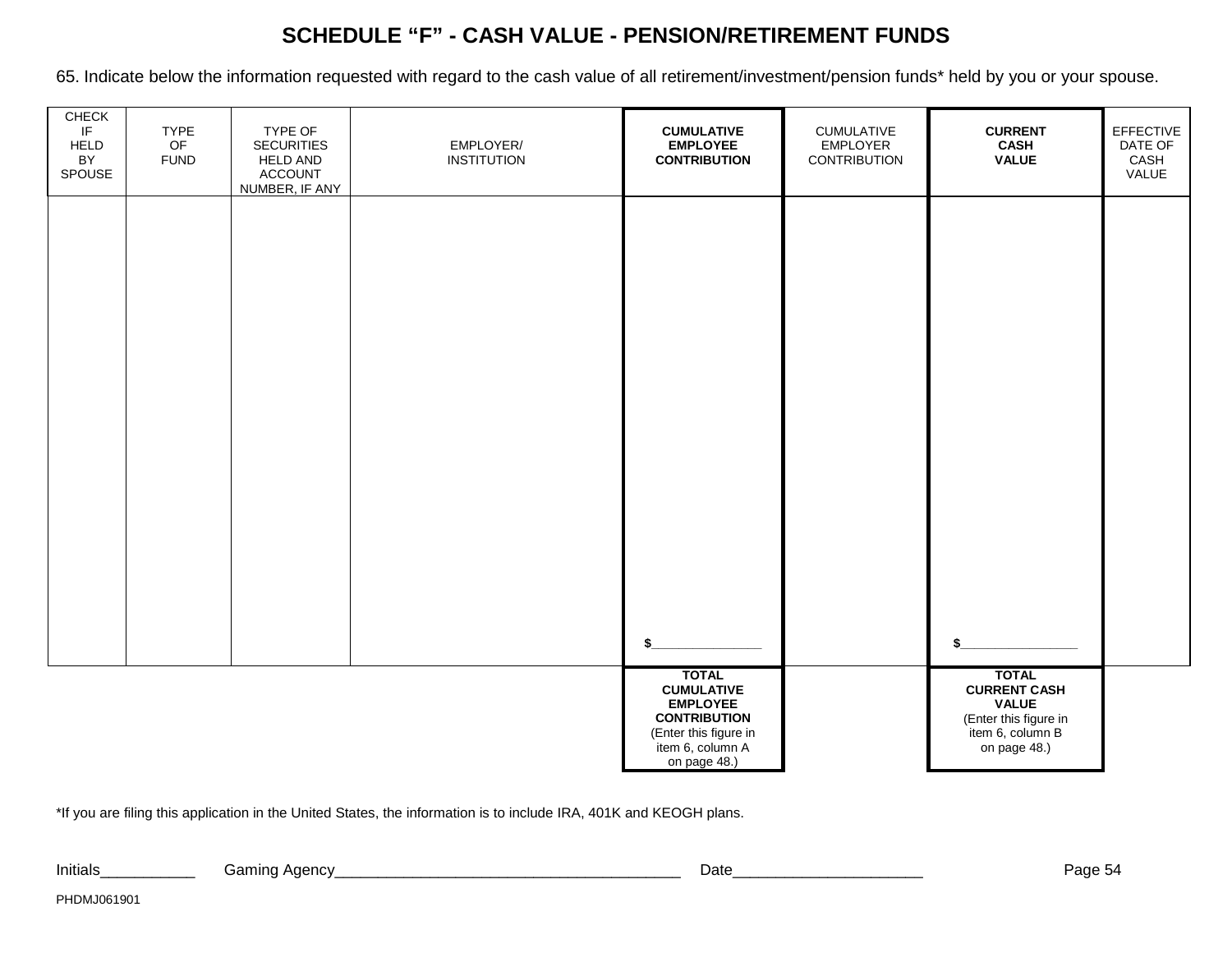# **SCHEDULE "G" - VEHICLES**

66. Indicate below the information requested with regard to all vehicles owned or leased by you, your spouse, or your dependent children.

| CHECK IF HELD<br>BY SPOUSE OR<br>DEPENDENT<br>CHILD                                                                                                                  | TYPE OF VEHICLE | <b>SPECIFY IF</b><br>OWNED OR<br>LEASED* | DATE OF<br>PURCHASE/<br>LEASE | <b>MODEL</b><br><b>YEAR</b> | MAKE/ MODEL<br>OF VEHCILE | COST**       | IF OWNED,<br><b>CURRENT MARKET</b><br><b>VALUE</b>                                                  |
|----------------------------------------------------------------------------------------------------------------------------------------------------------------------|-----------------|------------------------------------------|-------------------------------|-----------------------------|---------------------------|--------------|-----------------------------------------------------------------------------------------------------|
|                                                                                                                                                                      |                 |                                          |                               |                             |                           |              |                                                                                                     |
|                                                                                                                                                                      |                 |                                          |                               |                             |                           |              |                                                                                                     |
|                                                                                                                                                                      |                 |                                          |                               |                             |                           |              |                                                                                                     |
|                                                                                                                                                                      |                 |                                          |                               |                             |                           |              |                                                                                                     |
|                                                                                                                                                                      |                 |                                          |                               |                             |                           |              |                                                                                                     |
|                                                                                                                                                                      |                 |                                          |                               |                             |                           |              |                                                                                                     |
|                                                                                                                                                                      |                 |                                          |                               |                             |                           |              |                                                                                                     |
|                                                                                                                                                                      |                 |                                          |                               |                             |                           |              |                                                                                                     |
|                                                                                                                                                                      |                 |                                          |                               |                             |                           | <b>TOTAL</b> |                                                                                                     |
| *If leased, specify in this column the length of the lease, total lease costs, down payments, monthly payments<br>and number of payments over the life of the lease. |                 |                                          |                               |                             |                           |              | <b>TOTAL</b><br><b>CURRENT CASH</b><br><b>VALUE</b><br>(Enter this figure in<br>Item 8, Column B on |
| ** If leased, enter the sum of the down payment plus monthly payments to date as the total cost.                                                                     |                 |                                          |                               |                             |                           |              | page 48.)                                                                                           |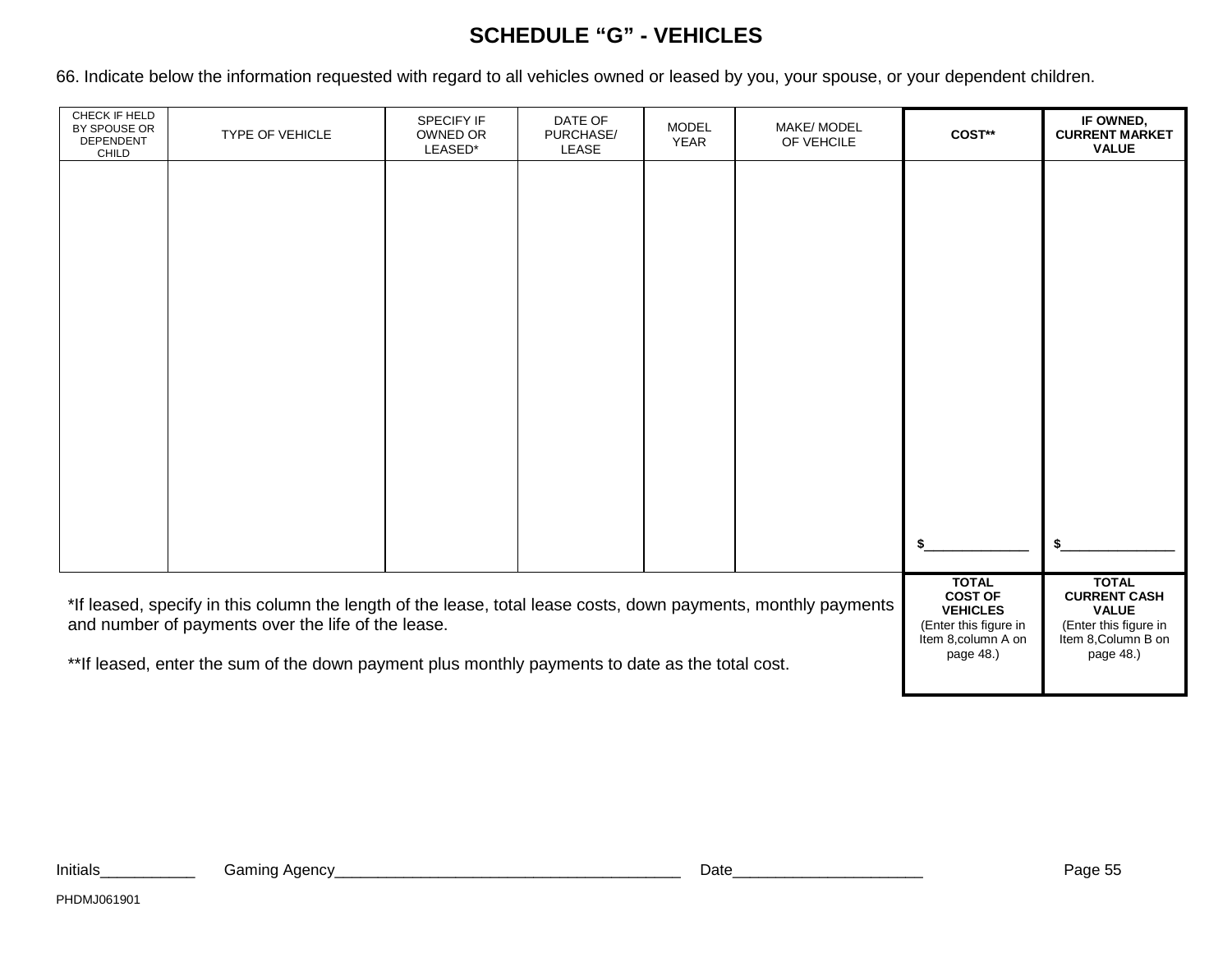## **SCHEDULE "H" - OTHER ASSETS**

67. List below the information requested regarding all other assets, including any business investments in which any direct, indirect, vested or contingent is held by you, your spouse or your dependent children. Business interests should include, but not be limited to, joint ventures, partnerships, sole proprietorships, corporations and LLCs. Other assets should include, but not be limited to, art collections, coin collections, and antiques.

| CHECK IF<br>HELD BY<br>SPOUSE<br>${\sf OR}$<br>DEPENDENT<br>CHILD | NATURE<br>$\mathsf{OF}% _{T}\left( \mathcal{M}_{T}\right)$<br>ASSET | DATE OF<br>ACQUISITION | COST                                                                                                              | $%$ OF<br>OWNERSHIP<br><b>INTEREST</b> | DATE<br>$\mathsf{OF}% \left( \mathcal{M}\right)$<br>VALUATION | <b>CURRENT</b><br><b>MARKET</b><br><b>VALUE</b>                                                                                       |
|-------------------------------------------------------------------|---------------------------------------------------------------------|------------------------|-------------------------------------------------------------------------------------------------------------------|----------------------------------------|---------------------------------------------------------------|---------------------------------------------------------------------------------------------------------------------------------------|
|                                                                   |                                                                     |                        |                                                                                                                   |                                        |                                                               |                                                                                                                                       |
|                                                                   |                                                                     |                        |                                                                                                                   |                                        |                                                               |                                                                                                                                       |
|                                                                   |                                                                     |                        |                                                                                                                   |                                        |                                                               |                                                                                                                                       |
|                                                                   |                                                                     |                        |                                                                                                                   |                                        |                                                               |                                                                                                                                       |
|                                                                   |                                                                     |                        | \$                                                                                                                |                                        |                                                               | \$                                                                                                                                    |
|                                                                   |                                                                     |                        | <b>TOTAL</b><br>COST(S)<br>OF<br><b>OTHER ASSETS</b><br>(Enter this figure in<br>item 9, column A<br>on page 48.) |                                        |                                                               | <b>TOTAL CURRENT</b><br><b>MARKET VALUE</b><br>OF<br><b>OTHER ASSETS</b><br>(Enter this figure in<br>item 9, column B<br>on page 48.) |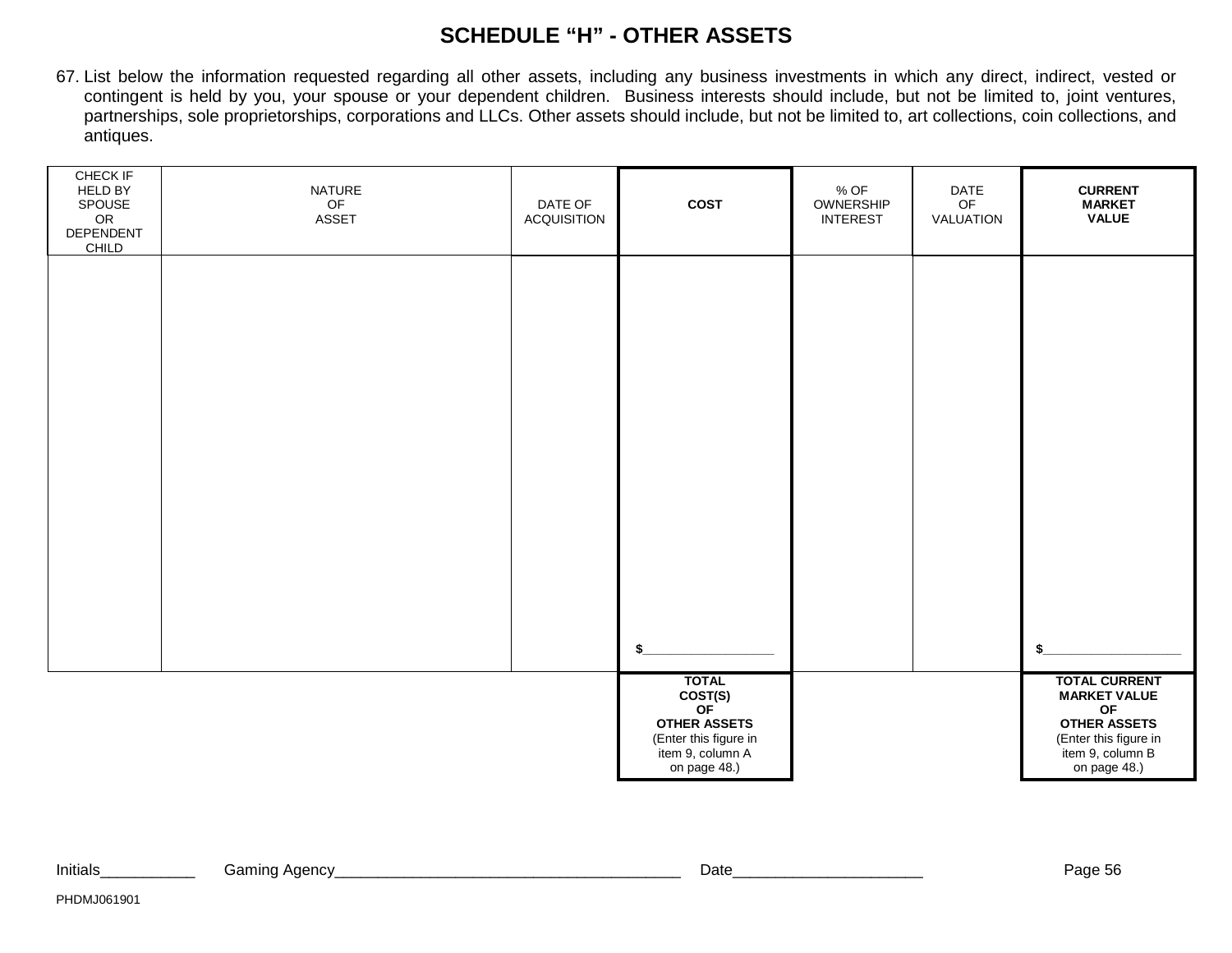# **SCHEDULE "I" - NOTES PAYABLE**

68. List below the information requested with regard to all notes payable for which you, your spouse or dependent children are obligated.

| CHECK IF<br>OWED BY<br>SPOUSE OR<br>SPOUSE OR<br>DEPENDENT | NAME & ADDRESS<br>OF CREDITOR | ACCOUNT<br>NUMBER,<br>IF ANY | DATE<br>INCURRED | DUE<br>DATE | INTEREST<br>RATE (%) | <b>AMOUNT</b><br>$\mathsf{OF}% \left( \mathcal{M}\right)$<br>PERIODIC<br>PAYMENT/<br>PAY<br>PERIOD | <b>ORIGINAL</b><br><b>AMOUNT</b><br>OF NOTE                                                                                     | NATURE OF<br>SECURITY,<br>IF ANY | <b>TOTAL</b><br><b>PAYMENTS</b> | <b>OUTSTANDING</b><br><b>AMOUNT OF</b><br><b>LIABILITY</b>                                                                  |
|------------------------------------------------------------|-------------------------------|------------------------------|------------------|-------------|----------------------|----------------------------------------------------------------------------------------------------|---------------------------------------------------------------------------------------------------------------------------------|----------------------------------|---------------------------------|-----------------------------------------------------------------------------------------------------------------------------|
|                                                            |                               |                              |                  |             |                      |                                                                                                    |                                                                                                                                 |                                  |                                 |                                                                                                                             |
|                                                            |                               |                              |                  |             |                      |                                                                                                    |                                                                                                                                 |                                  |                                 |                                                                                                                             |
|                                                            |                               |                              |                  |             |                      |                                                                                                    |                                                                                                                                 |                                  |                                 |                                                                                                                             |
|                                                            |                               |                              |                  |             |                      |                                                                                                    |                                                                                                                                 |                                  |                                 |                                                                                                                             |
|                                                            |                               |                              |                  |             |                      |                                                                                                    | \$                                                                                                                              |                                  |                                 |                                                                                                                             |
|                                                            |                               |                              |                  |             |                      |                                                                                                    | <b>TOTAL ORIGINAL</b><br><b>AMOUNT OF</b><br><b>NOTES PAYABLE</b><br>(Enter this figure in<br>item 10, column C<br>on page 48.) |                                  |                                 | <b>TOTAL AMOUNT</b><br>OF OUTSTANDING<br><b>NOTES PAYABLE</b><br>(Enter this figure in<br>item 10, column D<br>on page 48.) |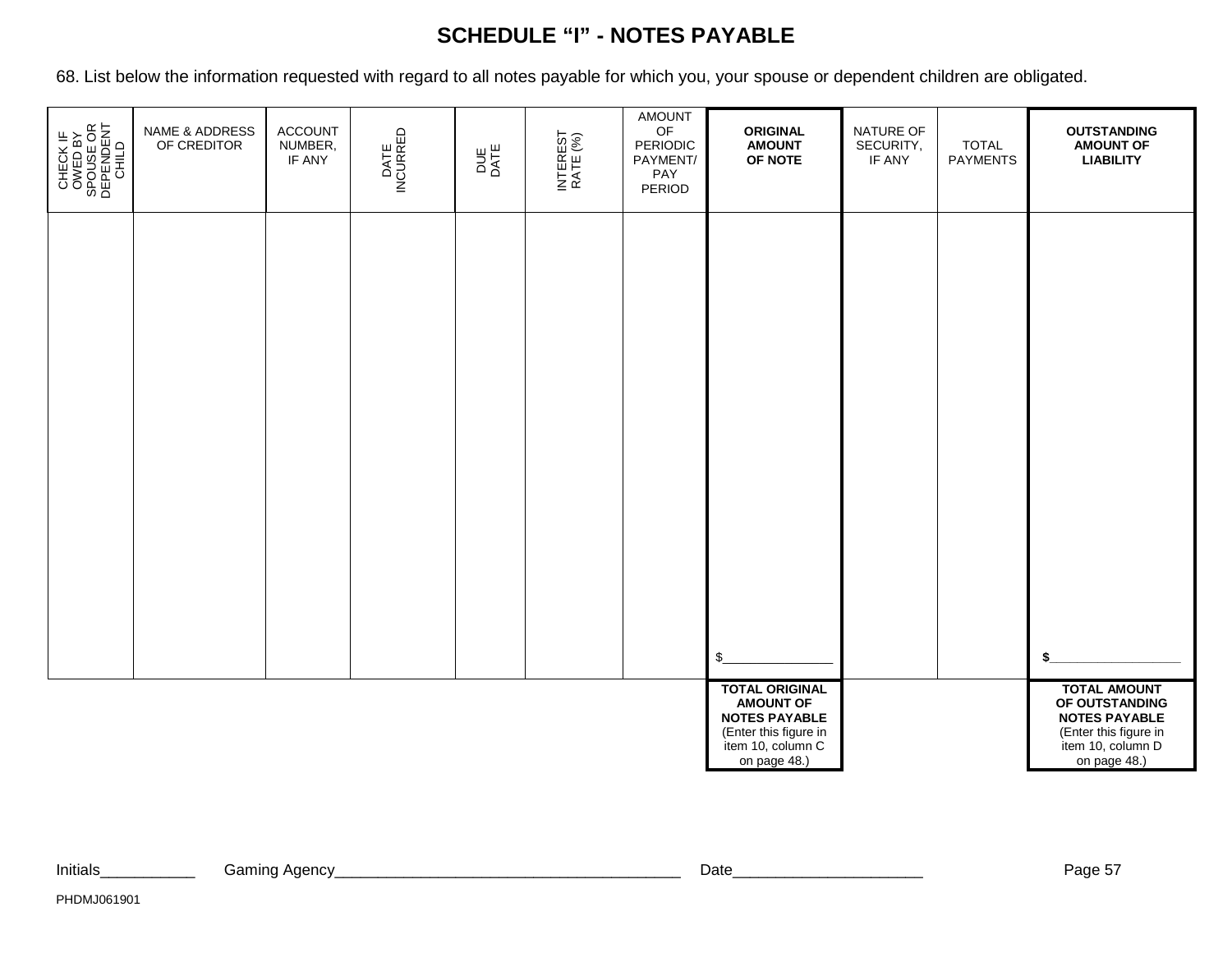# **SCHEDULE "J" - LOANS AND OTHER PAYABLES**

69. List below the information requested with regard to all accounts payable (include lines of credit, installment loans, revolving charge accounts and any other accounts) for which you, your spouse or your dependent children are obligated.

| \$                                                                                                                                    |                                                                                                                                                            |
|---------------------------------------------------------------------------------------------------------------------------------------|------------------------------------------------------------------------------------------------------------------------------------------------------------|
| <b>TOTAL</b><br><b>ORIGINAL</b><br><b>AMOUNT OF</b><br><b>LIABILITY</b><br>(Enter this figure in<br>item 11, column C<br>on page 48.) | <b>TOTAL AMOUNT</b><br>OF OUTSTANDING<br><b>LOANS AND</b><br><b>OTHER</b><br><b>PAYABLES</b><br>(Enter this figure in<br>item 11, column D<br>on page 48.) |

| Initials | Agency<br>Gaming | Date | $\sim$<br>au |
|----------|------------------|------|--------------|
|          |                  |      |              |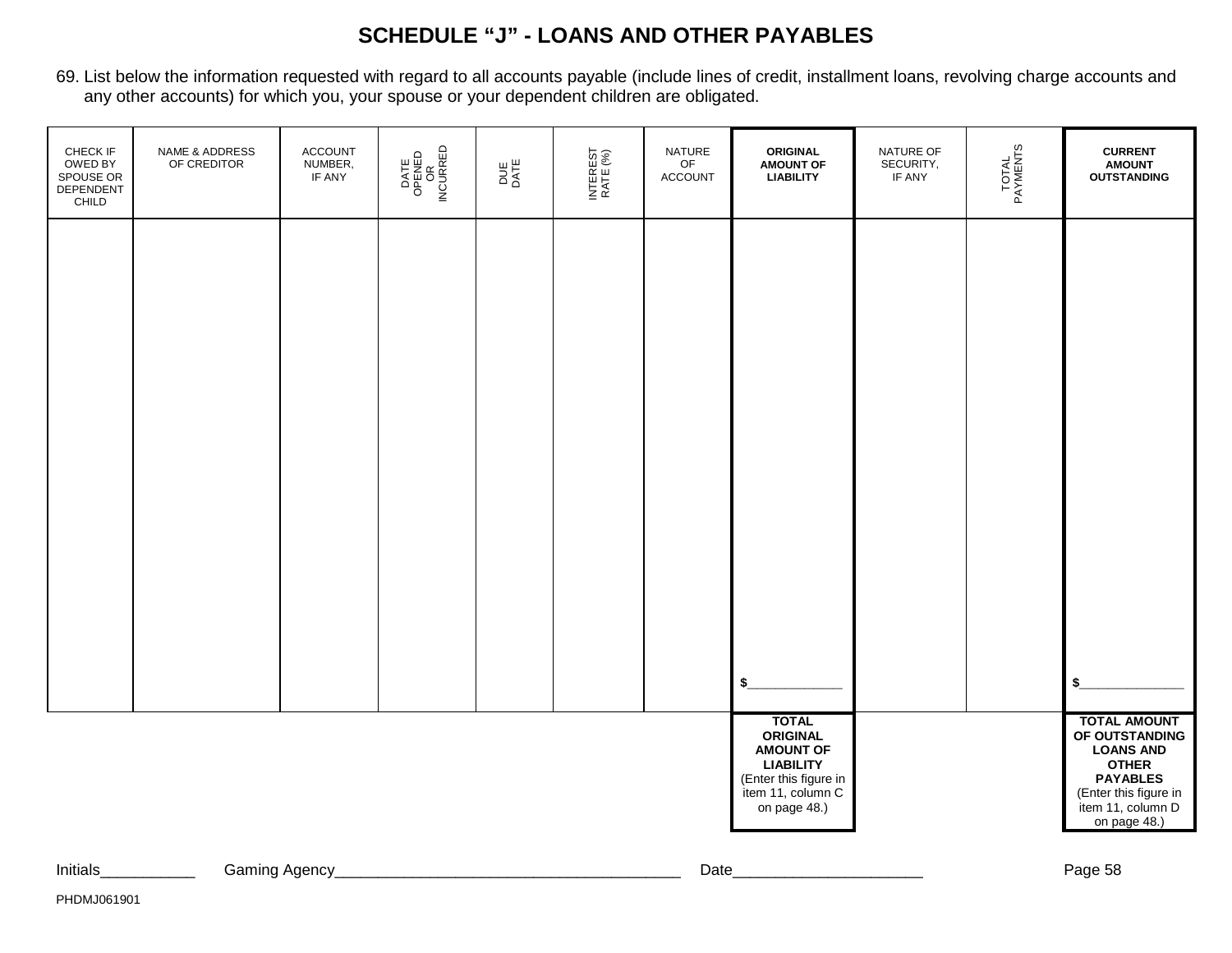# **SCHEDULE "K" - TAXES PAYABLE**

70. List below the information requested with regard to all taxes payable for which you, your spouse, or your dependent children are obligated. Only real estate and income taxes need to be included.

| CHECK IF<br>OWED BY<br>SPOUSE<br>${\sf OR}$<br><b>DEPENDENT</b><br>CHILD | <b>TAXING</b><br><b>AUTHORITY</b> | NATURE<br>OF TAX | <b>DATE AND</b><br><b>AMOUNT OF</b><br><b>ORIGINAL</b><br><b>OBLIGATION</b>                                        | FINES,<br><b>PENALTIES</b><br>AND INTEREST,<br>IF ANY | <b>TOTAL</b><br><b>AMOUNT</b><br><b>DUE</b>                                                                     |
|--------------------------------------------------------------------------|-----------------------------------|------------------|--------------------------------------------------------------------------------------------------------------------|-------------------------------------------------------|-----------------------------------------------------------------------------------------------------------------|
|                                                                          |                                   |                  |                                                                                                                    |                                                       |                                                                                                                 |
|                                                                          |                                   |                  |                                                                                                                    |                                                       |                                                                                                                 |
|                                                                          |                                   |                  |                                                                                                                    |                                                       |                                                                                                                 |
|                                                                          |                                   |                  |                                                                                                                    |                                                       |                                                                                                                 |
|                                                                          |                                   |                  |                                                                                                                    |                                                       |                                                                                                                 |
|                                                                          |                                   |                  |                                                                                                                    |                                                       |                                                                                                                 |
|                                                                          |                                   |                  | \$                                                                                                                 |                                                       |                                                                                                                 |
|                                                                          |                                   |                  | <b>TOTAL ORIGINAL</b><br>TAX<br>TAX<br>OBLIGATION(S)<br>(Enter this figure in<br>item 12, column C<br>on page 48.) |                                                       | <b>TOTAL AMOUNT</b><br>OF TAXES<br><b>PAYABLE</b><br>(Enter this figure in<br>item 12, column D<br>on page 48.) |

| Initials<br>Date<br>Agency<br>12000<br>Gamine<br>auu oc |  |  |
|---------------------------------------------------------|--|--|
|                                                         |  |  |
|                                                         |  |  |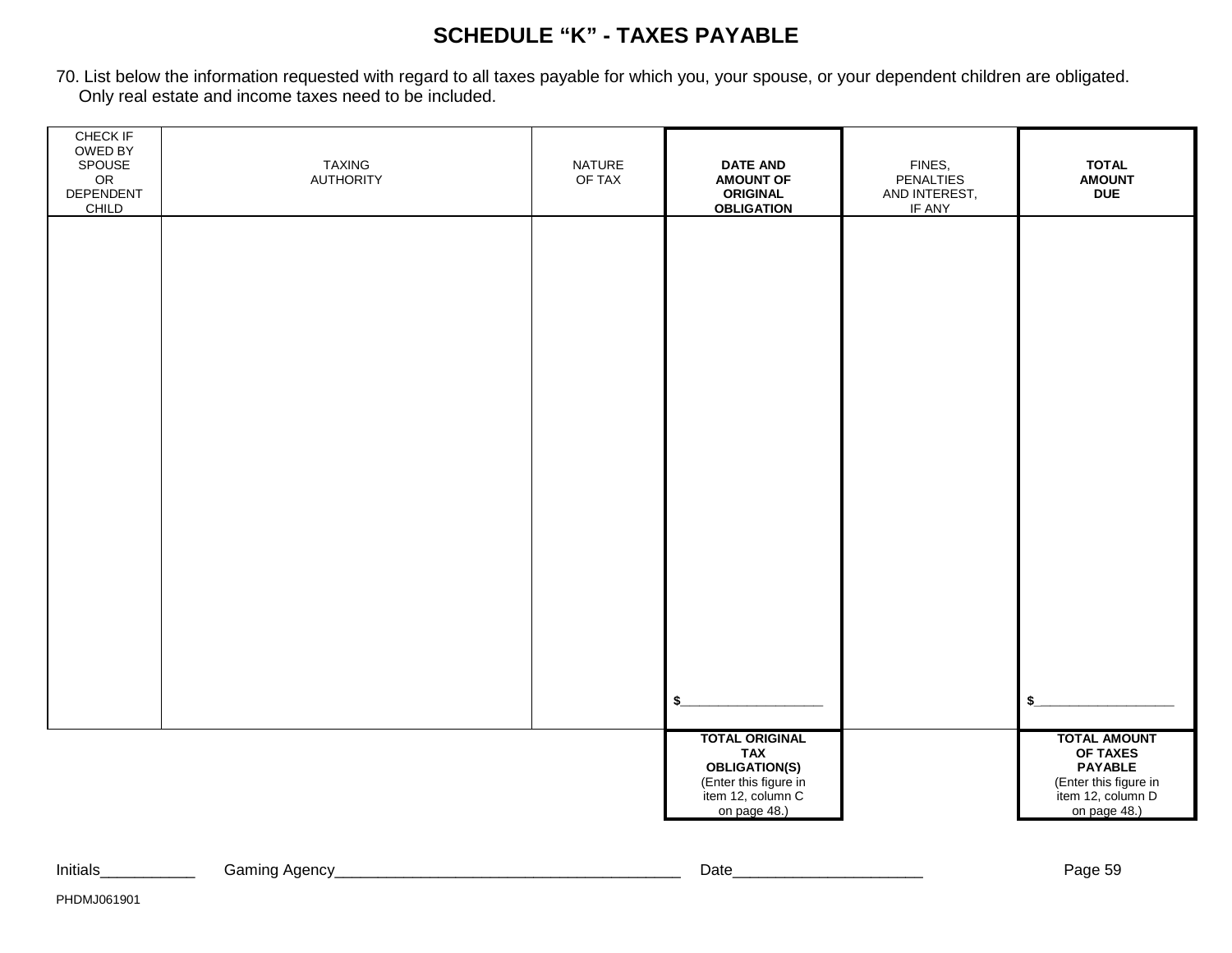# **SCHEDULE "L" - MORTGAGES OR LIENS PAYABLE ON REAL ESTATE**

71. List below the information requested with regard to all mortgages or liens due and owing on real estate for which you, your spouse or your dependent children are obligated.

| CHECK IF<br>OWED BY<br>SPOUSE<br>OR<br>DEPENDENT<br>CHILD | NAME AND ADDRESS<br>OF MORTGAGEE<br>OR LIEN HOLDER | <b>ACCOUNT</b><br><b>NUMBER</b> | DATE<br>INCURRED | <b>ORIGINAL</b><br><b>AMOUNT OF</b><br><b>LIABILITY</b>                                                                                              | <b>DESCRIPTION/</b><br>ADDRESS OF<br><b>REAL ESTATE</b> | TERM OF<br>MORTGAGE/<br>INTEREST<br>RATE (%) | AMOUNT OF<br>PERIODIC<br>PAYMENT/<br>PAY PERIOD | <b>CURRENT</b><br><b>MORTGAGE</b><br><b>BALANCE</b>                                                                                         |
|-----------------------------------------------------------|----------------------------------------------------|---------------------------------|------------------|------------------------------------------------------------------------------------------------------------------------------------------------------|---------------------------------------------------------|----------------------------------------------|-------------------------------------------------|---------------------------------------------------------------------------------------------------------------------------------------------|
|                                                           |                                                    |                                 |                  |                                                                                                                                                      |                                                         |                                              |                                                 |                                                                                                                                             |
|                                                           |                                                    |                                 |                  |                                                                                                                                                      |                                                         |                                              |                                                 |                                                                                                                                             |
|                                                           |                                                    |                                 |                  |                                                                                                                                                      |                                                         |                                              |                                                 |                                                                                                                                             |
|                                                           |                                                    |                                 |                  |                                                                                                                                                      |                                                         |                                              |                                                 |                                                                                                                                             |
|                                                           |                                                    |                                 |                  | \$                                                                                                                                                   |                                                         |                                              |                                                 | \$                                                                                                                                          |
|                                                           |                                                    |                                 |                  | <b>TOTAL ORIGINAL</b><br><b>MORTGAGES OR</b><br><b>LIENS PAYABLE</b><br>ON REAL ESTATE<br>(Enter this figure in<br>item 13, column C<br>on page 48.) |                                                         |                                              |                                                 | <b>TOTAL</b><br><b>MORTGAGES OR</b><br><b>LIENS PAYABLE</b><br>ON REAL ESTATE<br>(Enter this figure in<br>item 13, column D<br>on page 48.) |

| Initials | Gamino<br>Agency | $\mathsf{Date}$ | ~~<br>Page bu |
|----------|------------------|-----------------|---------------|
|          |                  |                 |               |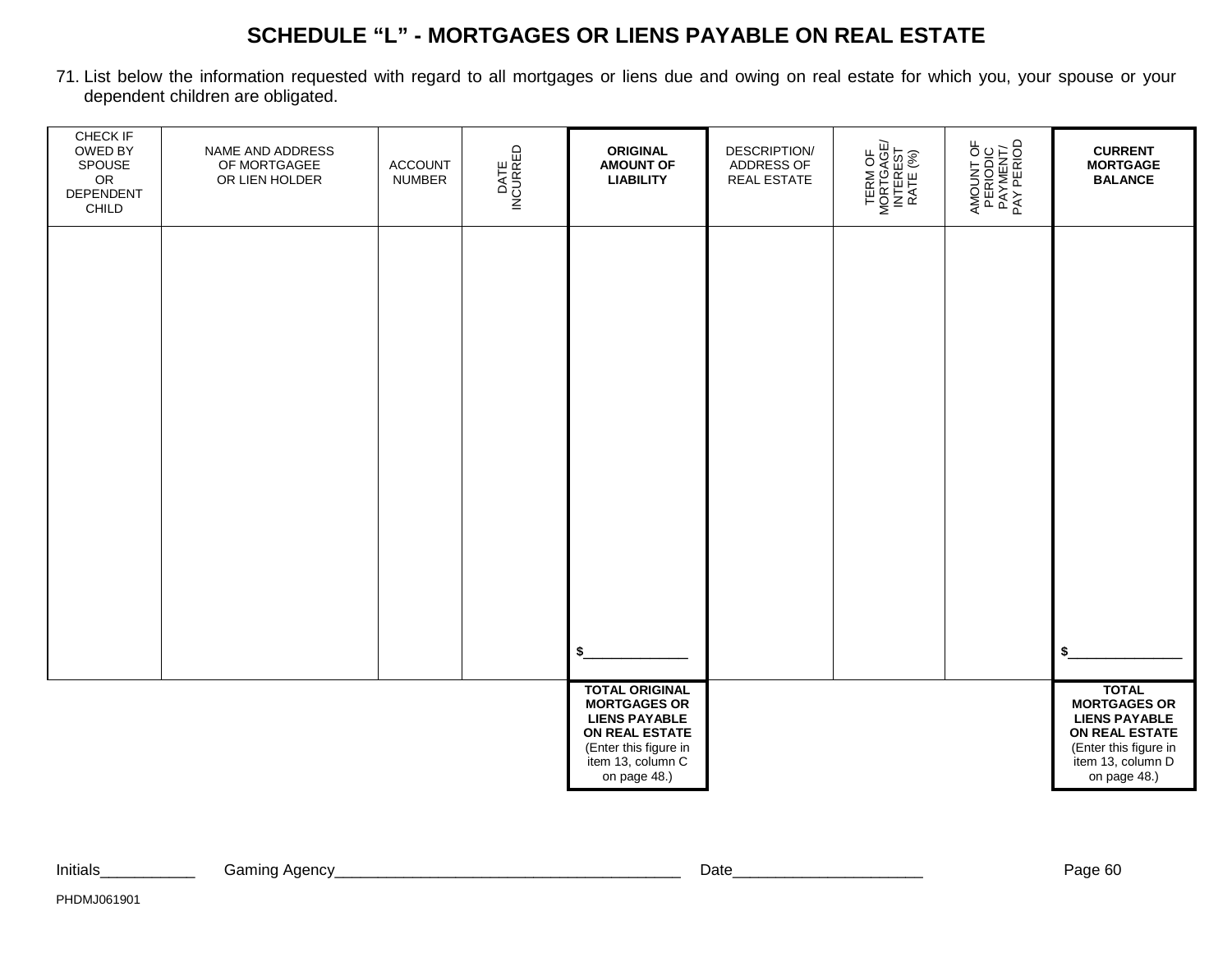# **SCHEDULE "M" - LOANS AGAINST INSURANCE/PENSION PLANS**

72. List below the information requested with regard to all loans against life insurance policies, pension plans, etc., taken by you, your spouse or your dependent children.

| CHECK IF<br>OWED BY<br>SPOUSE<br>OR<br>DEPENDENT<br>CHILD | <b>INSURANCE CARRIER/</b><br>PENSION PLAN | <b>PURPOSE</b><br>OF LOAN | <b>ORIGINAL</b><br><b>AMOUNT OF</b><br><b>LOAN</b>                                                                                                   | <b>INTEREST</b><br>RATE<br>(% ) | <b>DATE</b><br>OF<br>LOAN | PERIODIC<br>PAYMENT<br>AMOUNT/<br>PAY<br>PERIOD | <b>CURRENT</b><br><b>LOAN</b><br><b>BALANCE</b>                                                                                                     |
|-----------------------------------------------------------|-------------------------------------------|---------------------------|------------------------------------------------------------------------------------------------------------------------------------------------------|---------------------------------|---------------------------|-------------------------------------------------|-----------------------------------------------------------------------------------------------------------------------------------------------------|
|                                                           |                                           |                           |                                                                                                                                                      |                                 |                           |                                                 |                                                                                                                                                     |
|                                                           |                                           |                           |                                                                                                                                                      |                                 |                           |                                                 |                                                                                                                                                     |
|                                                           |                                           |                           |                                                                                                                                                      |                                 |                           |                                                 |                                                                                                                                                     |
|                                                           |                                           |                           |                                                                                                                                                      |                                 |                           |                                                 |                                                                                                                                                     |
|                                                           |                                           |                           |                                                                                                                                                      |                                 |                           |                                                 |                                                                                                                                                     |
|                                                           |                                           |                           |                                                                                                                                                      |                                 |                           |                                                 |                                                                                                                                                     |
|                                                           |                                           |                           |                                                                                                                                                      |                                 |                           |                                                 |                                                                                                                                                     |
|                                                           |                                           |                           | \$                                                                                                                                                   |                                 |                           |                                                 | \$                                                                                                                                                  |
|                                                           |                                           |                           |                                                                                                                                                      |                                 |                           |                                                 |                                                                                                                                                     |
|                                                           |                                           |                           | <b>TOTAL ORIGINAL</b><br><b>LIABILITY</b><br><b>INSURANCE/</b><br><b>PENSION LOANS</b><br>(Enter this figure in<br>item 14, column C<br>on page 48.) |                                 |                           |                                                 | <b>TOTAL AMOUNT</b><br><b>OUTSTANDING</b><br><b>INSURANCE/PENSION</b><br><b>LOANS</b><br>(Enter this figure in<br>item 14, column D<br>on page 48.) |

| Initials | Aaencv<br>amınaئ | Date | $\cdots$   |
|----------|------------------|------|------------|
|          |                  |      | auc<br>. . |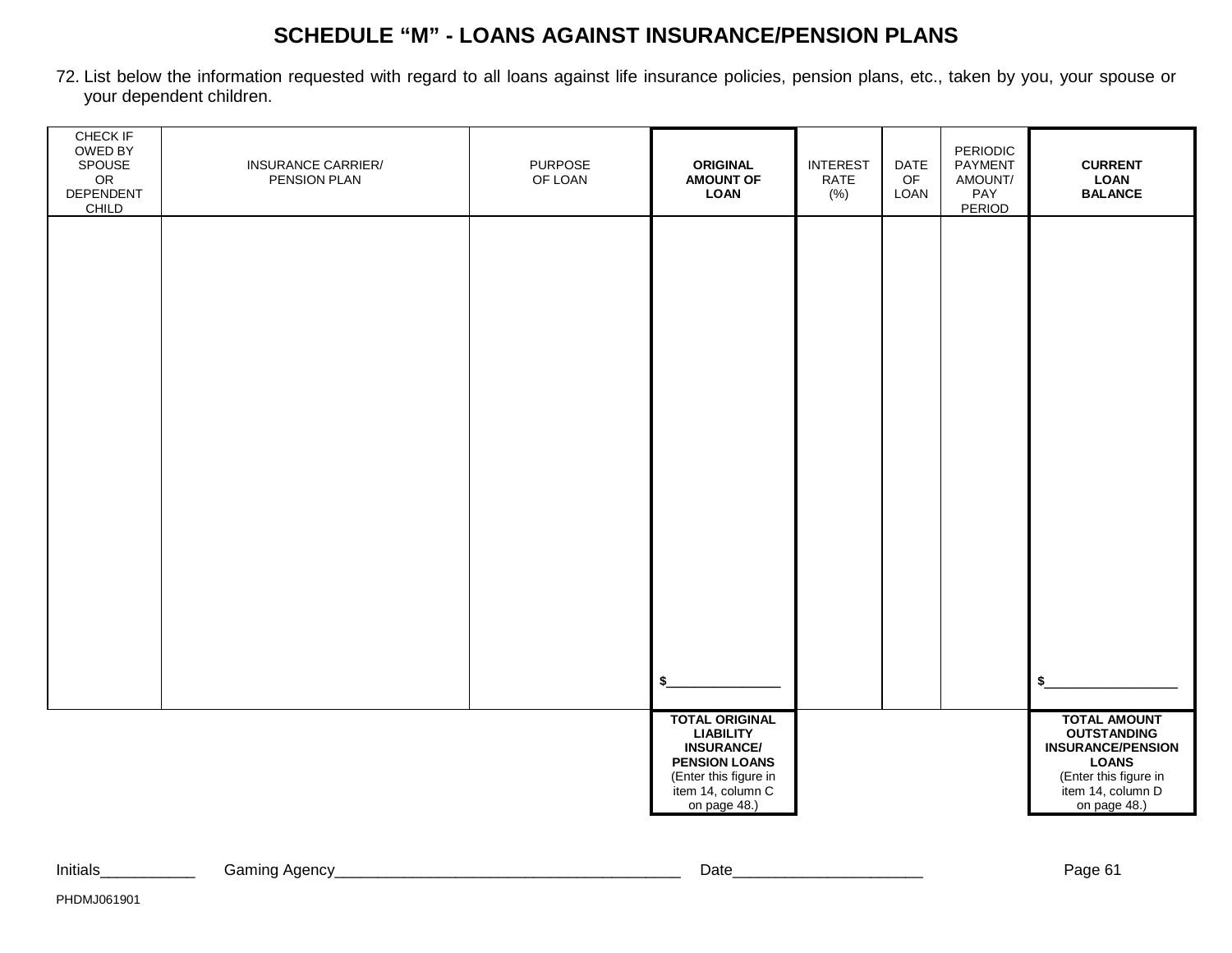## **SCHEDULE "N" - ANY OTHER INDEBTEDNESS**

73. List below the information requested with regard to any other indebtedness for which you, your spouse or your dependent children are obligated.

| CHECK IF<br>OWED BY<br>SPOUSE<br>OR<br>DEPENDENT | NAME AND ADDRESS<br>OF CREDITOR | <b>INTEREST</b><br>RATE<br>(% ) | DESCRIPTION OF<br>LIABILITY, TYPE OF<br><b>OBLIGATION AND</b><br>NATURE OF<br>SECURITY, | <b>DUE</b><br><b>DATE</b> | AMOUNT OF<br>PERIODIC<br>PAYMENT/<br>PAY PERIOD | <b>ORIGINAL</b><br><b>AMOUNT OF</b><br><b>LIABILITY</b>                                                | <b>OUTSTANDING</b><br><b>AMOUNT OF</b><br><b>INDEBTEDNESS</b>                                             |
|--------------------------------------------------|---------------------------------|---------------------------------|-----------------------------------------------------------------------------------------|---------------------------|-------------------------------------------------|--------------------------------------------------------------------------------------------------------|-----------------------------------------------------------------------------------------------------------|
| CHILD                                            |                                 |                                 | IF ANY                                                                                  |                           |                                                 |                                                                                                        |                                                                                                           |
|                                                  |                                 |                                 |                                                                                         |                           |                                                 |                                                                                                        |                                                                                                           |
|                                                  |                                 |                                 |                                                                                         |                           |                                                 |                                                                                                        |                                                                                                           |
|                                                  |                                 |                                 |                                                                                         |                           |                                                 |                                                                                                        |                                                                                                           |
|                                                  |                                 |                                 |                                                                                         |                           |                                                 |                                                                                                        |                                                                                                           |
|                                                  |                                 |                                 |                                                                                         |                           |                                                 |                                                                                                        |                                                                                                           |
|                                                  |                                 |                                 |                                                                                         |                           |                                                 |                                                                                                        |                                                                                                           |
|                                                  |                                 |                                 |                                                                                         |                           |                                                 | \$                                                                                                     | \$                                                                                                        |
|                                                  |                                 |                                 |                                                                                         |                           |                                                 | <b>TOTAL</b><br><b>ORIGINAL</b><br><b>AMOUNT OTHER</b><br><b>INDEBTEDNESS</b><br>(Enter this figure in | <b>TOTAL AMOUNT</b><br><b>OUTSTANDING</b><br><b>OTHER</b><br><b>INDEBTEDNESS</b><br>(Enter this figure in |
|                                                  |                                 |                                 |                                                                                         |                           |                                                 | item 15, column C<br>on page 48.)                                                                      | item 15, column D<br>on page 48.)                                                                         |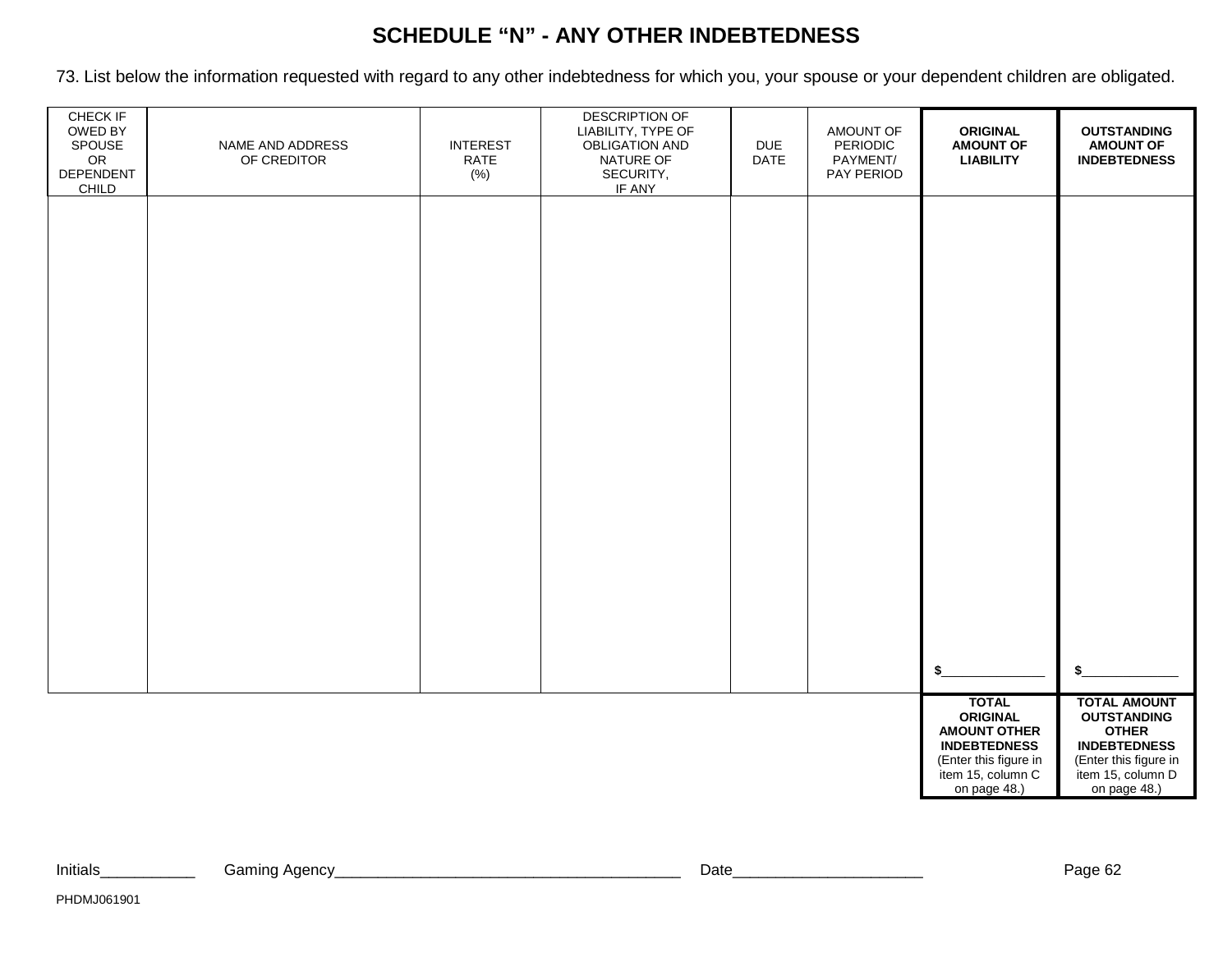# **SCHEDULE "O" - CONTINGENT LIABILITIES**

74. List below the information requested with regard to all contingent liabilities for which you, your spouse or your dependent children are obligated.

| CHECK IFOWED BY<br>SPOUSE<br>ORDEPENDENT<br>$\textsf{CHILD}$ | NAME AND ADDRESS<br>OF CONTINGENT<br><b>CREDITOR</b> | <b>DATE</b><br><b>INCURRED</b> | <b>ACCOUNT</b><br><b>NUMBER</b> | PRIMARY<br><b>DEBTOR</b> | <b>DESCRIPTION</b><br>OF OBLIGATION<br><b>INCLUDING NATURE</b><br>OF SECURITY,<br>IF ANY | <b>ORIGINAL</b><br><b>AMOUNT OF</b><br><b>CONTINGENT</b><br><b>OBLIGATION</b>                                                            | <b>CURRENT</b><br><b>AMOUNT OF</b><br><b>CONTINGENT</b><br><b>OBLIGATION</b>                                                                   |
|--------------------------------------------------------------|------------------------------------------------------|--------------------------------|---------------------------------|--------------------------|------------------------------------------------------------------------------------------|------------------------------------------------------------------------------------------------------------------------------------------|------------------------------------------------------------------------------------------------------------------------------------------------|
|                                                              |                                                      |                                |                                 |                          |                                                                                          |                                                                                                                                          |                                                                                                                                                |
|                                                              |                                                      |                                |                                 |                          |                                                                                          |                                                                                                                                          |                                                                                                                                                |
|                                                              |                                                      |                                |                                 |                          |                                                                                          |                                                                                                                                          |                                                                                                                                                |
|                                                              |                                                      |                                |                                 |                          |                                                                                          |                                                                                                                                          |                                                                                                                                                |
|                                                              |                                                      |                                |                                 |                          |                                                                                          |                                                                                                                                          |                                                                                                                                                |
|                                                              |                                                      |                                |                                 |                          |                                                                                          | \$                                                                                                                                       | \$                                                                                                                                             |
|                                                              |                                                      |                                |                                 |                          |                                                                                          | <b>TOTAL</b><br><b>ORIGINAL</b><br><b>CONTINGENT</b><br><b>LIABILITIES</b><br>(Enter this figure in<br>item 16, column C<br>on page 48.) | <b>TOTAL AMOUNT</b><br>OF OUTSTANDING<br><b>CONTINGENT</b><br><b>LIABILITIES</b><br>(Enter this figure in<br>item 16, column D<br>on page 48.) |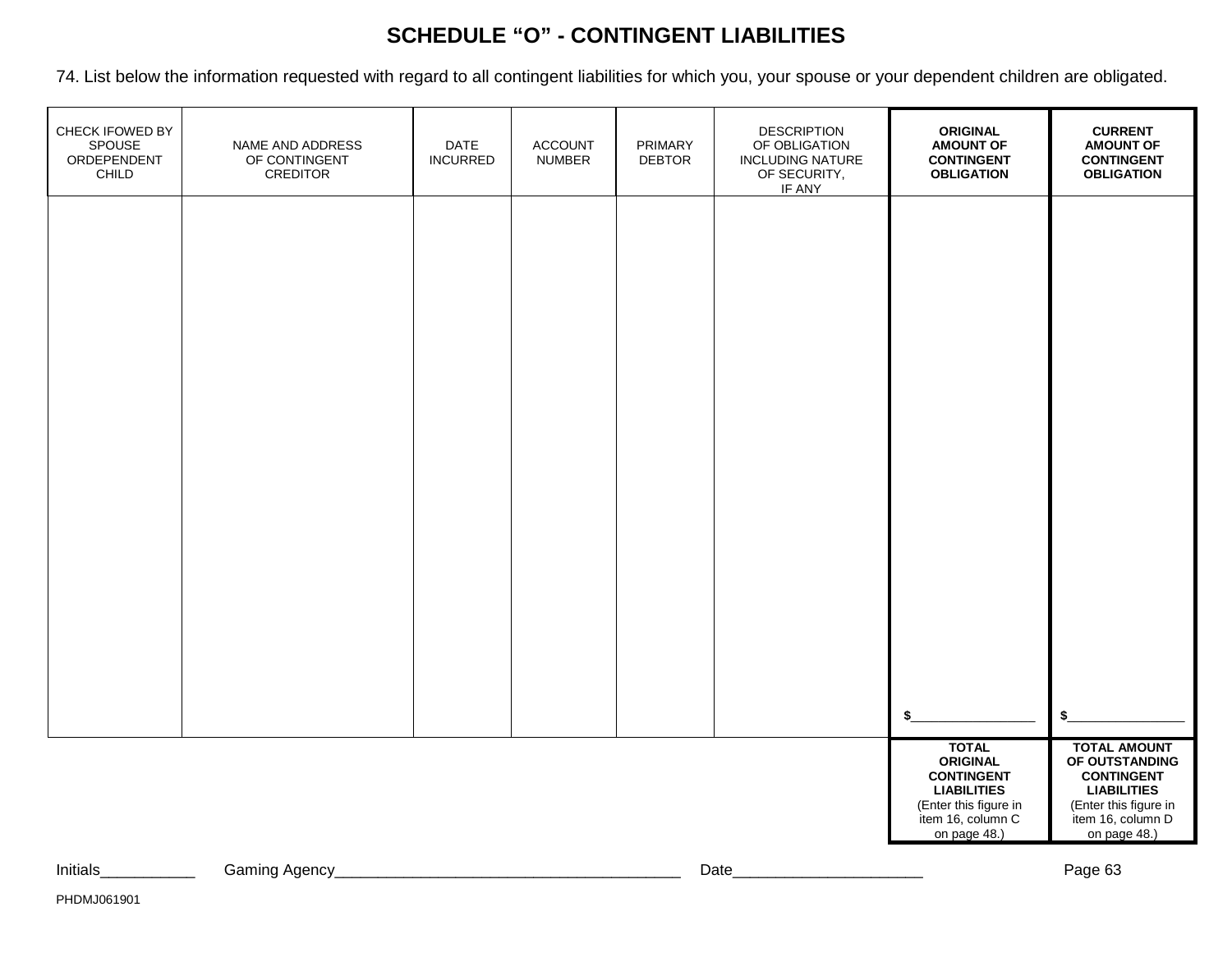75. Provide the names and other information requested of three (3) references over the age of 18 who have known you for at least one year and can attest to your good character and reputation. No person can be a reference who is a member of your family. (Spouse, parents, grandparents, children, grandchildren, siblings, uncles, aunts, nephews, nieces, fathers-in-law, mothers-in-law, sons-in-law, daughters-in-law, brothers-in-law and sisters-inlaw whether by whole or half blood, by marriage, adoption or natural relationship.)

| <b>REFERENCE ONE</b>   |                                                     |
|------------------------|-----------------------------------------------------|
|                        | Business Address_____________________               |
|                        | $\frac{1}{2}$                                       |
|                        |                                                     |
|                        | How long have you known the reference?              |
| <b>REFERENCE TWO</b>   |                                                     |
|                        | Business Address <b>Management</b> Business Address |
|                        |                                                     |
|                        |                                                     |
|                        | How long have you known the reference?              |
| <b>REFERENCE THREE</b> |                                                     |
|                        | Business Address ___________________                |
|                        |                                                     |
|                        |                                                     |
|                        | How long have you known the reference?              |

PHDMJ061901

 $\overline{\phantom{a}}$  ,  $\overline{\phantom{a}}$  ,  $\overline{\phantom{a}}$  ,  $\overline{\phantom{a}}$  ,  $\overline{\phantom{a}}$  ,  $\overline{\phantom{a}}$  ,  $\overline{\phantom{a}}$  ,  $\overline{\phantom{a}}$  ,  $\overline{\phantom{a}}$  ,  $\overline{\phantom{a}}$  ,  $\overline{\phantom{a}}$  ,  $\overline{\phantom{a}}$  ,  $\overline{\phantom{a}}$  ,  $\overline{\phantom{a}}$  ,  $\overline{\phantom{a}}$  ,  $\overline{\phantom{a}}$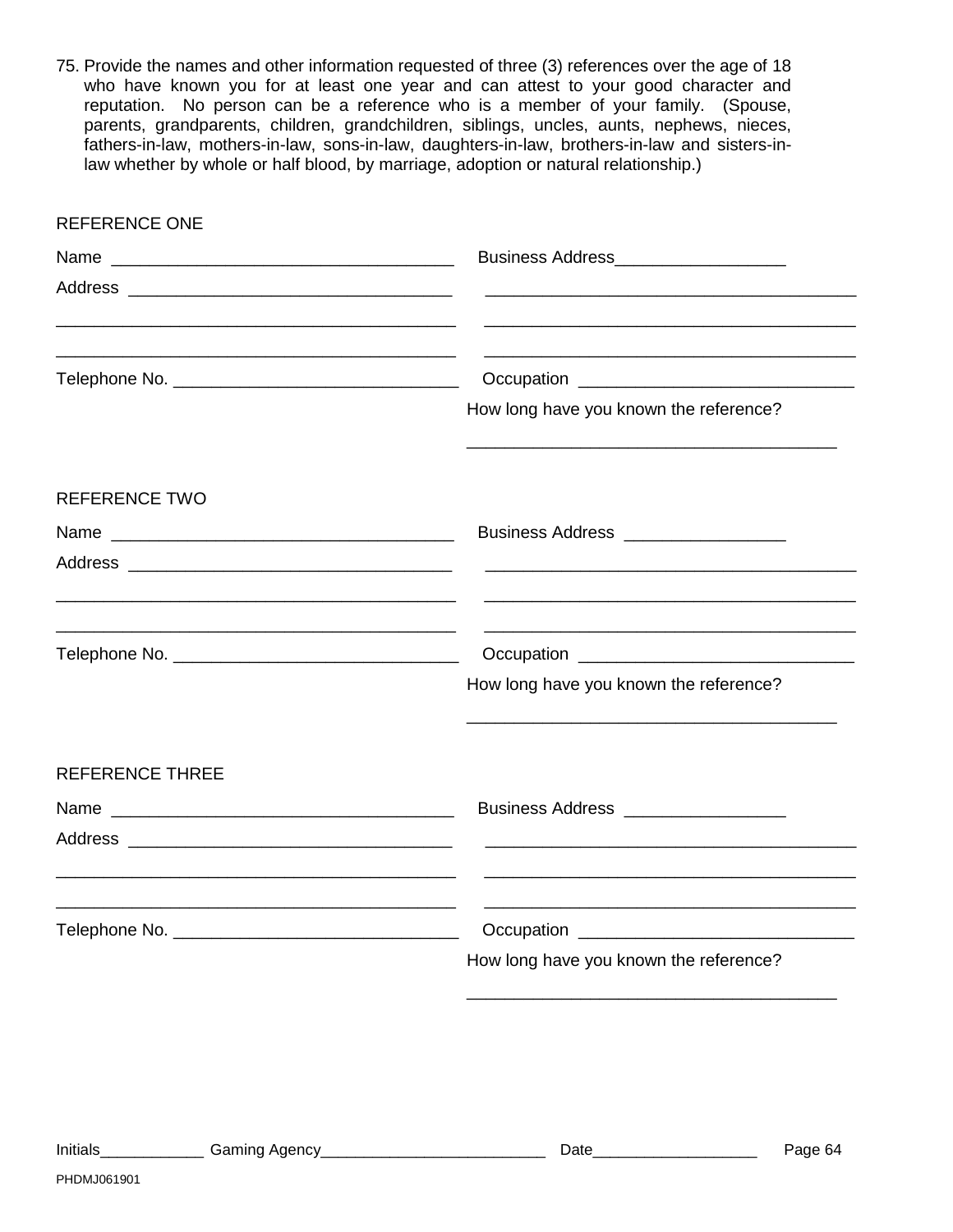76. As indicated in the instructions on page 2 of this form, this page is to be used by you for any questions which require additional space to answer. The number of the question must be stated immediately prior to your answer. If additional pages are needed, photocopy this page or add paper of similar size and identify these pages with corresponding numbers and letters. **You must use blue ink to personally initial, date and identify the gaming agency to which your application is being submitted at the bottom of any new page added.**

#### **IDENTIFY ALL ANSWERS BY ORIGINAL QUESTION NUMBERS**

**USE ADDITIONAL PAGES IF NECESSARY**